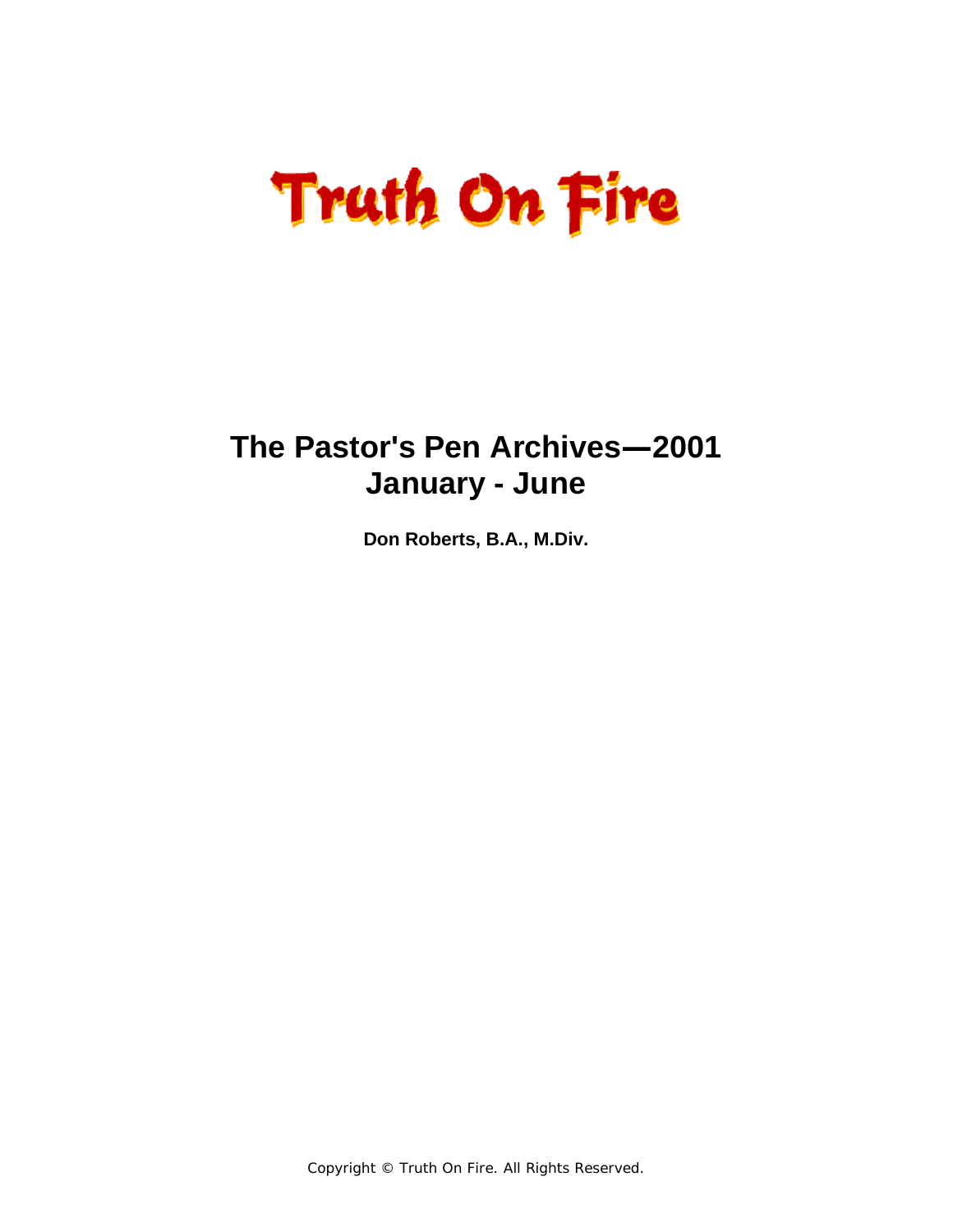<span id="page-1-0"></span>

#### **Table of Contents**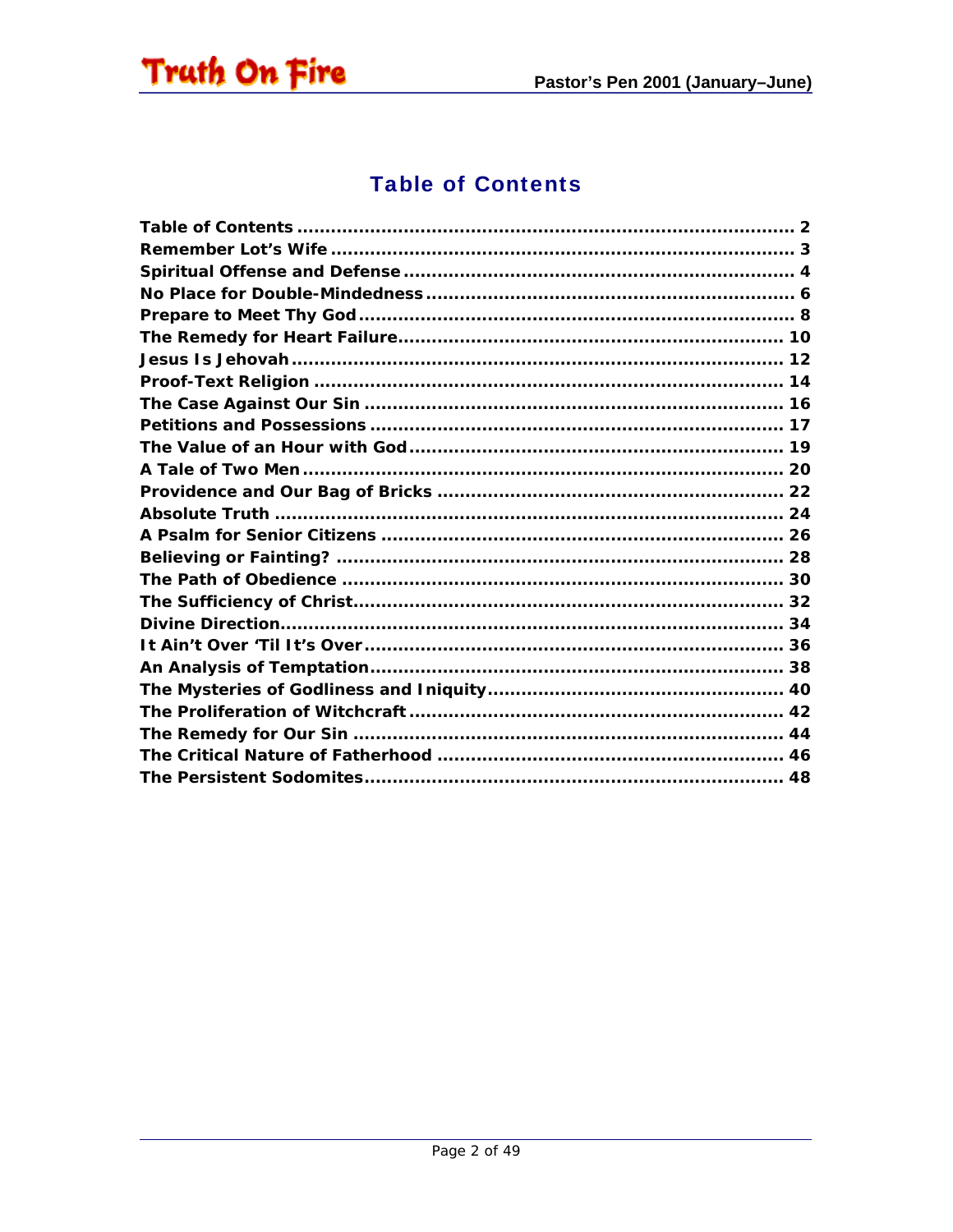#### Remember Lot's Wife

<span id="page-2-0"></span>Truth On Fire

 One of the truly profound aspects of our Lord's teaching ministry was His ability to package enormity of significance within brevity of statement. A case in point is the admonition given in Luke 17:32—"*Remember Lot's wife*." In that context, Jesus was responding to Pharisaical demands for an explanation of the coming kingdom of God (17:20). He spoke subsequently of the need to be prepared for the revelation of the Son of man in its suddenness and power (17:30). We know that Lot's wife "*became a pillar of salt*" when she "l*ooked back*" upon Sodom's destruction in violation of God's command (Genesis 19:26). The solemn warning issued by this reminder is the danger of one setting his or her affections upon the things of this world!

In his book *Holiness*, author J. C. Ryle devotes an entire chapter to Lot's wife. It is entitled "*A Woman to be Remembered*" and deals with the dangers inherent in looking back. The following excerpts are offered for your edification.

"It is sad to see how many a gallant ship launches forth on the voyage of life with every prospect of success and, springing this leak of worldliness, goes down with all her freight in full view of the harbor of safety. It is saddest of all to observe how many flatter themselves it is all right with their souls when it is all wrong by reason of this love of the world…They began with Jacob and David and Peter, and they are likely to end with Esau and Saul and Judas Iscariot. They began with Ruth and Hannah and Mary, and are likely to end with Lot's wife.

"Beware of a half-hearted religion. Beware of following Christ from any secondary motive, to please relations and friends, to keep in with the custom of the place or family in which you reside, to appear respectable and have the reputation of being religious. Follow Christ for His own sake, if you follow Him at all. Be thorough, be real, be honest, be sound, and be whole-hearted. If you have any religion at all, let your religion be real. See that you do not sin the sin of Lot's wife.

"Beware of ever supposing that you may go too far in religion, and of secretly trying to keep in with the world…I urge upon every professing Christian who wishes to be happy the immense importance of making no compromise between God and the world. Do not try to drive a hard bargain, as if you wanted to give Christ as little of your heart as possible, and to keep as much as possible of the things of this life. Beware lest you overreach yourself, and end by losing all…For your happiness' sake, for your usefulness' sake, and for your soul's sake, beware of the sin of Lot's wife" (pp. 167-8).

Brethren, in another place Jesus declared this kingdom truth—"*No man having put his hand to the plough, and looking back, is fit for the kingdom of God*" (Luke 9:62). It is my prayer for all of us that the year 2001 will be a year marked by a certain looking forward to the glories that await us in Christ. May none of us be found looking back when our Lord appears from heaven!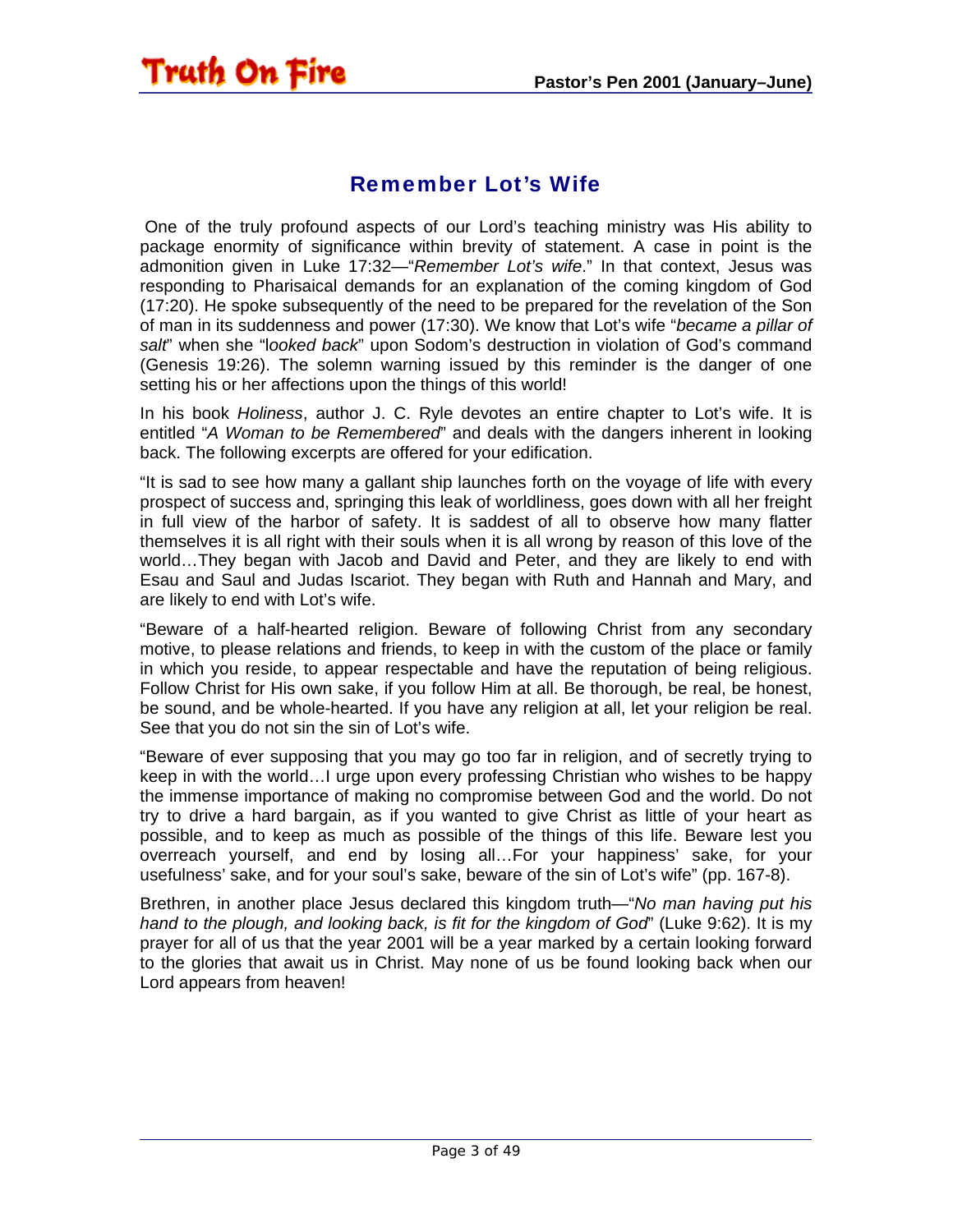#### Spiritual Offense and Defense

<span id="page-3-0"></span>There were four well-compensated, professional men who spent this last week preparing to play the adversarial role of their lives. These are the Defensive Coordinators for the remaining NFL playoff teams. On chalkboards littered with "X's" and "O's" they have plotted strategies designed to disable key offensive ball handlers. They are hungry to ply their tactics to the opposition, and cannot wait to take the field! They desire to keep the opponent scoreless through four quarters, and produce a shutout! This is what every defense worth its salt seeks to do! Every offensive coach and player knows this to be the case!

Should the child of God think less of his or her spiritual foe? We face an adversary with a similar mindset on a daily basis. His name is Satan, whose very name means adversary. He is the *accuser of the brethren* and ceaseless in his slander (Revelation 12:10). He roams about *as a roaring lion* hungry for a spiritual kill (I Peter 5:8). In his quiver are *fiery darts* of lethal cunning (Ephesians 6:11, 16)! His resources surpass those of *flesh and blood* (Ephesians 6:12). The fruits of righteousness are repugnant to him. The spiritual shutout is his goal! The silver lining for the saints, however, is that we already have a copy of his game plan!

In the shadow of the crucifixion, Satan had another key ball handler in his cross hairs. These revealing words were spoken to Peter — "*Simon, Simon, behold, Satan hath desired to have you, that he may sift you as wheat: But I have prayed for thee, that thy faith fail not: and when thou art converted, strengthen thy brethren*" (Luke 22:31-32). Is your mind prompted to think of Job and déjà vu? Satan clearly had his sights set on Simon Peter, and requested permission from our Lord to apply the destructive power of darkness to this man. The embarrassing and heart-breaking denials of Peter are well documented for the record. His bitter weeping over personal sin, and subsequent usefulness as a key kingdom ball handler, are also part of that instructive record. In the two thousand years that have transpired since the resurrection, Satan has no doubt made his desires known regarding other key gospel handlers. Would one of those be you, or me?

There is much encouragement to be derived from this passage. First, the sifting of true wheat does not ultimately damage the wheat. It can only dislodge from the wheat that chaff that is still attached, and therefore detrimental to the wheat's purpose. Second, the intercessions of Christ for His elect are always answered in the affirmative! Peter's spiritual blunder did not constitute a failure of his faith. It is the advocacy of Jesus Christ that guarantees the eternal salvation of His own. Third, spiritual conversion, as a matter of progress in sanctification, is always held out as a remedy for personal corruption and failure. Jesus will never leave nor forsake us! Fourth, the God of mercy and grace can transform renegades into resources. Peter had become a bad influence and source of discouragement. The power of Pentecost made him a reservoir of strength for others!

Brethren, one of the great challenges facing God's people in this hour is the need to equip (and, in many cases, re-equip) for spiritual warfare. We have grown accustomed to mediocrity in spiritual performance. In gridiron terms, the red zone is a field position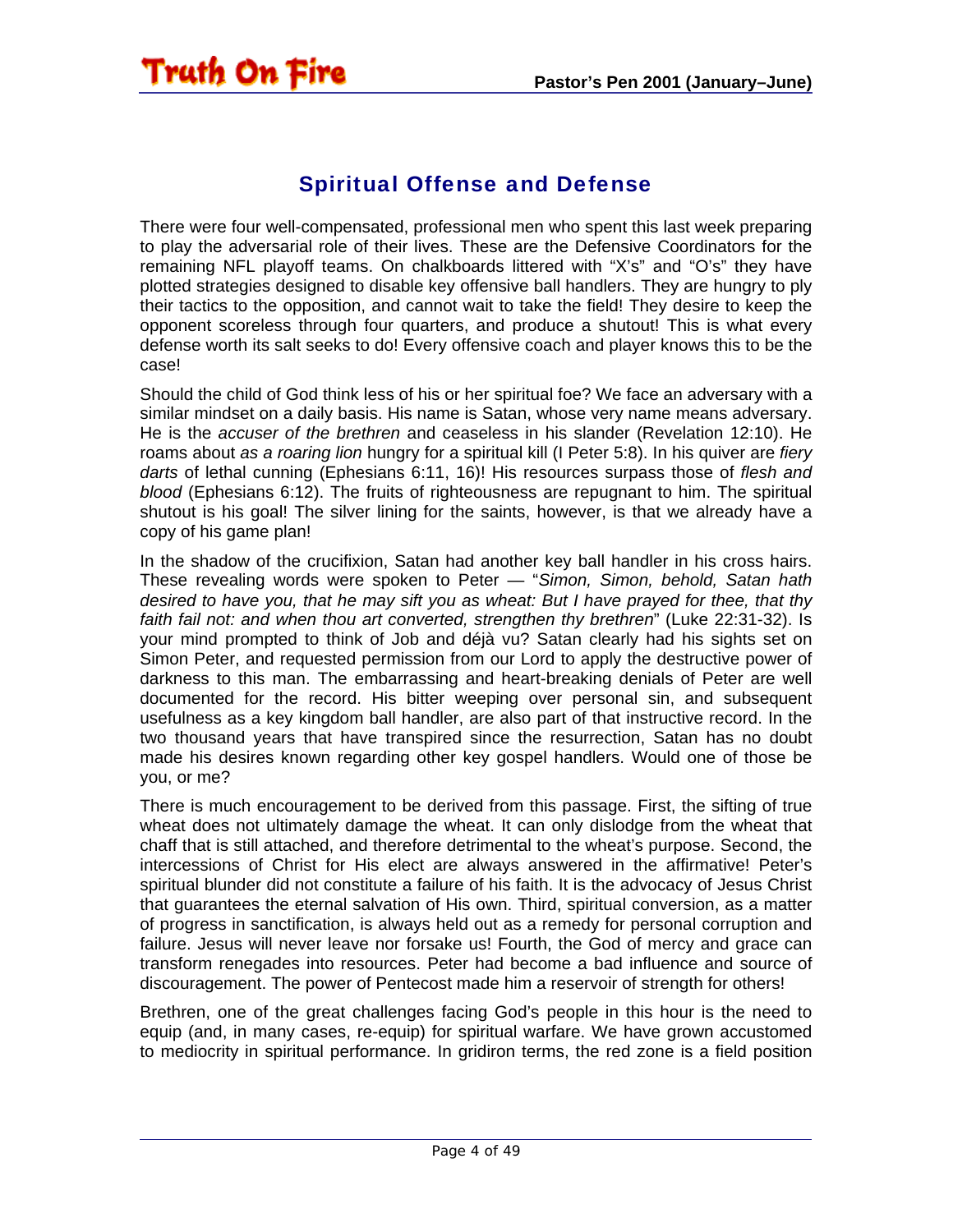

rarely attained. Many who manage by the grace of God to encroach upon the enemy's red zone end up settling for field goals instead of touchdowns! The church needs a fresh dose of godly sorrow for sin, repentance, cleansing, and Holy Ghost power! It is my conviction that our Offensive Coordinator wants to go beyond surviving the spiritual opposition. He desires to run up the score!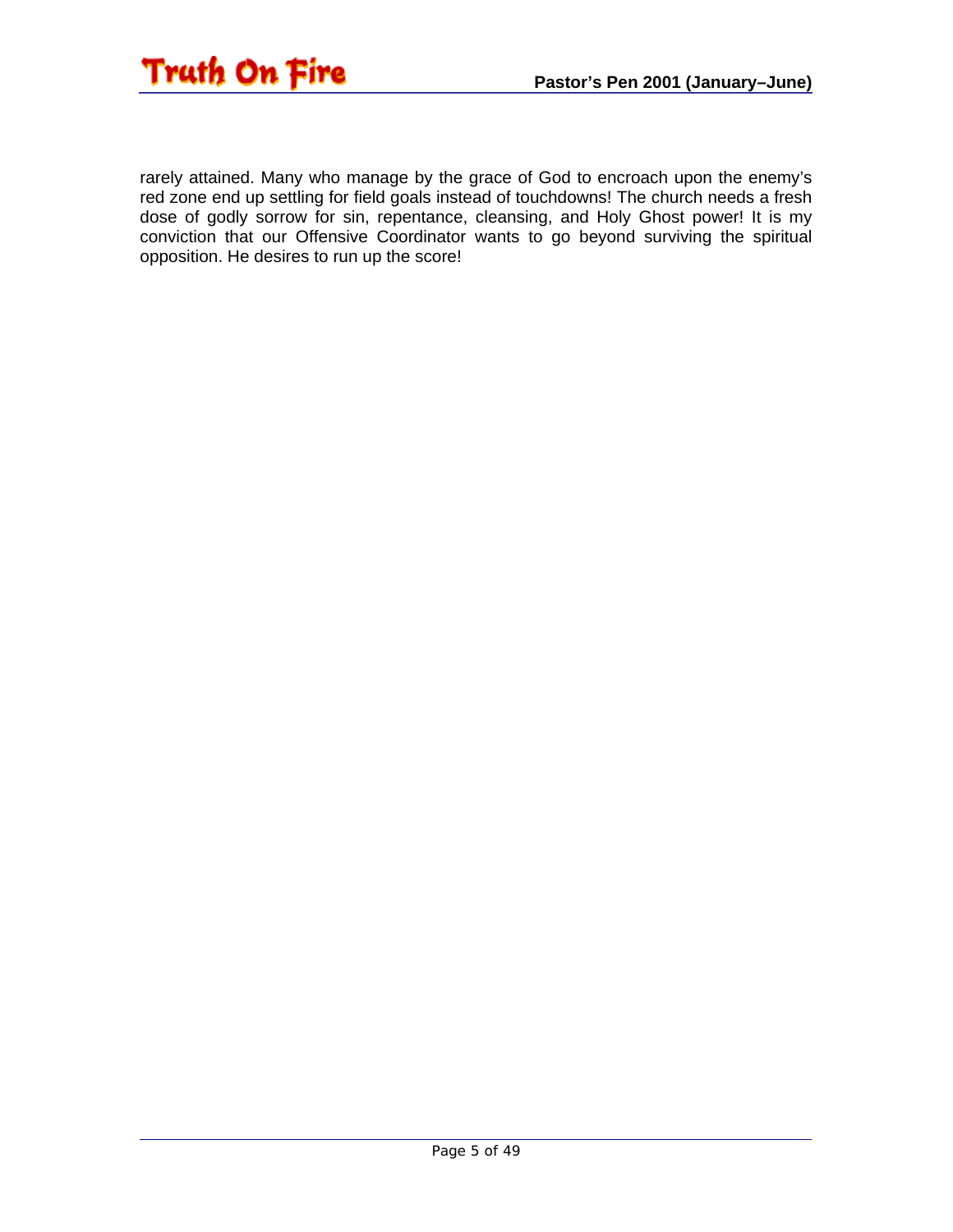<span id="page-5-0"></span>

#### No Place for Double-Mindedness

One of the most powerful forces affecting the human frame is fear. In dictionary terms, fear is defined as an emotion of alarm and agitation caused by the expectation or realization of danger. Adam and Eve discovered that fear was the traveling companion of disobedience, which led them to distance themselves from God's presence (Genesis 3:10). It is to be observed that fear and deception are nearest of kin. The felt presence of God, as a sacred privilege, was now perceived to be a danger rather than a delight! Satan has continued to foist this falsehood upon the world at large by convincing sinful men that a form of godliness as expressed by religion is the remedy for any and all conflict with the Almighty. Religion may serve to mollify the conscience, but lacks the wherewithal to regenerate the soul, remedy the fears and deceptions inherent in spiritual death, or restore the enjoyment of God's presence.

Fear is also defined as an extreme reverence or awe, as unto a supreme power. The Scriptures are replete with references to fear that is God-ward. It is a healthy reverence that inspires rightful worship. It is an attitude that fully acknowledges His grandeur and His grace, His mercy as well as His majesty, His sympathy as entwined with His sovereignty, His preeminence as the platform from which He exercises pity upon the fallen sons of Adam. In contrast to the first, this second form of fear draws us to God's presence as opposed to driving us from it.

Paul expressed to the Corinthian church what might be considered a third kind of fear the fear of mental corruption. He said, "*But I fear, lest by any means, as the serpent beguiled Eve through his subtilty, so your minds should be corrupted from the simplicity that is in Christ*" (II Corinthians 11:3). Paul was addressing the issue of false teaches pretending to be apostles (11:13), who had transformed themselves into ministers of righteousness (11:15). Paul identified them as the ministers of Satan, who himself is transformed into an angel of light (11:14). They were attempting to introduce corruptive religious philosophy into church doctrine that would impede single-mindedness toward Christ. The fact is the believer's sufficiency is in Christ *alone*! Jesus *is* salvation! Jesus, plus this or that religious exercise, is a recipe for spiritual disaster!

The opposite of simplicity (single-mindedness) is not complexity, but rather duplicity, or double-mindedness. Lenski comments, "The picture is that of a cloth that is smoothly laid out so that no fold hides anything under it…the mind and all its thoughts are set solely and singly upon him in love, loyalty, devotion, and there is no duplicity which secretly turns to another." Tasker adds, "Single-hearted devotion to Christ is easily destroyed…When men, beguiled by false philosophies of human origin, look anywhere else except to the cross of Calvary for salvation, or when they are misled into thinking that the rites and ceremonies of the Church are in themselves the means of salvation, then the simplicity that is in Christ is lost." This is why James told us that the "*doubleminded man is unstable in all his ways* (James 1:8).

Brethren, duplicity of mind, or double-mindedness, among God's people is perhaps the greatest obstacle to revival and spiritual awakening in the America! I remember on one occasion hearing Bob Jones III say: "Our problem is not that we do not love God. It is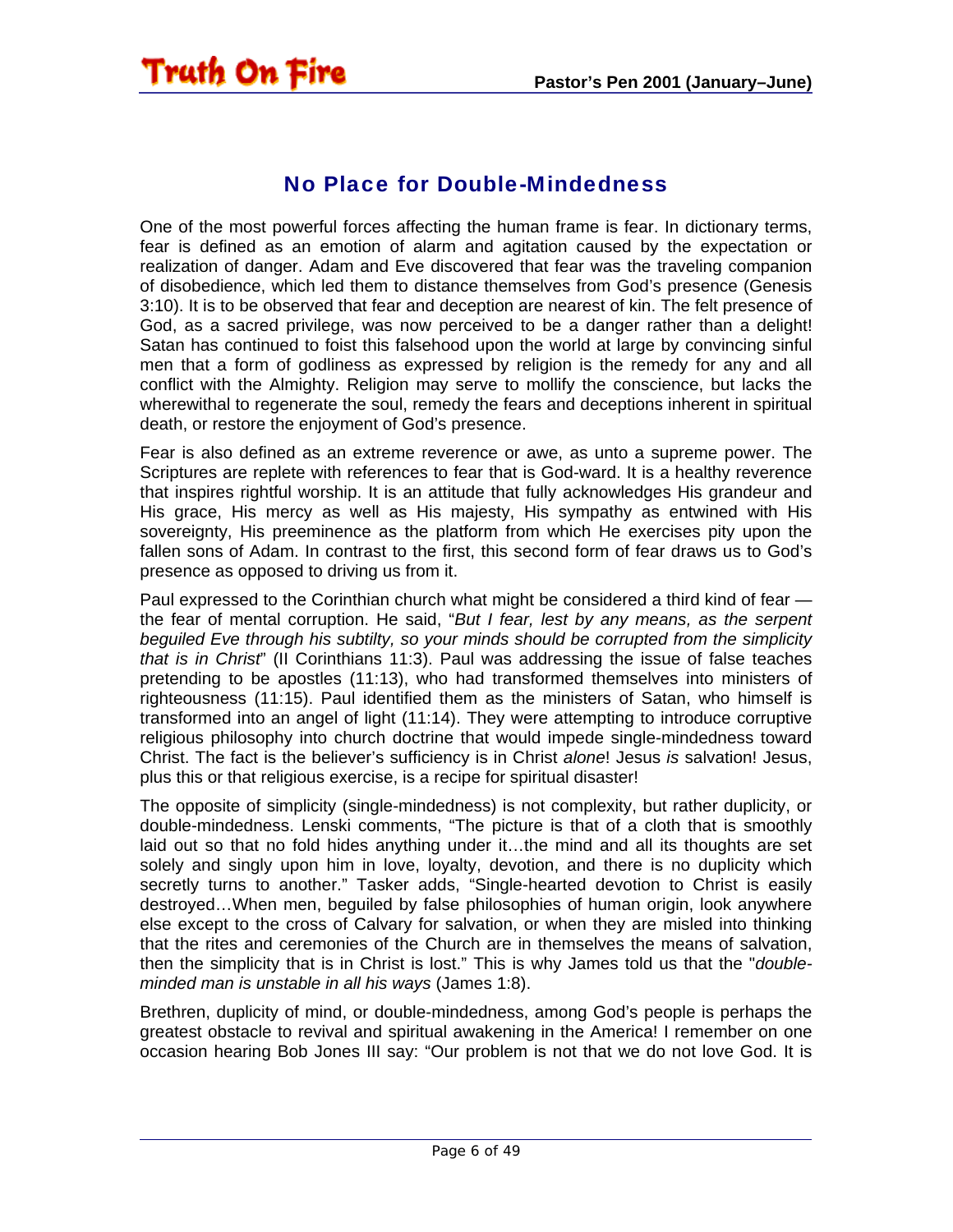

that we do not love Him only!" May God grant us the grace of simplicity toward the Lord Jesus Christ, and a fresh experience of His presence! These is simply no place for the double-mindedness in the work of Christ!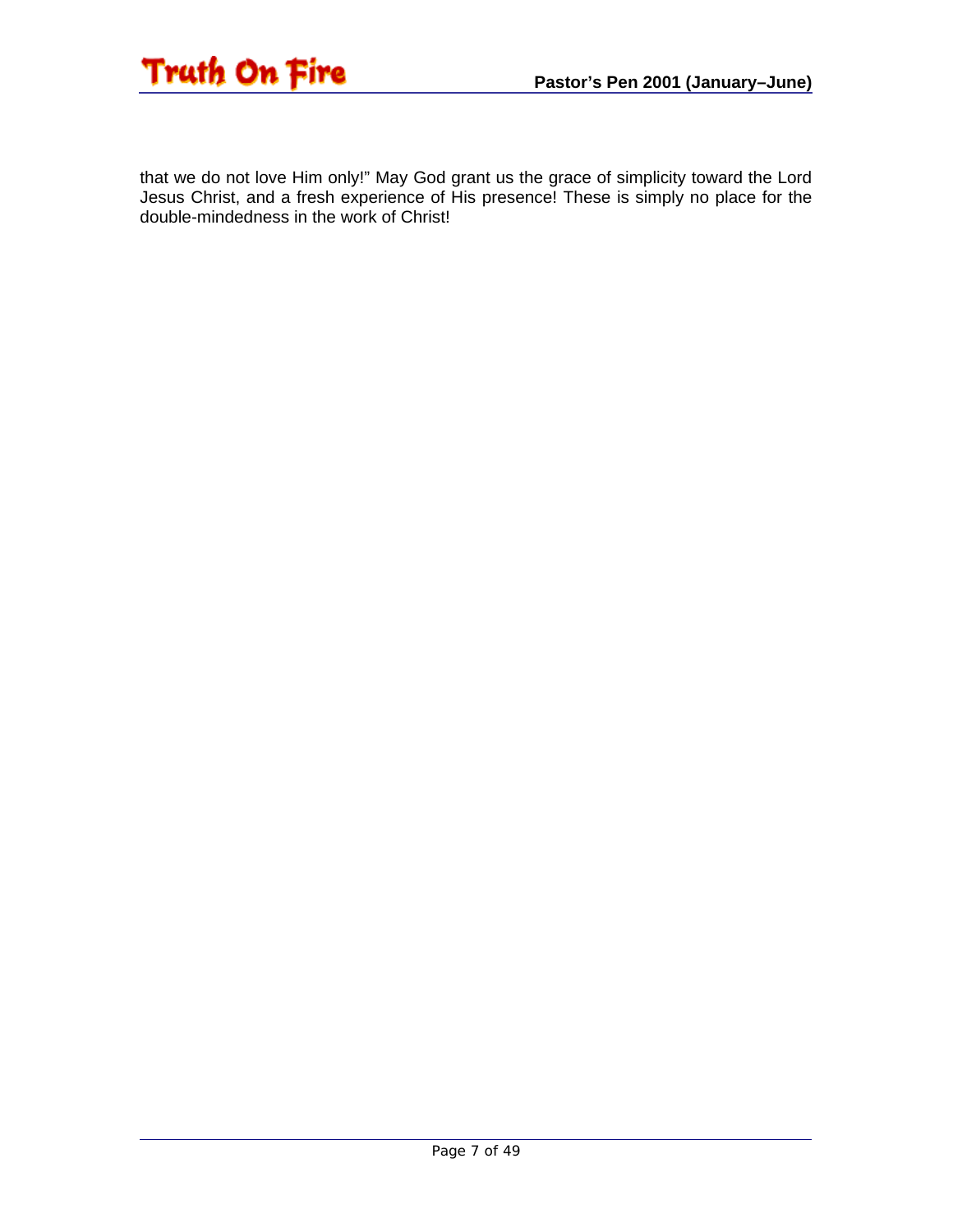#### Prepare to Meet Thy God

<span id="page-7-0"></span>**Truth On Fire** 

It is an accepted fact that a sovereign God has chosen average men to perform supernatural tasks. The OT prophet Amos is a case in point. His name means *burden* or *weight bearer*. He was contemporary with the prophets Isaiah and Hosea during the reigns of Uzziah (Judah) and Jeroboam (Israel). To his fellow Israelites, he was a simple country boy whose rural roots had made him a herder of sheep and a gatherer of sycomore fruit (7:14). He possessed no prophetic heritage, nor formal schooling in the prophetic disciplines. Yet God called him to preach the Word one day while he was following his flock. Amos summed up his calling in these words — "*The Lord took me*" (7:15). He became a visionary with the ability to see the words that others could only hear (1:1). As a minor prophet, he was instrumental in delivering several major prophetic messages to his sin-laden and idolatrous nation. Biblical historians surmise that his entire preaching ministry was performed in the one year of 808 B.C. The impact of his preaching brought this assessment from the corrupt priest Amaziah — "*the land is not able to bear all his words*" (7:10). One of the telling judgments upon America in this hour is the absence of an Amos to sound a national alarm!

Among the portentous messages delivered by this man of God was the following ultimatum — "*Prepare to meet thy God, O Israel*" (4:12). In the preceding verses, Amos chronicled in detail how the Lord had sought to get their attention with a view to repentance and restoration. He sent cleanness of teeth, and want of bread (4:6). He withheld critical rainfall that diminished their harvests (4:7). Mildew and the palmerworm destroyed their gardens, vineyards, and fruit trees (4:9). They were plagued with Egyptlike pestilences to which their horses succumbed, filling the land with the stench of death. The young men of the nation met untimely and premature deaths by the sword (4:10). Some of their cities experienced catastrophic overthrow, and the rest were spared *as a firebrand plucked from the burning* (4:11). After each of these five historical references to the work of His chastening hand, the Lord said, "*Yet have ye not returned unto me*." The unresponsive and insensitive behavior of the nation had set the stage for a more profound meeting with their God in judgment! The prophet's message was, "Get ready!"

The certainty of judgment to come was tempered with a merciful appeal. The Lord followed up His ultimatum with the following conditional promise — "*Seek ye me, and ye shall live*" (5:4), and "*Seek the Lord, and ye shall live*" (5:6). Is this not the way of a sovereign yet compassionate God? Does not the Almighty hold out hope for the hopeless? The Lord takes no pleasure in the death of the wicked. He delights in mercy. I wonder how many in the audience of Amos sought the Lord for mercy and life in response to his message of preparation? How many of us have bowed the knee to Jesus Christ, confessing that He is Lord, and finding eternal and abundant life in Him? Is there someone reading these words with whom the Lord has been dealing in grace with a view to repentance and restoration? This much is certain. The words *prepare to meet thy God* constitute what ought to be a worthy life ambition for every man!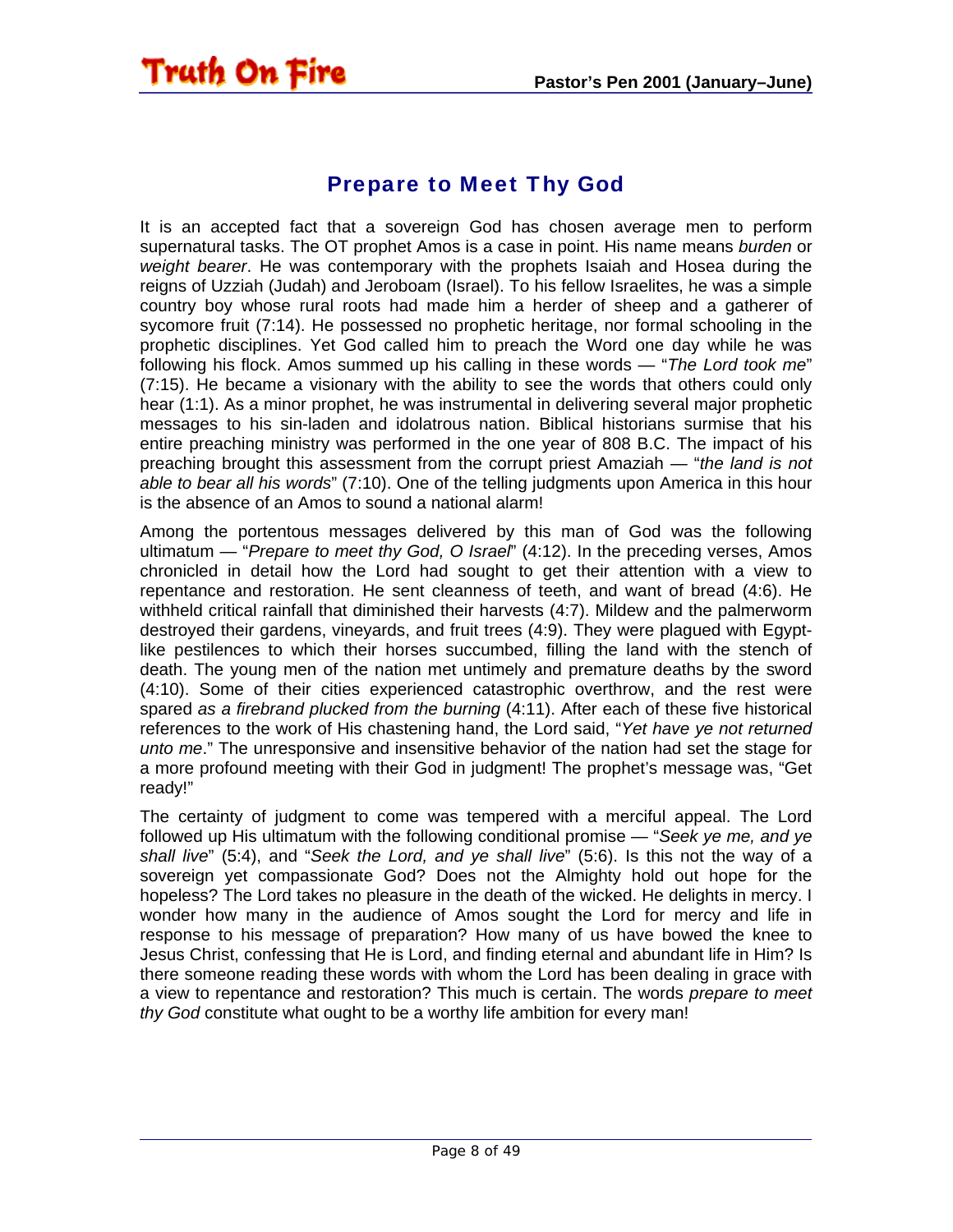

Brethren, one of the great inevitable truths of our existence is a future appointment with God Almighty. At the risk of redundancy, I repeat that this meeting with a sovereign and holy God is unavoidable and inescapable! Amos prophesied about a meeting in judgment within the context of history. This principle may rightly be applied in the context of eternity! Are you preparing to meet the Lord? Wise men and women will embrace this certainty, and sanctify themselves in preparation for this most solemn meeting. No quest in this life is more vital!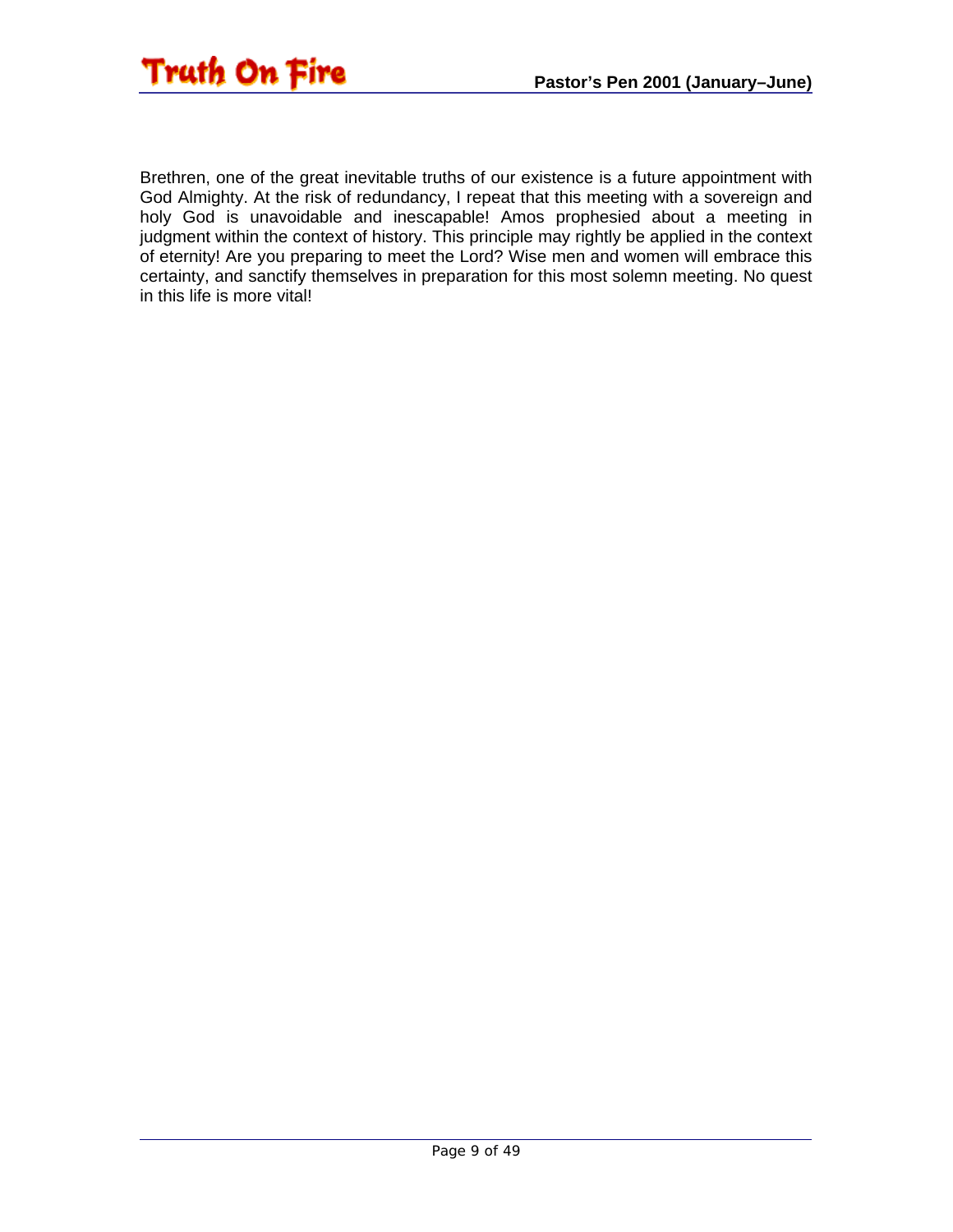#### The Remedy for Heart Failure

<span id="page-9-0"></span>The number one cause of physical death in America is cardiac disease and subsequent heart failure. Numerous public service messages on health are reminding us to eat right, exercise, and take care of our hearts. The food industry in many sectors has placed a "heart-friendly" rating on certain foods by affixing a red heart seal to the product. In matters spiritual, God has established His church to address the issues surrounding spiritual death and the way to life abundant! I wonder how much attention is being given to spiritual heart failure among the people of God?

David the Psalmist wrote these inspired words: "Withhold not thou thy tender mercies from me, O Lord: let thy lovingkindness and thy truth continually preserve me. For innumerable evils have compassed me about: mine iniquities have taken hold upon me, so that I am not able to look up; they are more than the hairs of mine head: therefore my heart faileth me. Be pleased, O Lord, to deliver me: O Lord, make haste to help me" (Psalm 40:11-13). Revelations of this nature are to be treasured! The man who wrote these words was the recognized spiritual leader of Israel. Yet this godly man agonized over the same frailties common to all men. David acknowledged a case of spiritual heart failure. It is cause for glory that he also experienced the remedy—an effectual deliverance made possible by God's tender mercies as expressed in His lovingkindness and truth!

The word *faileth* is from the Hebrew root **azab**, meaning *to loose* or *relinquish*. The idea is that of the heart loosening or relinquishing its grip upon the Lord. In contrast stands Jacob, who refused to relinquish his grip upon the pre-incarnate Christ, saying, "*I will not let thee go, until thou bless me*" (Genesis 32:26). In a word, the Psalmist is discouraged, and overcome by a sense of hopelessness exacerbated by personal sin. An acute consciousness of the innumerable evils that surrounded him, as well as the iniquities that seized him, rendered him incapable of looking up into the face of his God. These are the reflections of a man after God's own heart, a man longing for purity in the Divine presence. It was no doubt the penetrating light of that presence that exposed the darkness latent within his soul. The ungodly, my friend, have no such capacity!

In his commentary on *Psalms*, Charles Spurgeon cited the following poignant words of David Clarkson regarding personal sins that are more than the hairs of our head. He said, "It may astonish any considering man to take notice of how many sins he is guilty of any one day; how many sins accompany any one single act; how many disclose themselves in any one religious duty…Pick out the best religious duty that you have ever performed, and even in that performance you may find such a swarm of sins as cannot be numbered. The best prayer that you ever put up to God is stained with irreverence, lukewarmness, unbelief, spiritual pride, self-seeking, hypocrisy and distractions, which an enlightened soul grieves and bewails. And yet there are many more that the pure eye of God discerns, which no man can take notice of" (*The Treasury of David*, Vol. Ib, p. 250).

Brethren, the powerlessness exhibited by most churches today is proof positive that an epidemic of spiritual heart failure is running rampant among the people of God. A church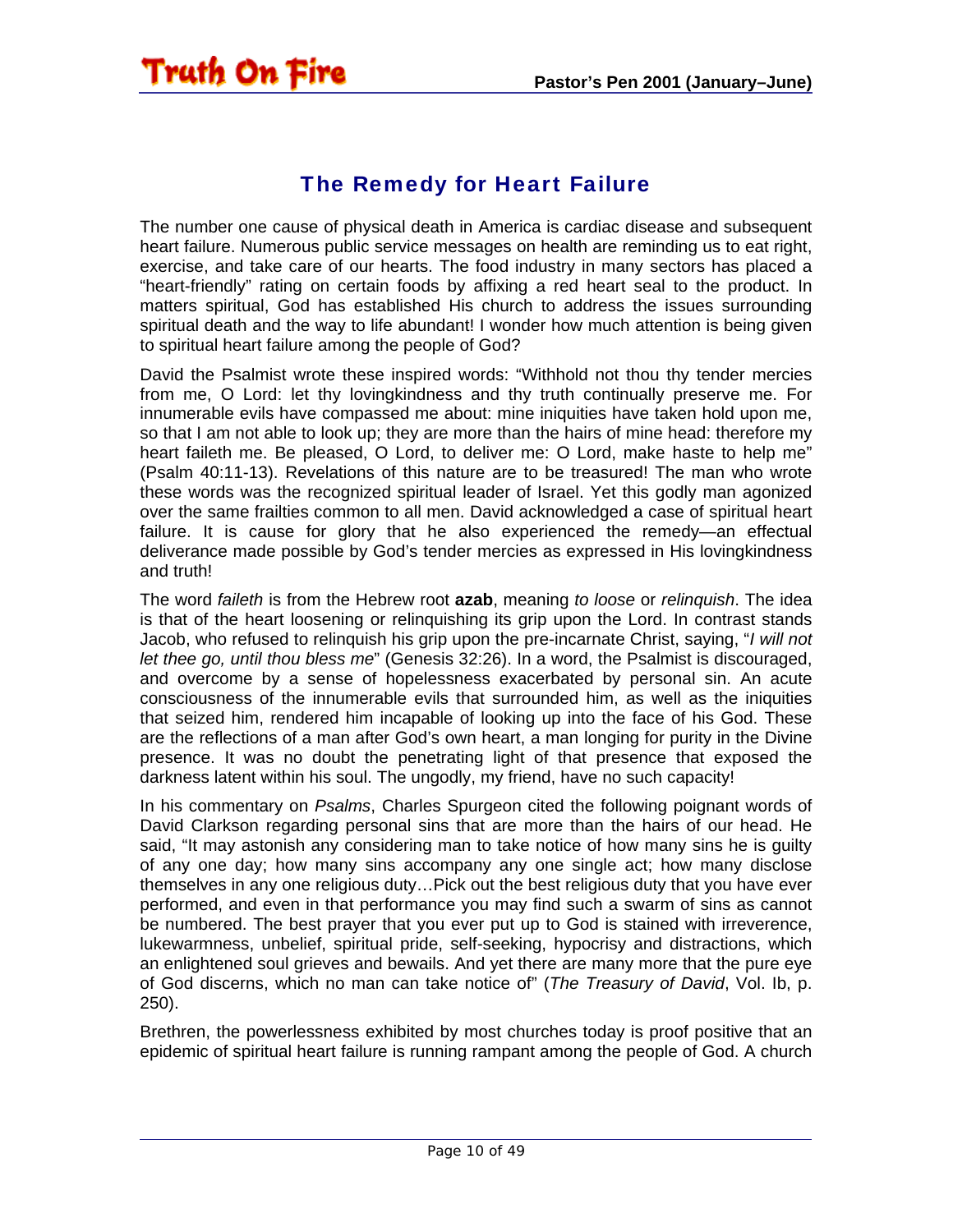

surrounded by evil on every side, and seized upon by her own sins, is the problem! The remedy (as it has been through the ages) is a persistent Jacob-like appeal to the tender mercies of God, and deliverance effected by the precious blood of Jesus – the Lamb without blemish or spot – Who loved us, and gave Himself for us. Make haste, O Lord, to help us!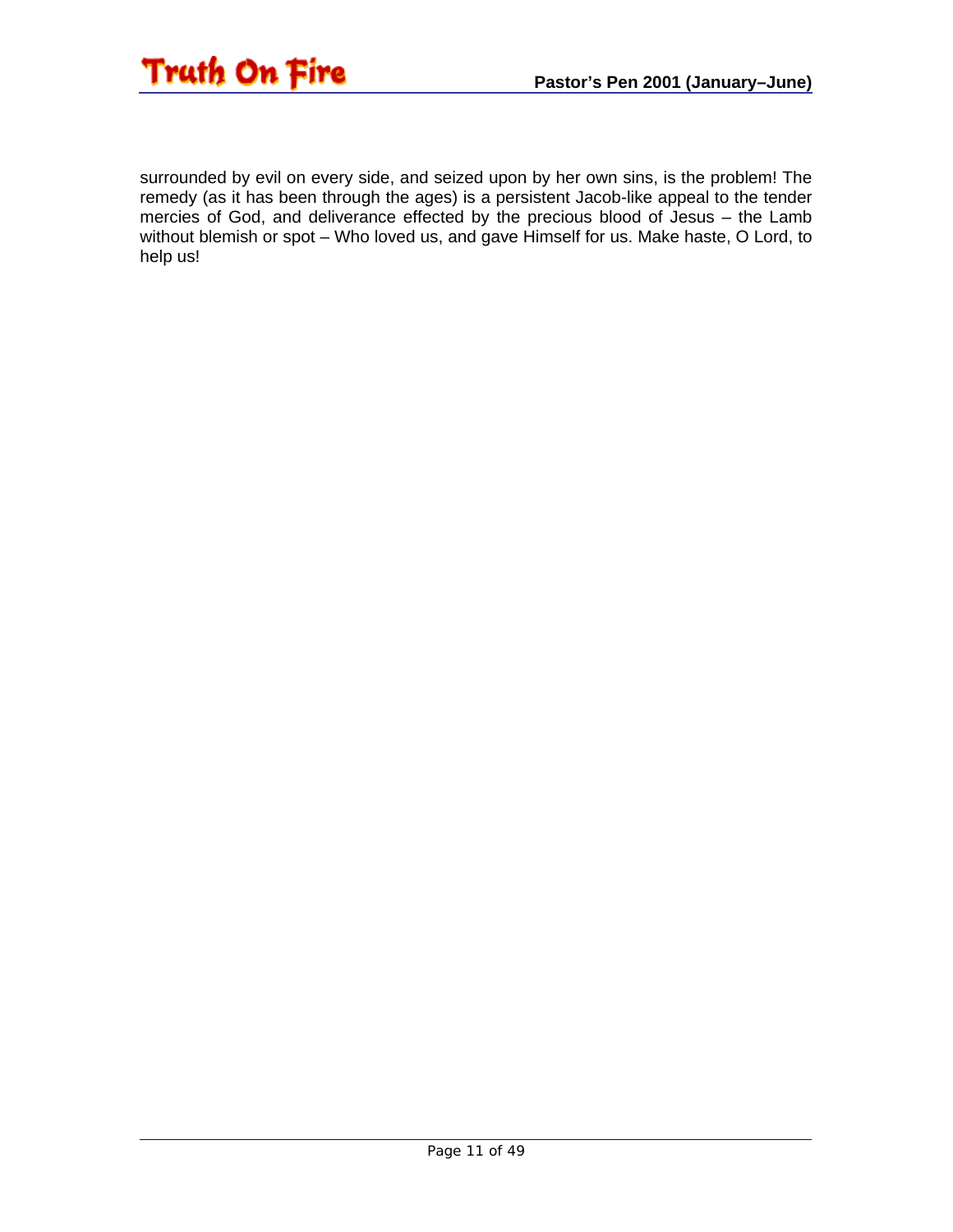# <span id="page-11-0"></span>**Truth On Fire**

#### Jesus Is Jehovah

It was wise King Solomon who told us "*there is no new thing under the sun*" (Ecclesiastes 1:9). Two thousand years of Church history have confirmed both its validity and immutability, especially with regard to doctrinal errors of the damnable sort that continue to resurface through the centuries. The most pernicious of these is the denial of the Deity of Christ (i.e., that Jesus is God). Jesus is Jehovah Incarnate! He shares an eternal and co-equal relationship with both the Father and the Spirit. The denial of these Biblical truths concerning Christ leads logically to a denial of the Triune nature of the Godhead (i.e., that God exists eternally in Three Persons). Contrariwise, the rightful embrace of Christ's Deity leads the believer to adopt Trinitarianism as well. The Deity of Christ and the Triune nature of God are both Christian doctrines, and stand together. No man is, nor has any right to refer to himself as, a Christian who rejects these two tenets of the faith.

The heretic Arius (250 – 336 A.D.) appears to have been the first voice to articulate and legitimize this heresy. Church historians have called Arius a heresiarch (the founder or chief proponent of a heresy). In other words, Arius was a heretic of the first order! In a nutshell, Arius "denied the Divine nature of Christ. He maintained that the Son of God was not eternal, but created by the Father from nothing as an instrument for his creation of the world; and that therefore he was not God by nature, but a changeable creature, His dignity as Son of God having been bestowed on Him by the Father on account of His foreseen abiding righteousness" (*Oxford Dictionary of the Christian Church*, p. 83). This core set of beliefs came to be called Arianism after its founder. In Biblical terms, it is a doctrine of devils.

Solomon was right! There is nothing new under the sun. The two most aggressive doorto-door cults in this nation are nothing more than modern day versions of the old Arianism. The devil has modified the packaging, but still delivers the same lethal toxin in the form of half-truths. The Latter Day Saints may be living in the latter days, but saints they cannot be. Jehovah's Witnesses may be witnesses indeed, but Jehovah they cannot represent. Why? First, they misrepresent the Christ of Scripture, Who has existed eternally as God and the Word in face-to-face fellowship with the Father (John 1:1-2). Secondly, a righteous man who is not the God-Man is simply *another Jesus* (II Corinthians 11:4), who is powerless to provide propitiation for sinners, or to mediate in their behalf at the Father's right hand. Anyone who meditates upon the text of Galatians 3:19-20 without preconceived bias will come to this inescapable conclusion — one of the key designs of the incarnation was to bring the role of Mediator into the Godhead! The phrase *God is one* (v. 20) simply means that the one Mediator between God and men, the man Christ Jesus (I Timothy 2:5), is both God and Man! Third, they both teach (in subtle and varying degrees) that a meritorious bestowal of the same Divine dignity is possible for sinful men if they can attain to the same abiding righteousness. Each time they leave my doorstep, my soul is stirred and troubled, knowing that, apart from God's enlightening grace, they will continue to stumble in spiritual darkness. It is a fact, my friend, that no man is capable of performing a good work while he is misrepresenting the God of truth!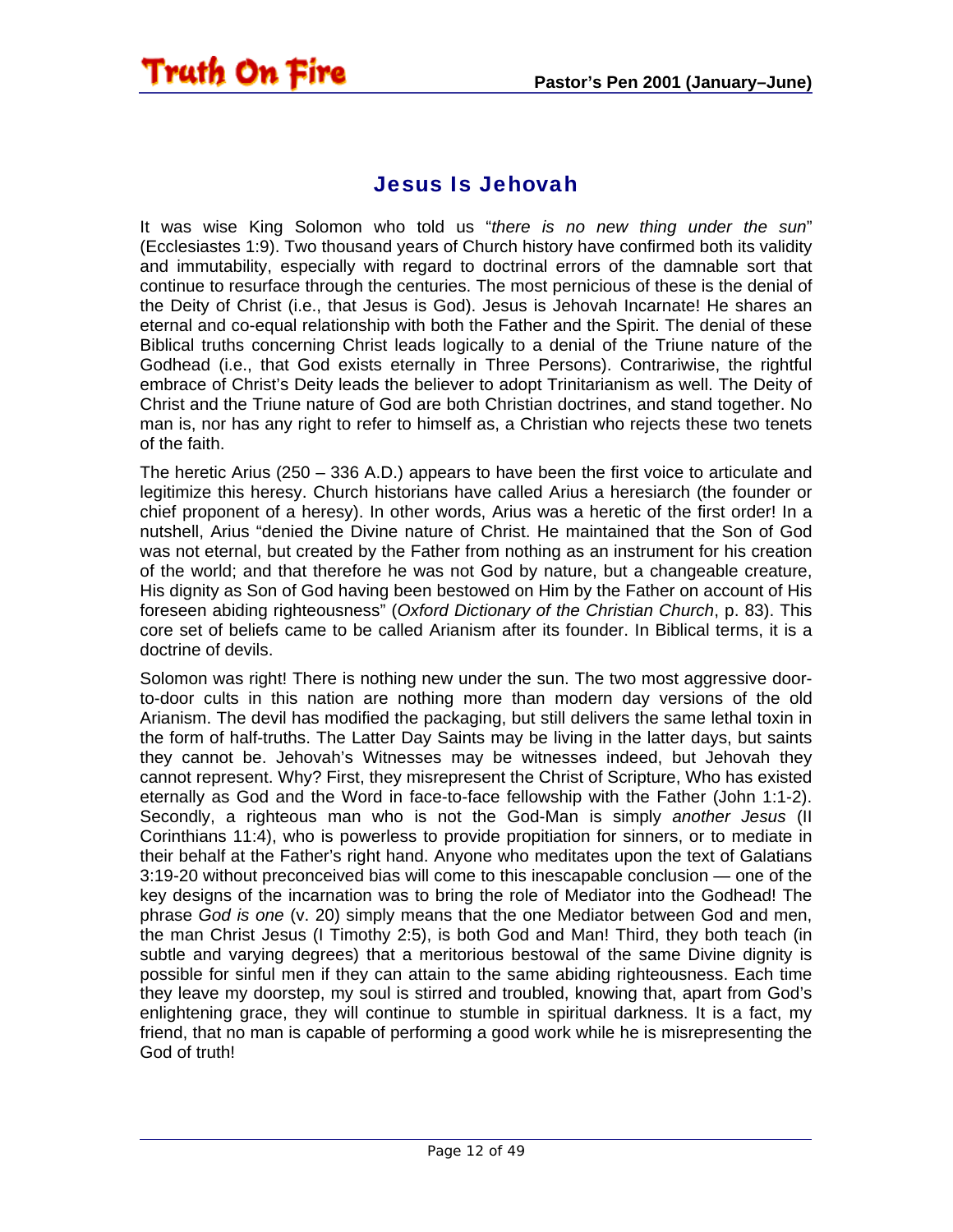

Brethren, we have cited and analyzed just two examples from the many groups that propagate this ancient heresy, which has always been rejected by the true Church. Are we troubled by the fact that thousands of nominal Christians are swept into these antichristian cults each year? Are we burdened over a "doctrine-lite" church that has, by default, allowed this world to classify Arianistic religions as branches of Christianity? Isn't it fair to say that, for the most part, true believers have been out-hustled by the heretics? The pulpits and pews of this nation must erupt once again with a flaming passion to extol the Biblical virtues of the eternal, virgin-born, sinless, crucified, risen, ascended, sovereign, and soon-coming Son of God! It is preaching of this caliber that elicits faith from hearers, leads them to bow their knee to Jesus, and say with Thomas, "*My Lord and my God*!"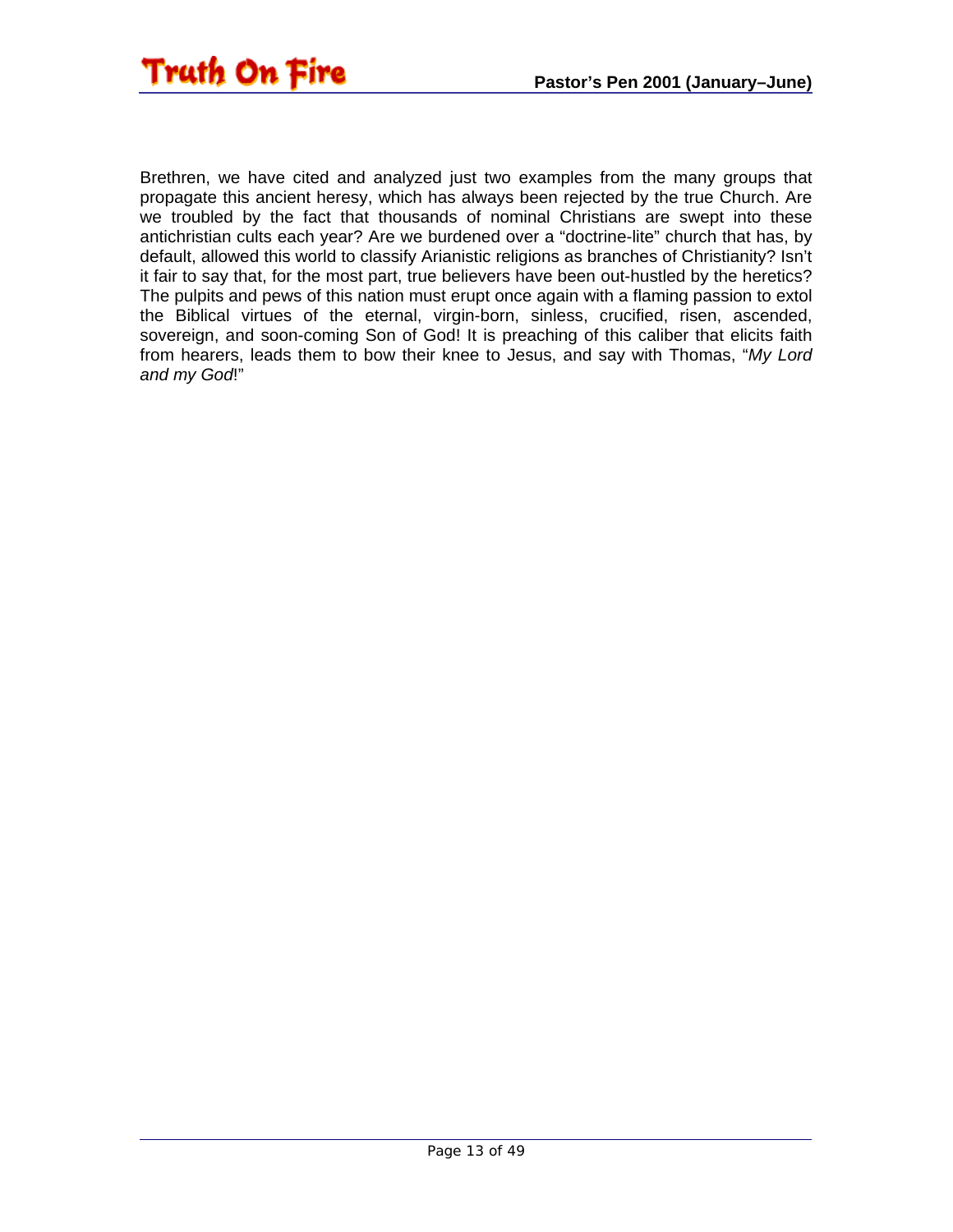<span id="page-13-0"></span>

#### Proof-Text Religion

Seminary students learn the value of the proof text early on in their scholastic careers. The mastery of chapter-and-verse references is often the difference between passing and or failing a systematic theology exam. It is also common for both preachers and parishioners to cite key verses in the midst of discourse in order to infuse a well-made point with the quality of indisputability. A judge preparing a trial verdict will scour case law in search of proof texts that will validate the judgment he or she is about to render. Have you ever been denied compensation for an insurance claim due to an exclusionary proof text embedded in the policy's fine print? The point is that proof texts can be formidable as both friend and foe. They can set you free, or nail you to the wall!

The wielding of proof texts in the arena of religious debate should therefore be carried out with a degree of discriminating wisdom. True Christianity is not primarily a proof text religion. It is Christ living in His people through the indwelling Spirit. It is a subjective and dynamic experience built upon the objective reality of truth.

I have no doubt that Saul of Tarsus was driven by numerous Old Testament proof texts each time a disciple was murdered or imprisoned by his hand. He believed he was doing God a service with his zealous persecution of the church. The one needful and critical item missing from his religious resume was a personal knowledge of the living God! In Philippians 3:4-14, the apostle made it known that he counted all his religious attainments as *dung* (v. 8), that he might "*know him* [Christ], *and the power of his resurrection*" (v. 10). Paul's conversion teaches us that there is a vast difference between quoting the Scripture and experiencing the God of Scripture!

One of the most stirring New Testament accounts of resurrection power took place in Philippi as recorded by Luke in Acts 16:25-34. This passage contains one of the most powerful and oft-quoted proof texts in Scripture. In response to the Philippian jailor's question, "*Sirs, what must I do to be saved*?", Paul and Silas replied, "*Believe on the Lord Jesus Christ, and thou shalt be saved, and thy house*" (v. 30-31). Is it possible to be any clearer than this regarding the basis upon which God justifies sinners? Do you believe that Luke wrote this inspired account for the sole purpose of establishing proof texts? The answer to both questions is a resounding "No"!

What Luke sets before us is a beaten and imprisoned evangelistic team, praying and *singing praises to God at midnight* (v. 25). A *great earthquake opened all the doors*, and *loosed the chains* from every prisoner (v. 26). At the point of suicidal desperation, the jailor heard these most welcome words, "*Do thyself no harm"* (v. 27-28). The jailor, now smitten with conviction, and desirous to know the God of these inmates, cried out, *Sirs, what must I do to be saved*? (v. 30). For the first time in his life, his standing with God was more vital than his standing with Rome. That same night, he and his entire household heard *the word of the Lord* (v. 32), believed on the Lord Jesus Christ, and were saved by the grace of God. He forthwith fed and washed the men of God, and was baptized with his family before sunrise (v. 33). What Luke has painted for us is a portrait of God's supernatural power at work in the trenches of spiritual warfare! The fact that proof texts were produced is purely incidental.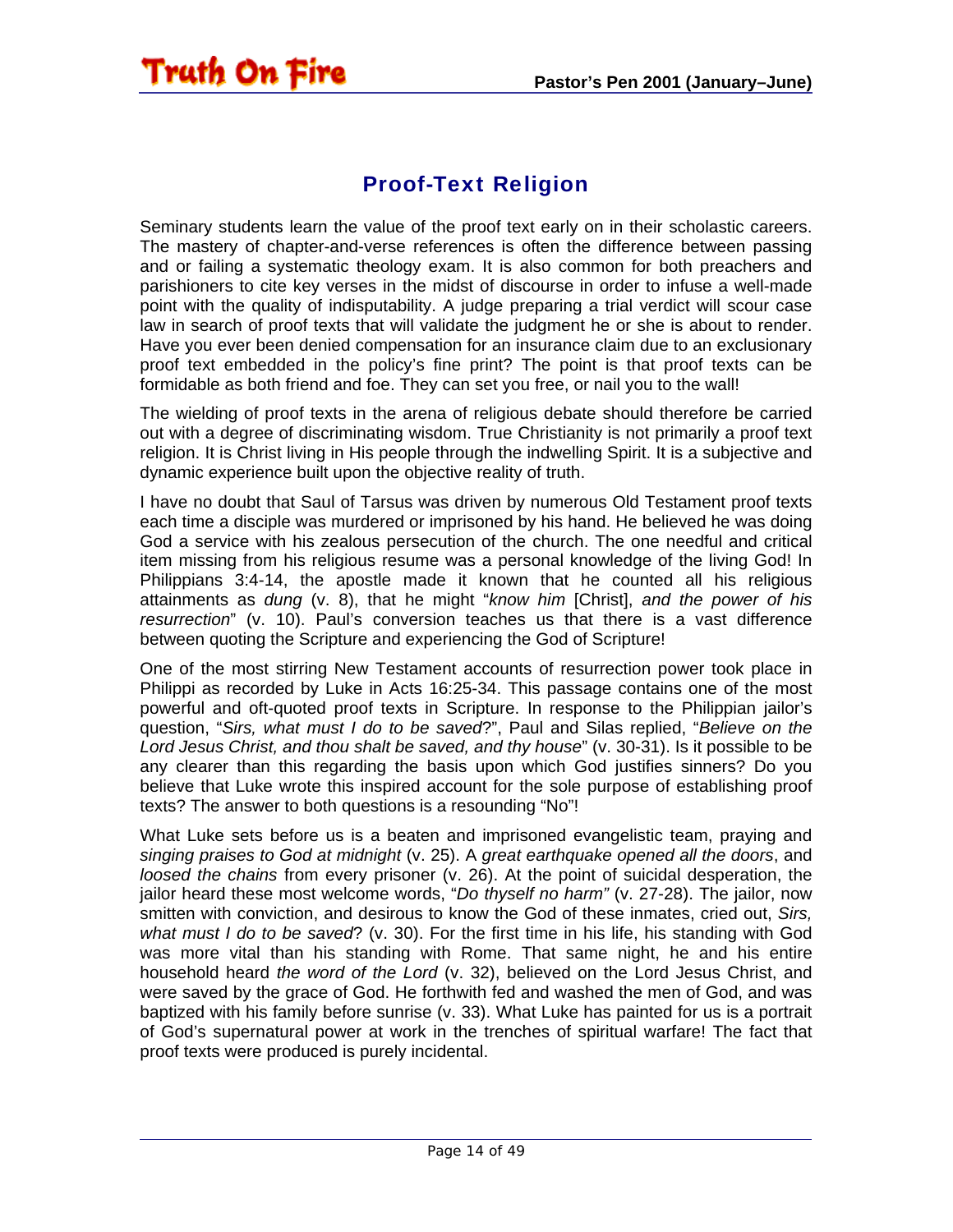

Brethren, there is another proof text here of a more subtle nature that demonstrates the Deity of Christ. Note that Paul and Silas are *singing praises to God* (v. 25), and that the converted jailor is *believing in God* (v. 34). In the midst is the admonition to *believe on the Lord Jesus Christ* (v. 31). The enlightened mind may reasonably conclude from this event that 1) praising God includes the Lord Jesus Christ, and 2) believing on the Lord Jesus Christ is the equivalent of believing in God! That noise you just heard was the door slamming on the heretics who gainsay the Deity of our Lord. Yet wisdom reminds us that our proof texts are of limited value unless we are experiencing the same kind of supernatural power that created them!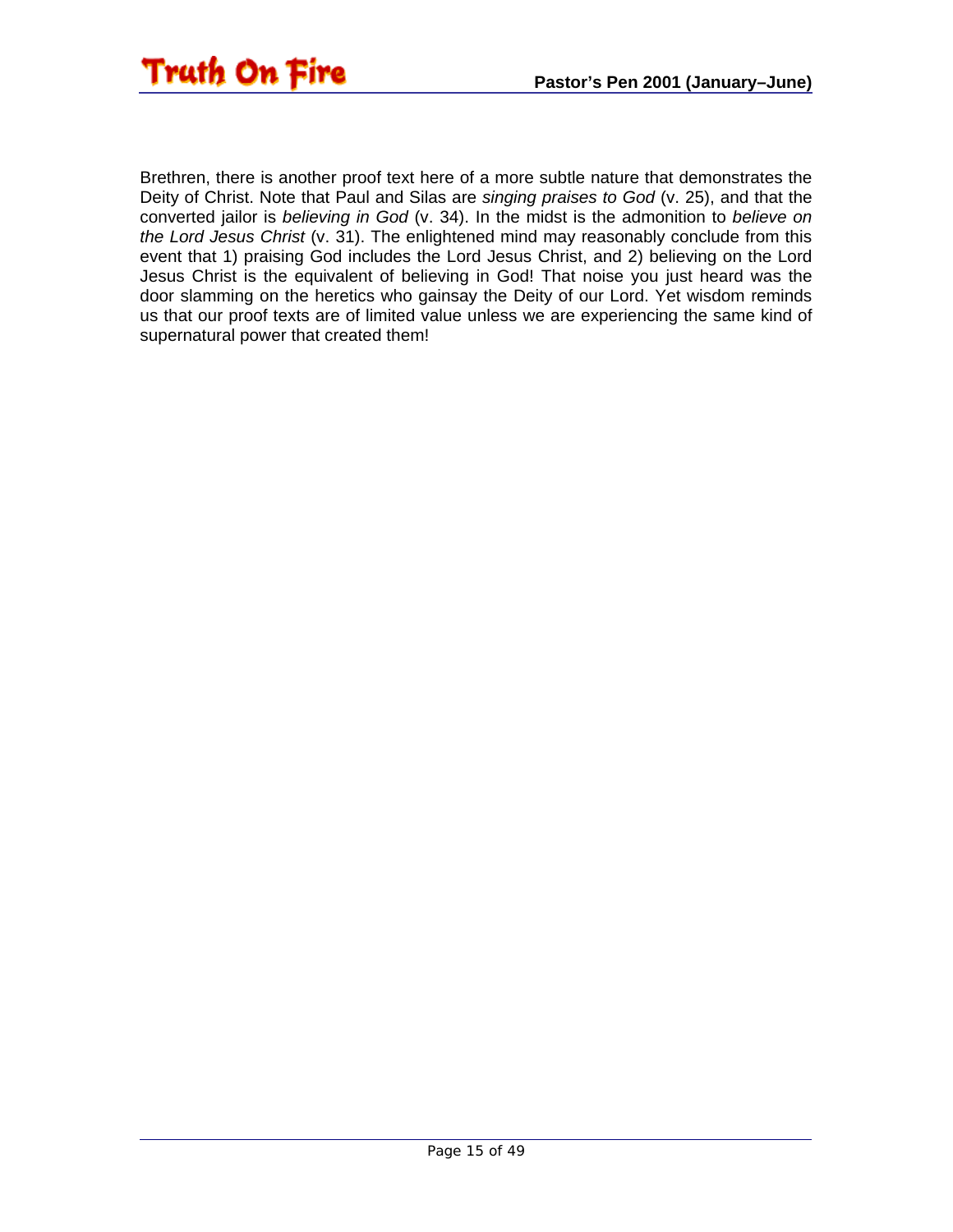<span id="page-15-0"></span>

#### The Case Against Our Sin

The New Testament epistle of First John is composed of what might be called evidentiary content. That is, there are certain evidences or fruits that manifest themselves in the lives of born again believers—God's elect. One of these evidences is the conspicuous demise and cessation of habitual sin. John wrote, "*And ye know that He was manifested to take away our sins; and in Him is no sin*" (I John 3:5).

The apostle makes two unmistakable assertions. First, the Lord Jesus is absolutely and infinitely holy! Secondly, the purpose of His earthly manifestation and ministry was to eradicate sin in the lives of His subjects through the sinless and substitutionary sacrifice of Himself. In other words, His entire existence as the God-Man was and is a campaign against sin in all of its forms and degrees. Therefore sin constitutes a contradiction of what we know to be true about Christ!

In the aftermath of the Great Plague of London, the great Puritan preacher Ralph Venning (1621-1674) published a book entitled Sin, The Plague of Plagues. This work is still in print today as The Sinfulness of Sin. No one with a desire for holiness should be without this volume! No book outside of Scripture does more to magnify the true nature of sin against God. Here are a few excerpts as food for thought:

"Sin is not to be committed for any reason because it is contrary to God, against his will and glory. This reason overbalances and outweighs any reason that can be given for sinning. No matter how plausibly sin and sinners plead, no matter how gainful or pleasurable sin is, yet still it is a sin, that is, it is against God, which is a greater reason why it should not be committed than any that can be adduced why it should…There are many aggravations of sinning against God. It is against God who made us; indeed, fighting against God who made us…It is a calamitous thing to sin against God as a Maker…How unnatural it is to sin against our parents! What is it then to smite the Father of our spirits, the Father of our father and mother!

'Sin is against God in whose hand our breath is, and whose are all our ways. He has our being and well being at his disposal; he can crush us as the moth and turn us not only to the dust but to the Hell of death. What he does for us and what he can do against us put us under an immense and powerful obligation not to sin against him. We are beholden to him for all the good we have...There are two great wonders: the one, that God should be so good to man, who is and does evil against him; the other, that man should do evil against so good a God. O foolish people and unwise, thus to requite the Lord!" (*The Sinfulness of Sin*, pp. 197-9).

Brethren, the case against our sin is overwhelming! It is fundamentally against God, and injurious to Him! In the aftermath of his adultery and murder, David acknowledged, "*Against Thee, and Thee only, have I sinned, and done this evil in Thy sight*" (Psalm 51:4). May the Lord Jesus awaken within each of us the same acute awareness! We know that this is in keeping with His purpose to take away our sins, and that genuine revival is impossible without it!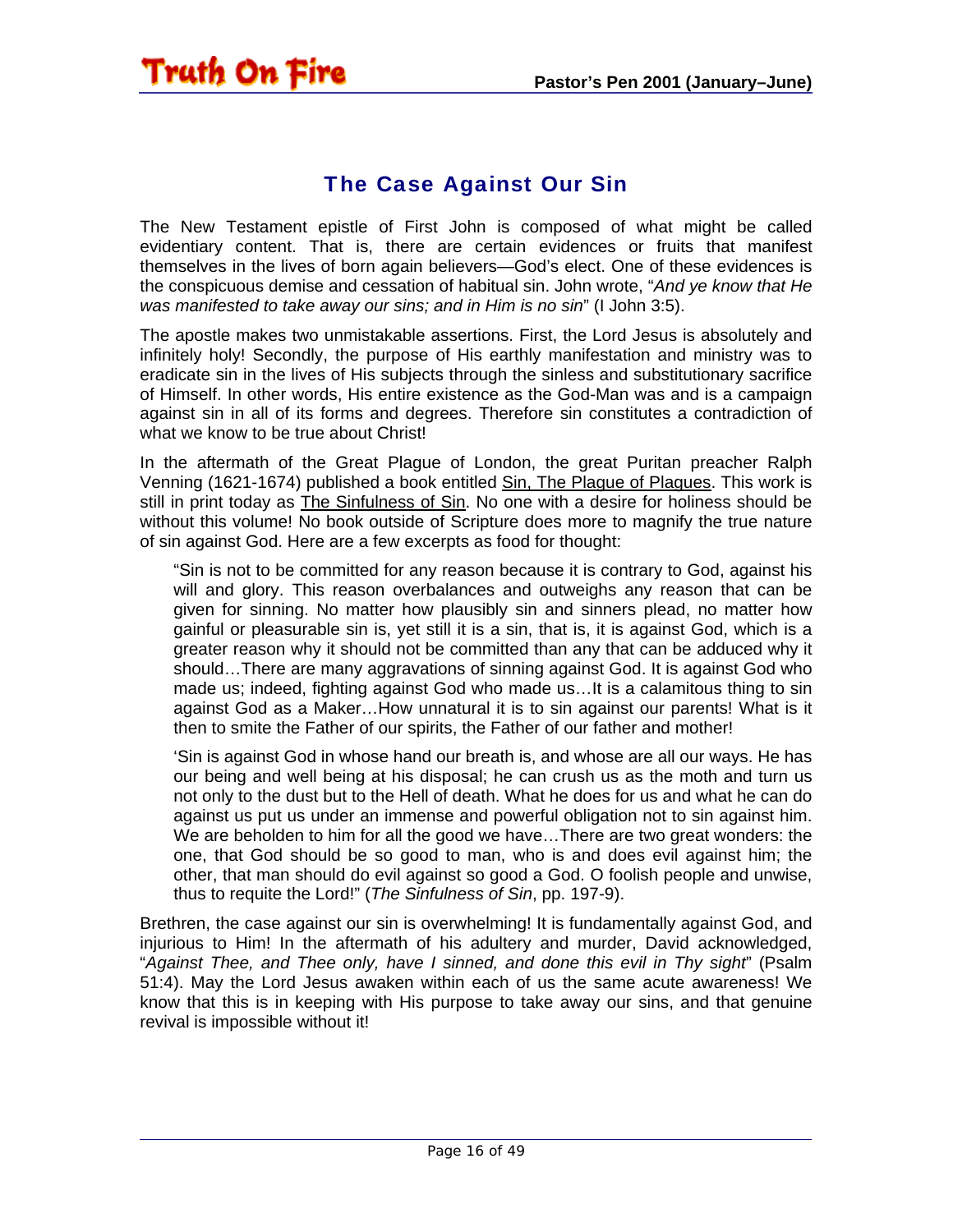# <span id="page-16-0"></span>Truth On Fire

#### Petitions and Possessions

The unlimited possibilities of effectual prayer are mind-boggling! Have you ever sought God for a three and one-half year rain stoppage, as Elijah did? Have you ever felt "out of your depth" when submitting a petition to the Almighty? What man or woman of like passions among us has not struggled at times with the enormity of a particular request? Yet the Scriptures encourage us to petition God at all seasons for that which men consider impossible, that His will might be facilitated on earth as it is in heaven!

One such passage is I John 5:14-15—"*And this is the confidence that we have in him, that, if we ask anything according to his will, he heareth us: And if we know that he hear us, whatsoever we ask, we know that we have the petitions that we desired of him*." We are taught here that petitions premised upon the will of God are always heard. This assurance thus inspires confidence in the petitioner, who knows that God is able to transform such petitions into possessions! The following two examples are instructive.

As the Babylonian captivity was drawing to a close, Daniel learned by Jeremiah's prophecy that *seventy years* of *desolations* and captivity were to be accomplished against Jerusalem (Daniel 9:2). The end of that prophetic time frame was approaching. Therefore Daniel, *by prayer and supplications with fasting*, *set his face unto the Lord God* for wisdom concerning God's fulfillment of His covenant (9:3-4). He *mourned for three full weeks* awaiting a definitive answer from the Lord (10:2). On the twenty-first day, *the man Gabriel* (9:21) arrived with a vision of things to come, and an explanation for the delay. He said, "*Fear not, Daniel: for from the first day that thou didst set thine heart to understand, and to chasten thyself before thy God, thy words were heard, and I am come for thy words. But the prince of the kingdom of Persia withstood me one and twenty days*" (10:12-13).

Daniel was assured that *his words were heard* on the first day, that his petition had become a possession, and was dispatched immediately. It arrived on the twenty-first day due to wicked opposition in the spirit realm. Daniel learned that the apparent delay was no reflection upon God's lack of ability or desire to deliver! Daniel understood that kingdom life is combat in the most serious sense of the word. Those in search of drivethru fast food religion need not apply!

The book of Hebrews provides for us another remarkable example of prayer that was heard. Concerning the Lord Jesus, it is said: "*Who in the days of his flesh, when he had offered up prayers and supplications with strong crying and tears unto him that was able to save him from death, and was heard in that he feared*" (Hebrews 5:7). The writer is no doubt elucidating the Gethsemane experience of our Lord. He was heard!

We know from the Gospel accounts that his perspiration flowed as drops of blood during the pre-Cross agonies he endured. Yet every longing of His soul as the God-man was premised upon doing the Father's will. Well, since the One that was able to save Him from death chose not to do so, what exactly was the possession secured by His petition? Grace! Grace sufficient to sustain Him in His agony! Grace ministered by the eternal Spirit to accomplish eternal redemption in behalf of those who would come unto the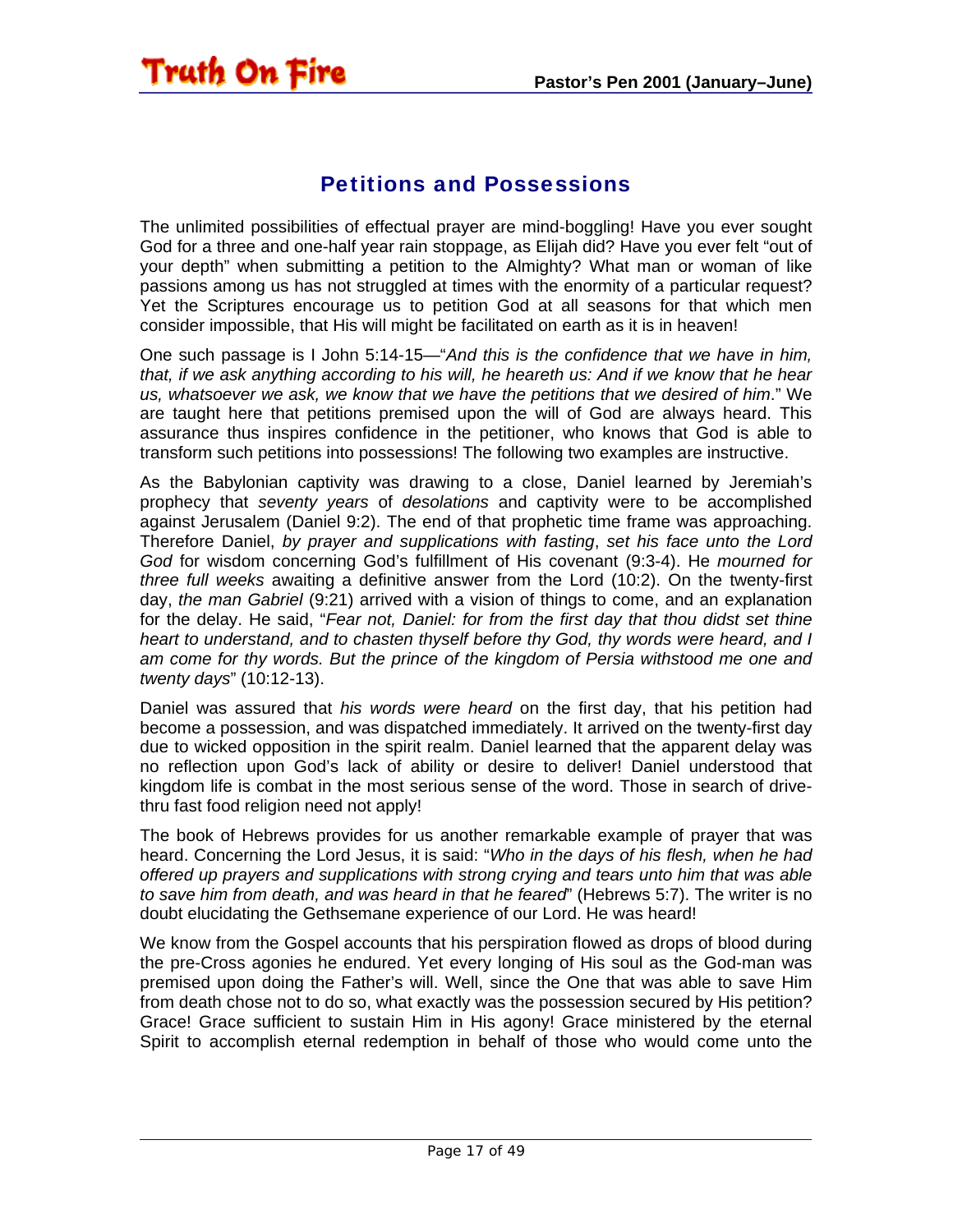

Father by Him! Grace to endure death without defeat! Amazing grace! Divine grace! Infinite grace! Resurrecting grace!

Brethren, at the core of our praying should be a fervent desire to understand and experience the will of God! We must understand that being heard of God does not always imply an immediate response or immunity from tribulation. The path of obedience is often strewn with obstacles and suffering, but always evokes the pleasure of God!

Prayer that is heard is always answered, and turns petitions into possessions! God's answer may come as enabling grace that nurtures a spirit of patience and perseverance. In every instance, however, it accomplishes God's will in the lives of His elect, who hunger and thirst after righteousness!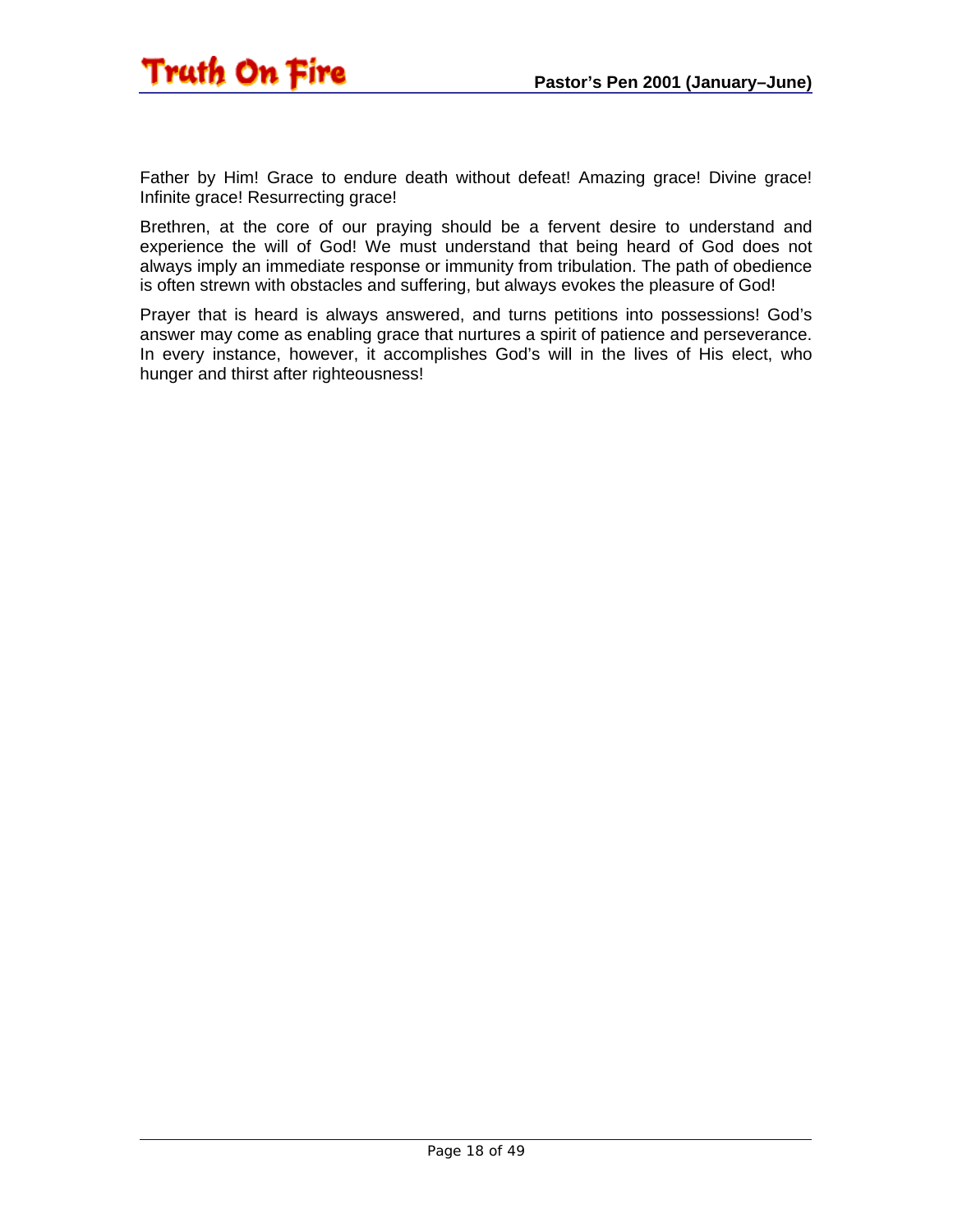#### The Value of an Hour with God

<span id="page-18-0"></span>Have you ever considered the value of an hour, or the impact that just one hour might have upon your life? Our day consists of 24 of these units. Our week contains 168. We sometimes complain that they pass too slowly, or fly by too fast! The truth is that all of us have the same precious allotment of hours, and they are all valuable. We may choose to expend them wastefully, or to invest them wisely.

On the eve of His crucifixion, the Lord Jesus and His disciples went to the Garden of Gethsemane, as was their custom. It was here that Jesus had invested many valuable and influential hours with His disciples. On this particular night, however, the soul of Jesus was "*exceeding sorrowful unto death*" (Mark 14:34). He took Peter, James and John with Him to another part of the Garden, and bid them "*pray that ye enter not into temptation*" (Luke 22:40). He walked a little farther to pray privately.

Upon His return, He found the disciples sleeping. He said to Peter, "*Simon, sleepest thou? Couldest not thou watch with me one hour?*" (Mark 14:37). One hour! Just one! Yes, they were tired, and their eyes were heavy. The spirit was willing, but the flesh was weak! Jesus finally said, "*Sleep on now, and take your rest*" (MK 14:41). A strategic window of opportunity had slammed shut! An hour that could have been invested in praying was wasted in sleeping. As a consequence, these prayerless men were ill prepared for the arena of spiritual conflict that was fast approaching.

After His arrest, they took Jesus to the high priest's house. A fire was kindled in the midst of the hall, and Peter sat down with the crowd. It wasn't long before a certain maid identified him as a disciple, but he disavowed any knowledge of Christ. A little while later a man also recognized and confronted him as being a follower of Christ, but he denied. Then a third confidently affirmed his identity. For the third time he vehemently denied any affiliation with Christ, and the cock crew.

This man who had pledged his allegiance unto death now found himself drowning in a tempestuous sea of denial. The Scripture says that between the second and third denials was "*about the space of one hour*" (Luke 22:59). One hour to think! One hour to regret! One hour until total spiritual collapse and meltdown! One hour, perhaps, to wish he had that hour in the Garden back! That opportunity was now lost! An hour spent sleeping, and now an hour spent sinking!

Brethren, there are many lessons to be learned from Peter's failure. Critical among them is the value of an hour, and the spiritual vulnerability that is created by lost opportunity! It is clear that the misuse of one hour in Peter's life made a devastating difference! One hour can prove to be a valuable commodity, or a lost opportunity! How will we utilize the precious hours that are allotted to us this week?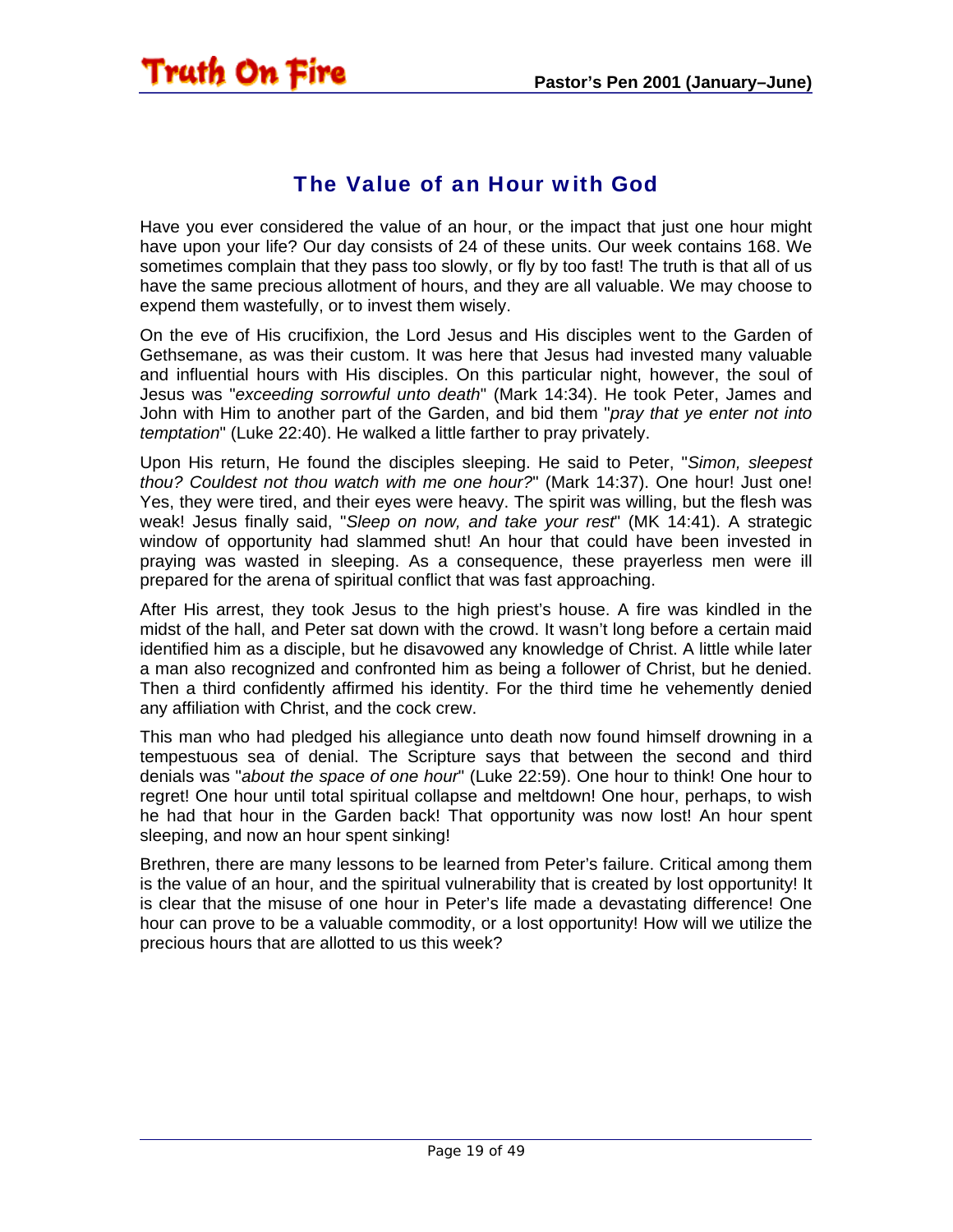<span id="page-19-0"></span>

#### A Tale of Two Men

Abraham and Lot were two individuals who shared a common heritage, both physically and spiritually. We know from Scripture that both were men of faith, and possessed a righteous standing before God (Romans 4:3; II Peter 2:7-8). In other words, both were saved men! Old Testament narratives, however, paint a rather vivid contrast between these two spiritual sojourners. Their lives took noticeably different paths.

What do you suppose were the contributing factors behind such dissimilarity of life? A multitude of expositors attribute Lot's spiritual demise (and rightly so) to his bad decision-making, especially when he *pitched his tent toward Sodom* (Genesis 13:11-13). I would argue that his inability to make good choices had its own set of distinctive roots.

First, Abraham was an altar builder! The initial occurrence of altar building was in response to a promise given by revelation (Genesis 12:7). The fact that God had appeared to him, and made Himself known, was all the motivation this man needed to establish a place of worship. As a nomadic cattleman, he built altars on a regular basis as a priority of life, and called upon the name of the Lord (12:8). Upon his return from Egypt, we find him revisiting Bethel, the place of the first altar, where he called upon the name of the Lord (13:4). After he and Lot separated one from another, he removed his tent, relocated to Hebron, and built there an altar to the Lord (13:18).

Abraham's life was anchored in worship of the God Who had revealed Himself to him, had promised to make of him a great nation (12:2), and gave him a land (12:7). There is no evidence that Lot, who was likewise rich in cattle and possessions, ever built an altar to worship God for his goodness and benefits.

Secondly, Abraham was a man willing to be governed by the word of promise. In time, the burgeoning flocks, herds, and substance of both men had become so great that the land could not handle the traffic (13:6). An inevitable strife ensued between the herdsmen, which led Abraham to offer a practical remedy. His proffer to Lot was not what you would have expected! After all, Abraham held all the trump cards, so to speak. It was Lot who had ridden Abraham's coattails to prosperity. It was Lot the nephew who was subordinate to uncle Abraham. Abraham could have rightfully and unilaterally dictated the terms of land allotment. He chose rather to defer the first choice of land to Lot without any apparent regard for his own personal interests in the matter.

How was Abraham able to conduct himself in such a self-effacing manner? The answer is that Abraham entered the negotiations with rock solid assurance in the promise of God! He reckoned there was no way that Lot's choice could offset or nullify God's promise regarding "this land" (12:7). Thus there was no need to manipulate the situation to his advantage. God would be God, and bring His promise to pass, without regard for Lot's choice.

Men, women, and youth alike who learn to negotiate the conflicts of life based on the promises of God are blessed indeed, and truly honor Him! They have come to understand, like Abraham, that security is never sacrificed or compromised by selfless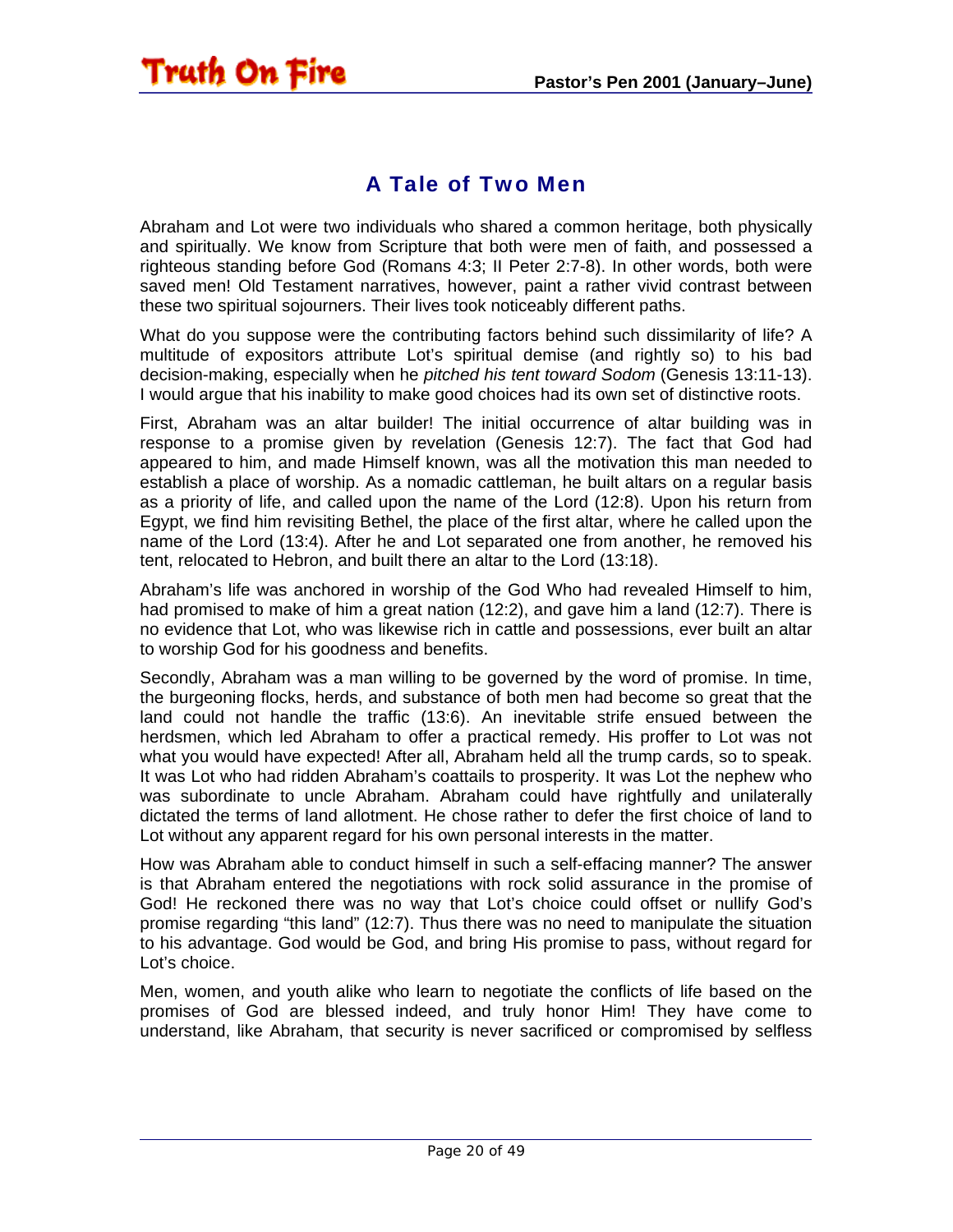

reliance upon God's sure promises! This is a lesson that seems to have eluded Lot to his own spiritual detriment!

Brethren, Lot was a man governed by sight, and motivated by self-interest. Abraham, on the other hand, was a man in whose life worship was central, and whose decisions were governed by the word of promise! Those in search of spiritual keys to power and prosperity would be wise to embrace this dynamic duo as a pattern of life! I am convinced that these two personal attributes are the pivotal difference between a fruitful life and one marked by futility. So, using Lot and Abraham as measuring sticks, how would you characterize your walk these days?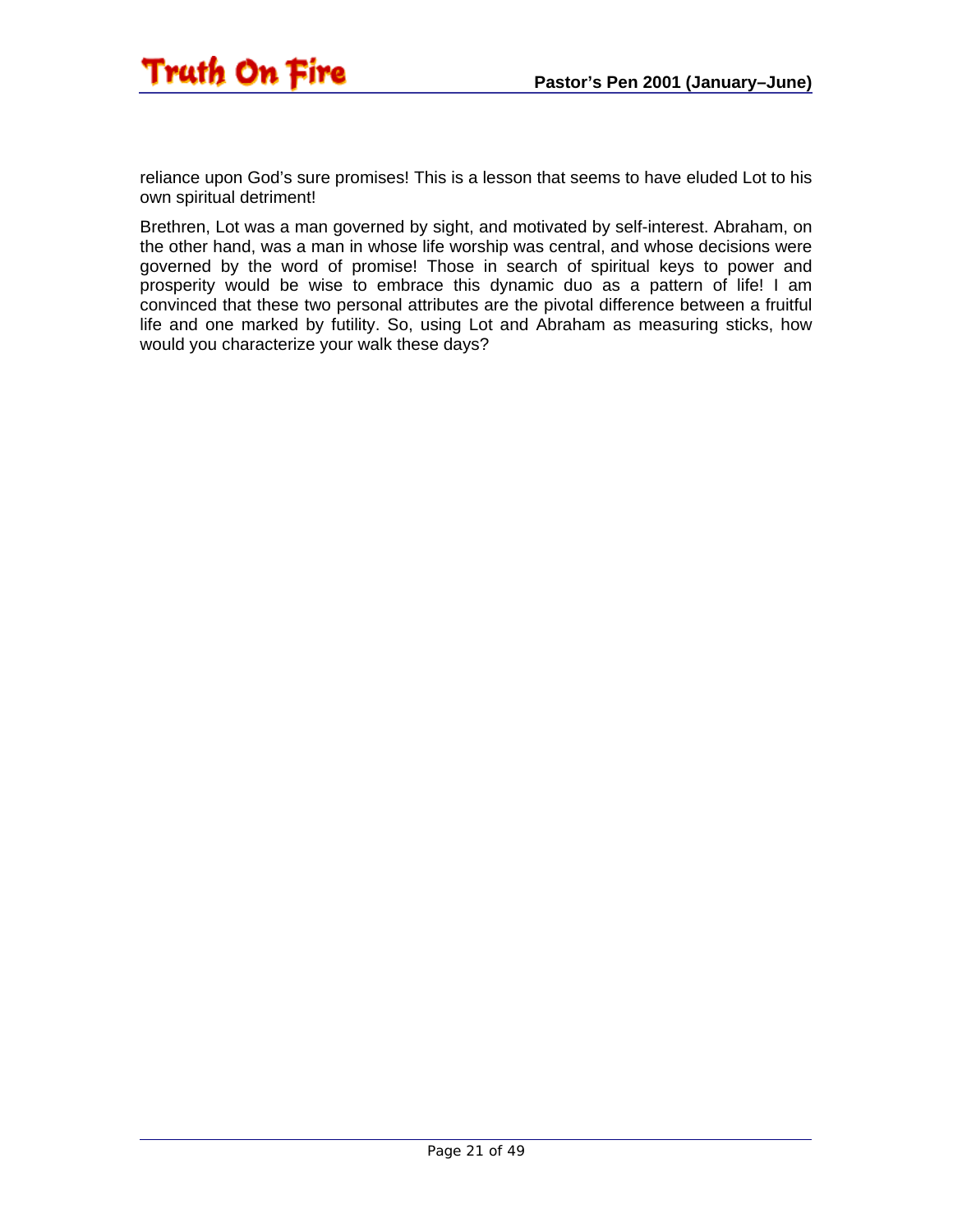#### Providence and Our Bag of Bricks

<span id="page-21-0"></span>All of us know that the misfortunes of life can sometimes hit us like the proverbial bag of bricks. Within a brief span of time, the autobahn of life can be transformed into forty miles of bad road—an experience common to believers and unbelievers alike. Some individuals, however, enter this world with that bag of bricks already strapped to their backs.

A classic example is the blind man of John 9:1-41. He must have pondered his physical infirmity on many occasions, questioning the purpose of his existence as a man born blind. On a particular Sabbath day, he finally got his answer! Jesus revealed to this man and His disciples that divine providence, interwoven within the fabric of his life, was the cause behind the effect!

The providence of God is a lofty and multifaceted concept. Providence signifies that God sets the course of human affairs and events, including any and all intervention that He deems appropriate. It speaks of His wise and benevolent management, careful foresight, and advance preparation for His acts. It portrays Him as the divine guardian of history.

What Jesus taught his disciples was that a providential God had orchestrated the entire course of human history so that this man would cross paths with Jesus in the right place at the proper time, so that "*the works of God" could be "manifest in him*" (9:3). His miraculous healing was the first of its kind (9:32). Would any of us be willing to deny God His sovereign prerogative to fashion a blind vessel in order to manifest His glory through demonstrations of power and mercy?

There are two ancillary aspects to this miracle. First is the knee jerk reaction of the disciples after Jesus *saw* the blind man (9:1). They inquired, "Who did sin, this man, or his parents, that he was born blind?" (9:2). Jesus quickly refuted the false notion that infirmity is always a punishment brought about by sin (9:3). In so doing, He disallowed the imposition of false guilt upon this blind man. In no way was he or anyone else directly responsible for his bag of bricks.

Second is the backdrop against which it was performed—powerless religion. The Jewish authorities were masters of instigation, interrogation, and intimidation, threatening expulsion from the synagogue for any man who confessed *that Jesus was the Christ* (9:22). In spiritual terms, they themselves were blind (9:40-41), and remain so until this day (Romans 11:25).

The man healed from his blindness was therefore the lone confessor! His rejoinder to their repeated questioning was, "*Wherefore would ye hear it [my testimony] again? Will ye also be his disciples?*" (9:27). The word *also* is key, for it indicates his personal desire for allegiance to His Deliverer!

After all was said and done "*they cast him out*" of the synagogue (9:34). Jesus heard of his expulsion, sought him out, and brought him to saving faith (9:35-38). The great truth here is that the Lord Jesus is able to do for us what religion has no ability to do—deal effectively with our bag of bricks!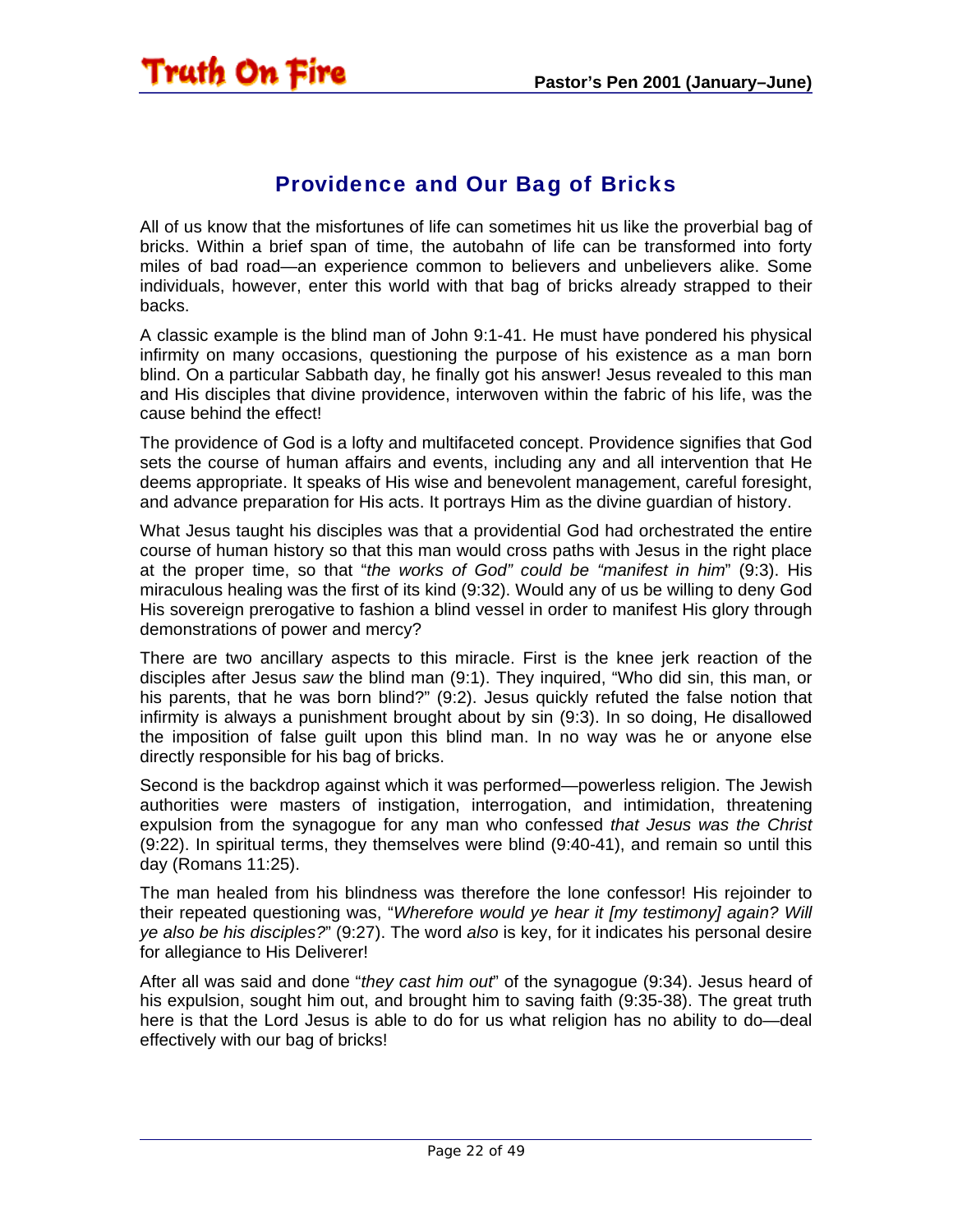

Brethren, the providence of God is both mysterious and marvelous! We can actually be made a part of it as well as be affected by it. Providence is always at work because God is always at work! Providence that gets us kicked out of religious darkness, so that we might experience the light of Christ, is at the pinnacle of His tender mercies! Let us learn to render thanks to the Lord for His gracious providence, even though our bag of bricks sometimes makes it difficult to understand. Amen!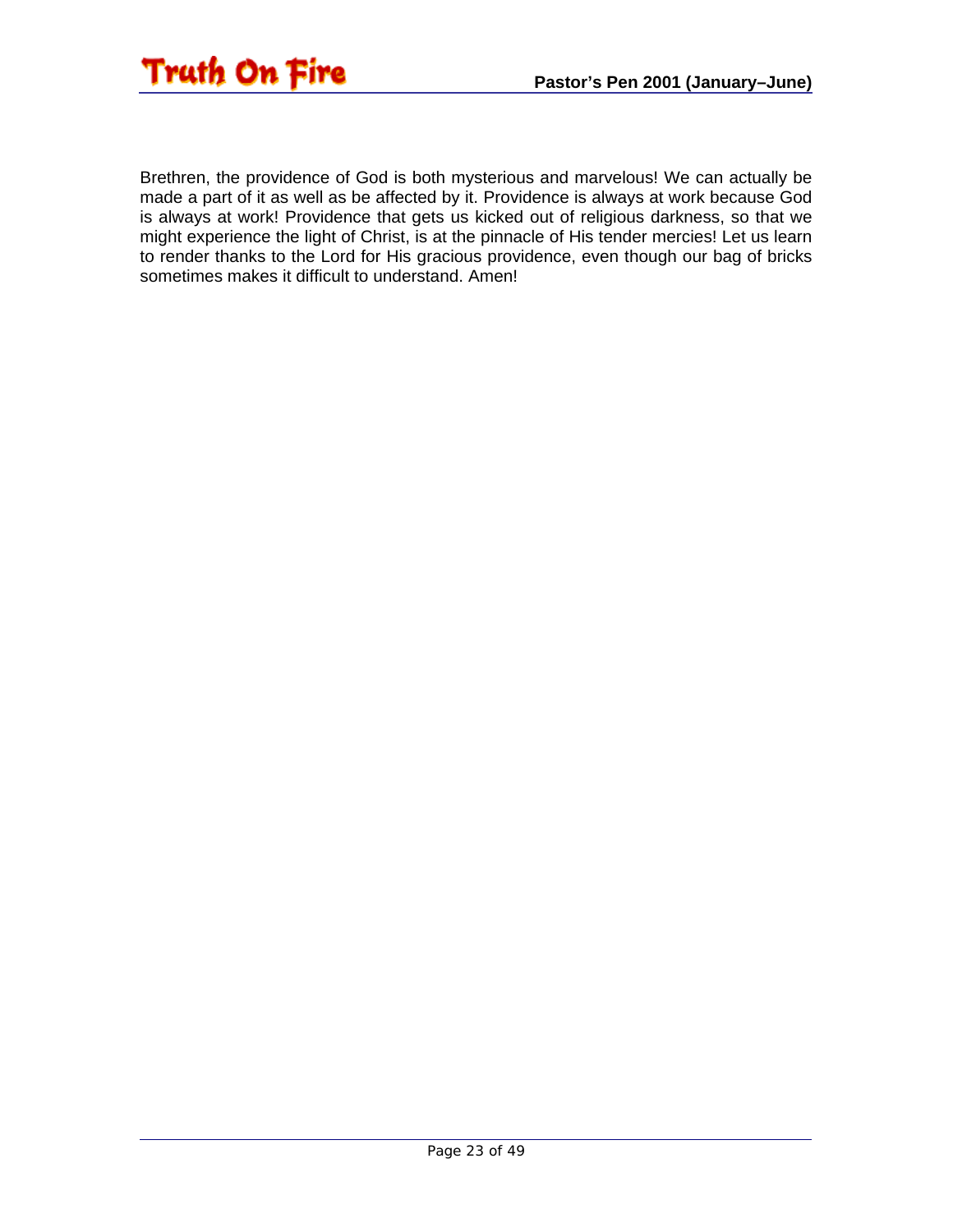<span id="page-23-0"></span>![](_page_23_Picture_1.jpeg)

#### Absolute Truth

The United States of America has managed to embroil itself in a life and death struggle with God. At the core of the controversy is the abdication of absolute truth. Dr. James Kennedy, Pastor of the Coral Ridge Presbyterian Church, succinctly summarized this issue in a recent address to a Christian conference, saying: "The denial of the existence of absolute truth is nothing more than a form of practical atheism, which indirectly denies the very existence of God." He was and is correct! The roots of relativism (i.e., what is truth for you may not be truth for me, and vice versa) have extended themselves so deep into the national conscience that only a miraculous and merciful intervention of God will be able to put this malignancy into remission, and restore the spiritual and moral health of the nation!

The first question to be asked and answered is: "If absolute truth does exist, where can it be found?" There is a two-fold answer. First, it resides in Jesus of Nazareth—God Incarnate—Whom the Father has made *both Lord and Christ* by virtue of His resurrection from the dead (Acts 2:36). Jesus declared that *He was the* embodiment of *truth* (John 14:6). His followers likewise affirmed that, in contradistinction to Moses and the law, *grace and truth came by Jesus Christ*, and that the *fulness* of these attributes resided in Him (John 1:14-17). We are also told that *Jesus Christ is the same yesterday, today, and forever* (Hebrews 13:8), demonstrating that the absolute truth as revealed in Him will not diminish one iota throughout the endless ages to come. How is that for absolute?

Secondly, it finds its full expression in the written Word of God! The words of Scripture were given to us *by inspiration* (II Timothy 3:16) as *the Spirit of God moved upon holy men* (II Peter 1:21), who were set apart for this purpose. This supernatural phenomenon refutes the modern-day claim that divine truth could not have been delivered through a human conduit without compromising its purity and integrity. This same godless Gnosticism also rejected the Deity of Christ, denying that God could robe Himself in humanity and remain absolutely holy as the God-Man.

In the great intercessory prayer of our Lord, as recorded in John 17, Jesus said to the Father, "*I have given them thy word"* (v. 14), and further requested, "*Sanctify them through thy truth: thy word is truth"* (v. 17). This petition on behalf of the disciples for progress in personal holiness was premised upon their possession of absolute and immutable truth!

Therefore the doctrine of relativism, in its denial of absolutes, makes personal purity an impossibility! The fact that violence and immorality are running rampant across America is solely attributable to the abandonment of absolute truth. This is the legacy of the relativism—a concept readily embraced by the world at large due to its seductive lie that there is no direct accountability to a Sovereign God!

Brethren, it is incumbent upon us, as the people of God, that we pursue a sanctified life through the eternal truth revealed in Jesus Christ and the inspired Scriptures! If the Church, as the pillar and ground of the truth, finds itself neglecting the pursuit of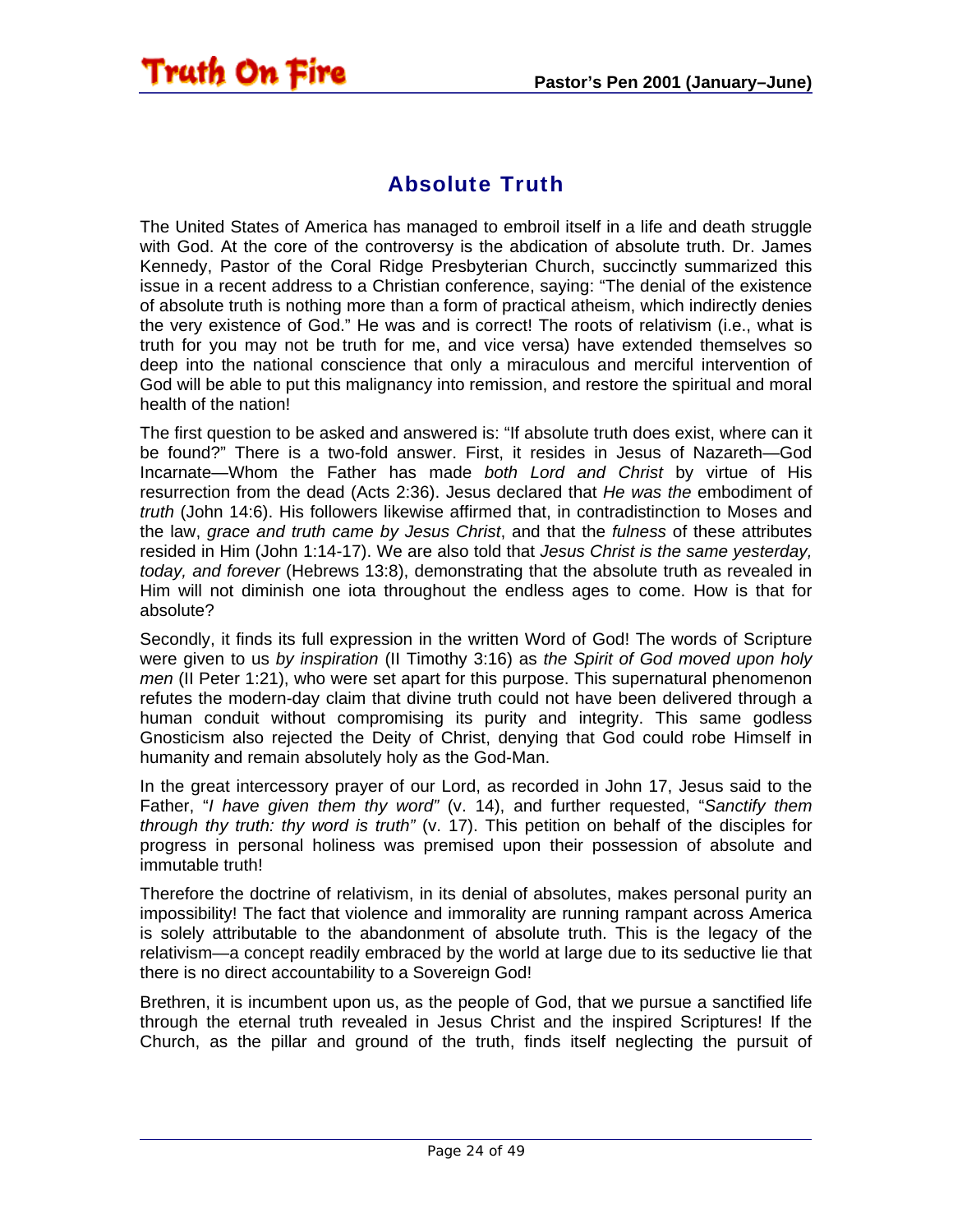![](_page_24_Picture_0.jpeg)

holiness, then it has adopted a practical atheism of its own! It thus becomes a spiritual Titanic, whose life preservers hold little comfort for those adrift in the debilitating waters of sin. The apostle Peter admonished us, saying, "*And if the righteous scarcely* [with difficulty] *be saved, where shall the ungodly and the sinner appear?* " (I Peter 4:18). America, my friend, is in a code red condition! The Church of Jesus Christ alone has the remedy for its spiritual and moral decline—absolute truth that is both believed and practiced!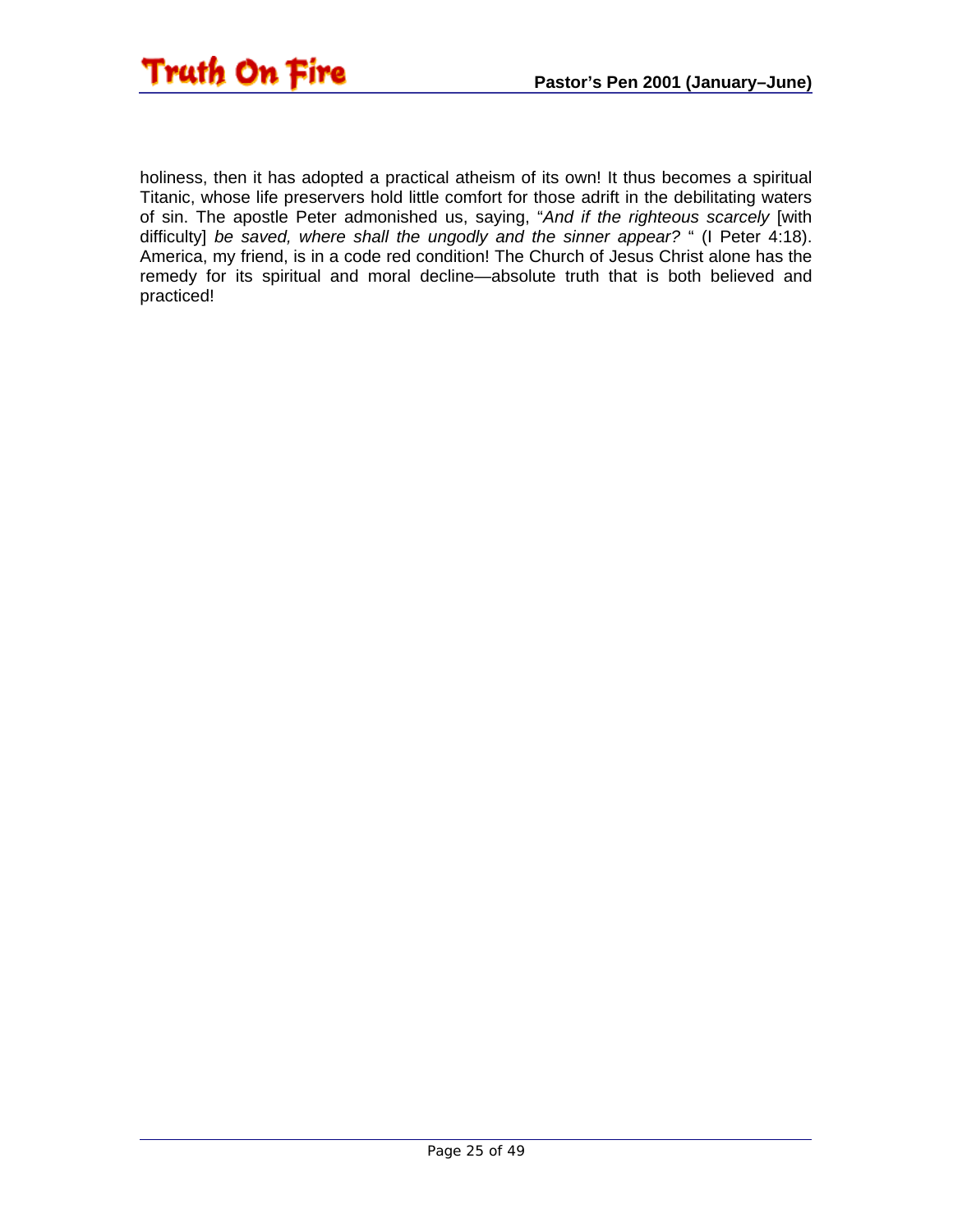<span id="page-25-0"></span>![](_page_25_Picture_1.jpeg)

#### A Psalm for Senior Citizens

 Christians who regularly attend a Bible study group frequently find themselves discussing the life of David, his exploits as a young shepherd boy and king of Israel, and the spiritual lessons to be drawn from his experiences. If each of us was asked to give the first word that comes to mind when hearing the name David, I suspect the two most common answers would be Goliath and Bathsheba. But how many of those group discussions do you suppose have focused upon David's mindset as a senior citizen?

Fodder for such a discussion may be found in the seventy-first Psalm, where David wrote: "*O God, thou hast taught me from my youth: and hitherto have I declared thy wondrous works. Now also when I am old and gray headed, O God, forsake me not; until I have shewed thy strength unto this generation, and thy power to every one that is to come*" (Psalm 71:17-18). The phrase "old and grayheaded" indicates that Psalm 71 was written in the latter years of his life—a psalm from a senior citizen!

Psalm 71 is essentially a personal tribute to God's manifested righteousness from the womb to the tomb. David affirms that the Lord has been his *strong habitation* through the years, and that he will *continually resort* unto Him (71:2). The fruits of *continual resort* are *continual praise* (71:6) and *continual hope* (71:14). Therefore any abatement of hope, or feelings of hopelessness, can be traced directly to the neglect of prayer and praise!

He rejoices in the *quickening* power of God, which causes him to rebound from the *great and sore troubles* of this life, and will one day resurrect him from the dead after these troubles take him to the grave (71:20-21). His reflection upon the *great things God has done* in his behalf leads him to conclude that God's righteousness is *very high*, and to ask the rhetorical question, "*O God, who is like unto thee?*" (71:19). The answer is built into the question—no one! Would to God that every old and grayheaded saint could approach the winter of life with such a dynamic testimony, and such lofty conceptions of God! What pastor would complain if he had a church filled with these kinds of folks?

In the text cited, David provides a unique perspective on life from his vantage point as a senior citizen. First, we see that *youth* is the optimum time to submit oneself to the authority and instruction of God! The process of aging without yielding diminishes the pliability of the will, and makes spiritual enlightenment the more difficult.

Secondly, we understand that truth *imparted* is meant to become truth *declared*! Failure to express with the mouth what God has enjoined to the heart results in spiritual stagnancy! Thirdly, we see that there is a deep-seated desire within this man to be used of God to such an extent that demonstrations of His *strength and power* would produce a permanent impact upon *his generation*, and *every one that was to come*! God honored that desire (at least in part) through the ministry of his son, Solomon, who experienced first hand the manifested glory of God! I can identify with David at this point, having the same desire for my children!

Brethren, it is entirely legitimate for every man and or woman to long for such a spiritual legacy! Can you envision David living in modern-day America, beholding the shortfall of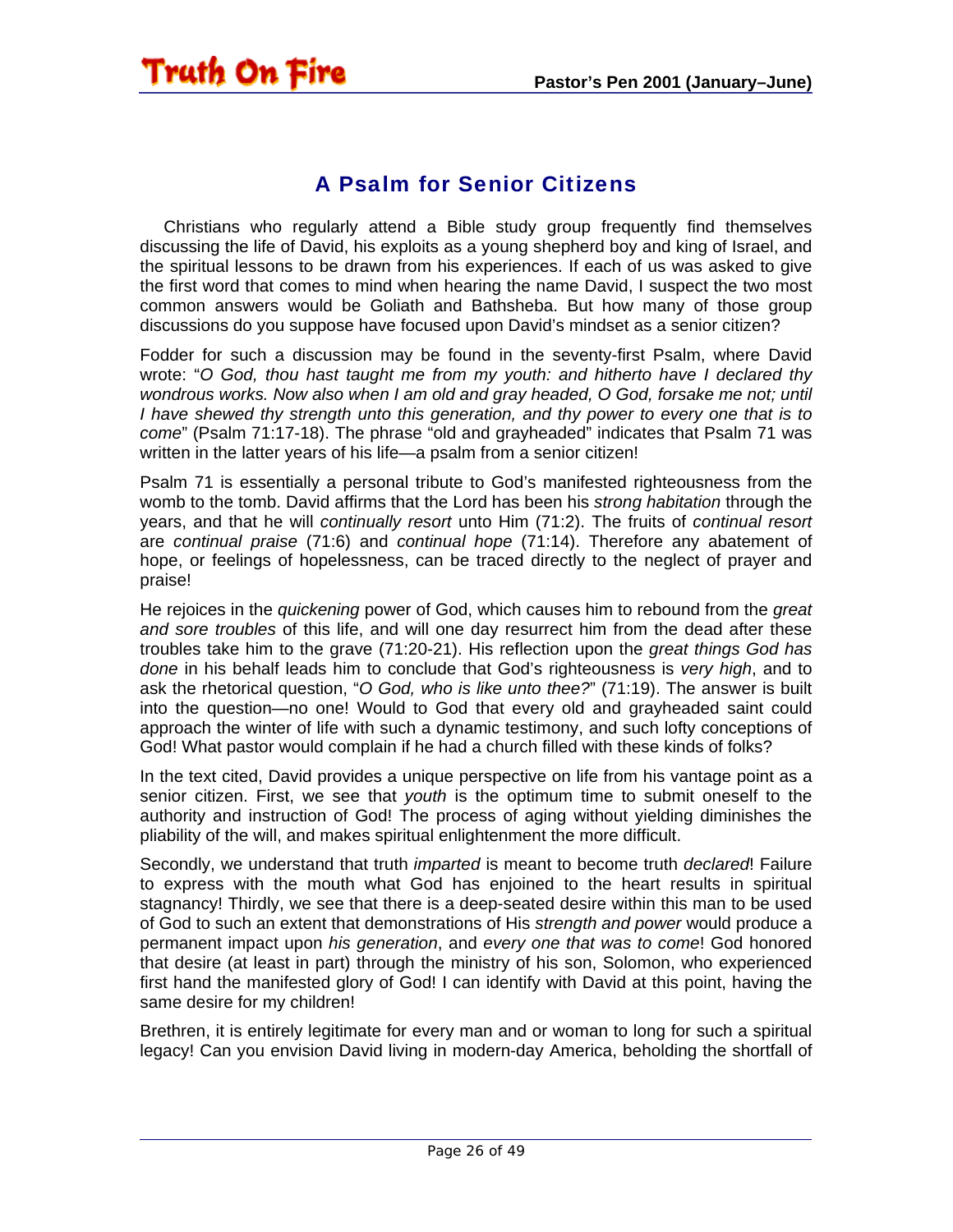![](_page_26_Picture_0.jpeg)

Acts-like power in God's churches? I can see him falling on his face, and crying out, "O God, send a revival, and let it begin in me!" The fact is there are many old and grayheaded saints in our nation, and around the world, who have already taken this position, and long for genuine spiritual awakening in this generation! May the Lord increase their tribe, and honor their desire!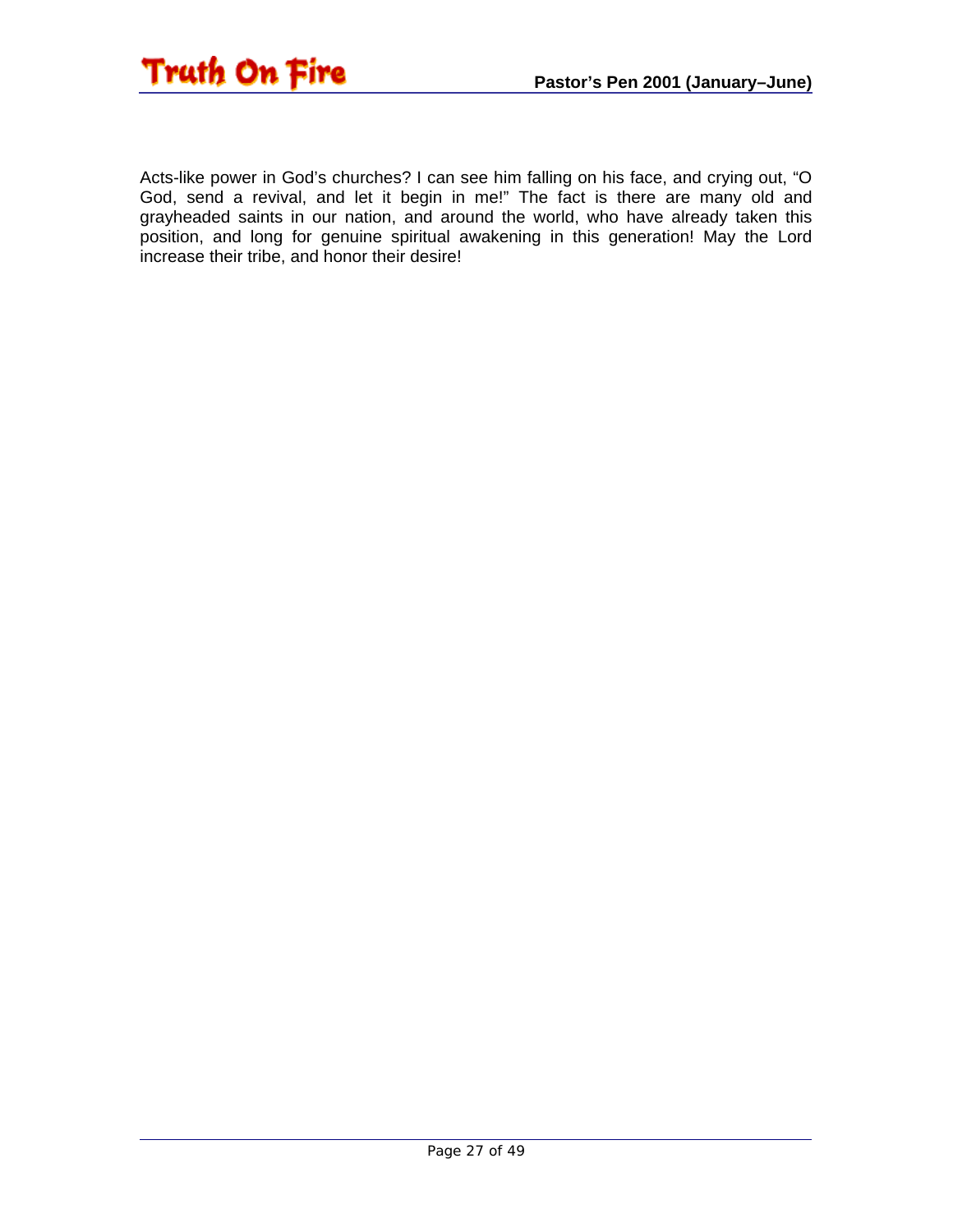#### Believing or Fainting?

<span id="page-27-0"></span>**Truth On Fire** 

One of the most effective teaching methods is the use of contrast. Teachers are able to attach value and or weightiness to an object or action simply by setting it over against an extreme alternative. It is therefore no surprise that the Holy Spirit would employ this device regularly as He moved through the writers of Scripture.

The Proverbs that reflect the Wisdom of Solomon are a prime example. The Psalms of David are replete with contrasts as well. The first Psalm begins with "*Blessed is the man that…*" and proceeds to inform us that "*The ungodly are not so, but are like…*" The masterful use of contrast is also seen in the words of Jesus to Nicodemus as He stated, "*Whosoever believeth in him* [the Son of man] *should not perish, but have everlasting life*" (John 3:16).

In Psalm 27:13, David offers this word of personal testimony by means of contrast, saying, "*I had fainted, unless I had believed to see the goodness of the Lord in the land of the living. Wait on the Lord: be of good courage, and he shall strengthen thine heart: wait, I say, on the Lord."* He stresses the critical role of *believing* by setting it in contrast to the unsavory alternative of *fainting*, and thus employs his personal experience to both admonish and encourage his readers. David believed *to see* the Lord's goodness. The phrase *in the land of the living* indicates an historical manifestation that was observable. I believe he saw the goodness of the Lord in two ways.

First, he saw it personally. Our text indicates that those who *believe* in Him are those who are predisposed to *wait* on Him. It also suggests that the primary benefit was a strengthening of heart. *Wait* is from a Hebrew root meaning *to bind together by twisting*. David emphatically exhorts his readers to bind and entwine their future expectations with what they know to be true about the Lord and His goodness! Abraham did so, and Isaac was born. Moses did so, and the Red Sea parted. Joshua did so, and the walls of Jericho fell. Joseph did so, and was exalted to Pharaoh's right hand. An hundred and twenty disciples did so in an upper room, and on the day of Pentecost the Holy Ghost fell upon them like a mighty rushing wind!

Secondly, he saw it prophetically. In one of His many confrontations with the Jewish leadership, Jesus was asked whether He was greater than their father Abraham. In his response, Jesus said, "*Your father Abraham rejoiced to see my day: and he saw it, and was glad*" (John 8:56). In other words, Abraham was able to look down through the corridors of time and envision the Messianic seed prefigured in his son Isaac. David, as did Abraham, saw Messiah as the ultimate manifestation of the Lord's goodness in the land of the living. This Messianic hope, entwined within the fabric of his soul, kept him from fainting. This expectation was fulfilled in the Jesus of Nazareth, whom the Father made both Lord and Christ by His resurrection from the dead.

Brethren, the Easter season is a celebration of the goodness of the Lord in the land of the living. The resurrection of Jesus Christ from the dead made the restoration of spiritual life a certainty for every believer! The precious blood that He shed for our sins was both sinless and divine. The resurrection is a validation of this truth!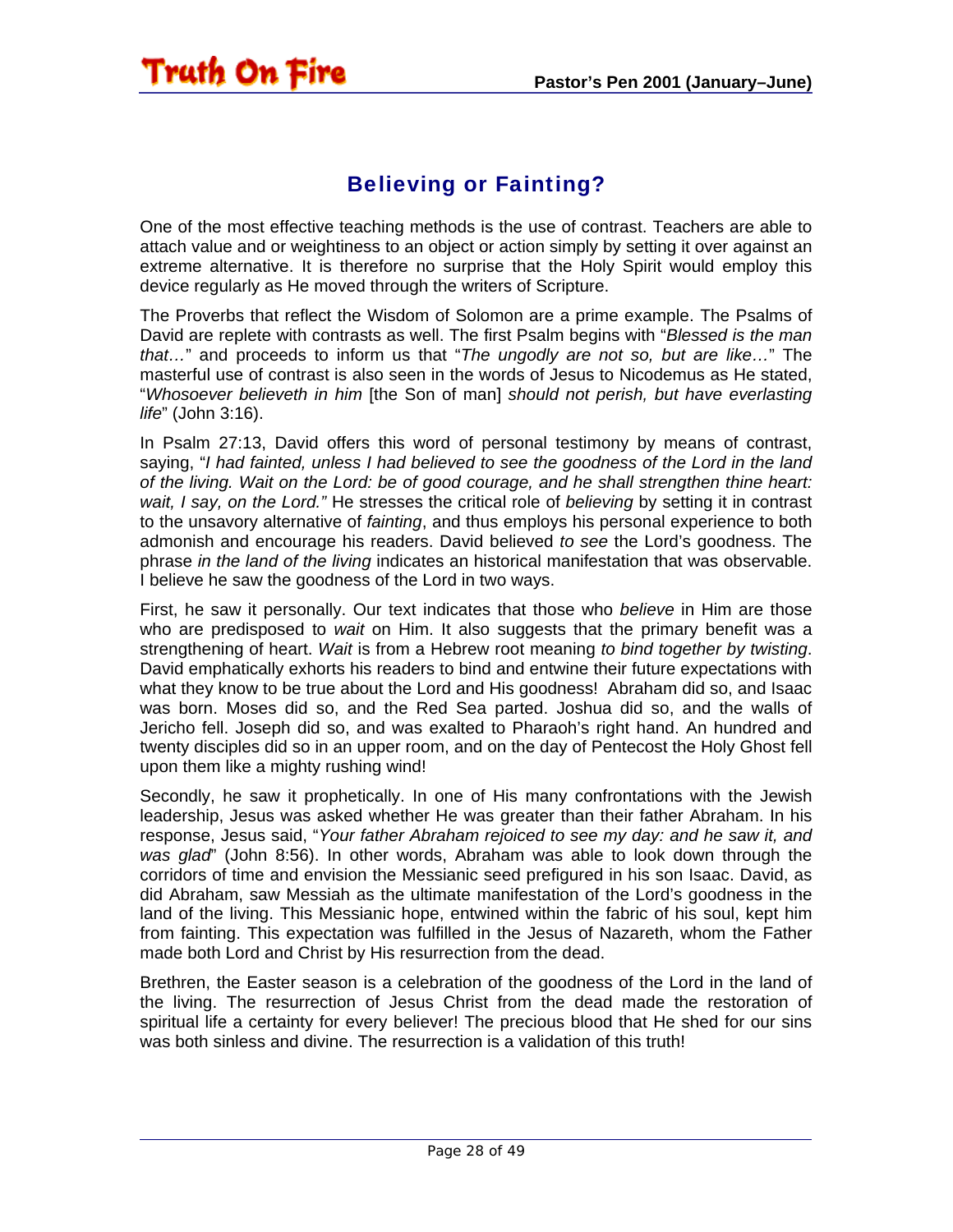![](_page_28_Picture_1.jpeg)

More blessed still is the fact that, unlike Abraham and David who saw this goodness by prophetic foresight, you and I have the privilege of beholding it in retrospect. The bottom line, however, is the same. We are either believing or fainting! I pray that this Easter celebration will serve to revitalize our faith, instill good courage within us, and strengthen our hearts. Amen!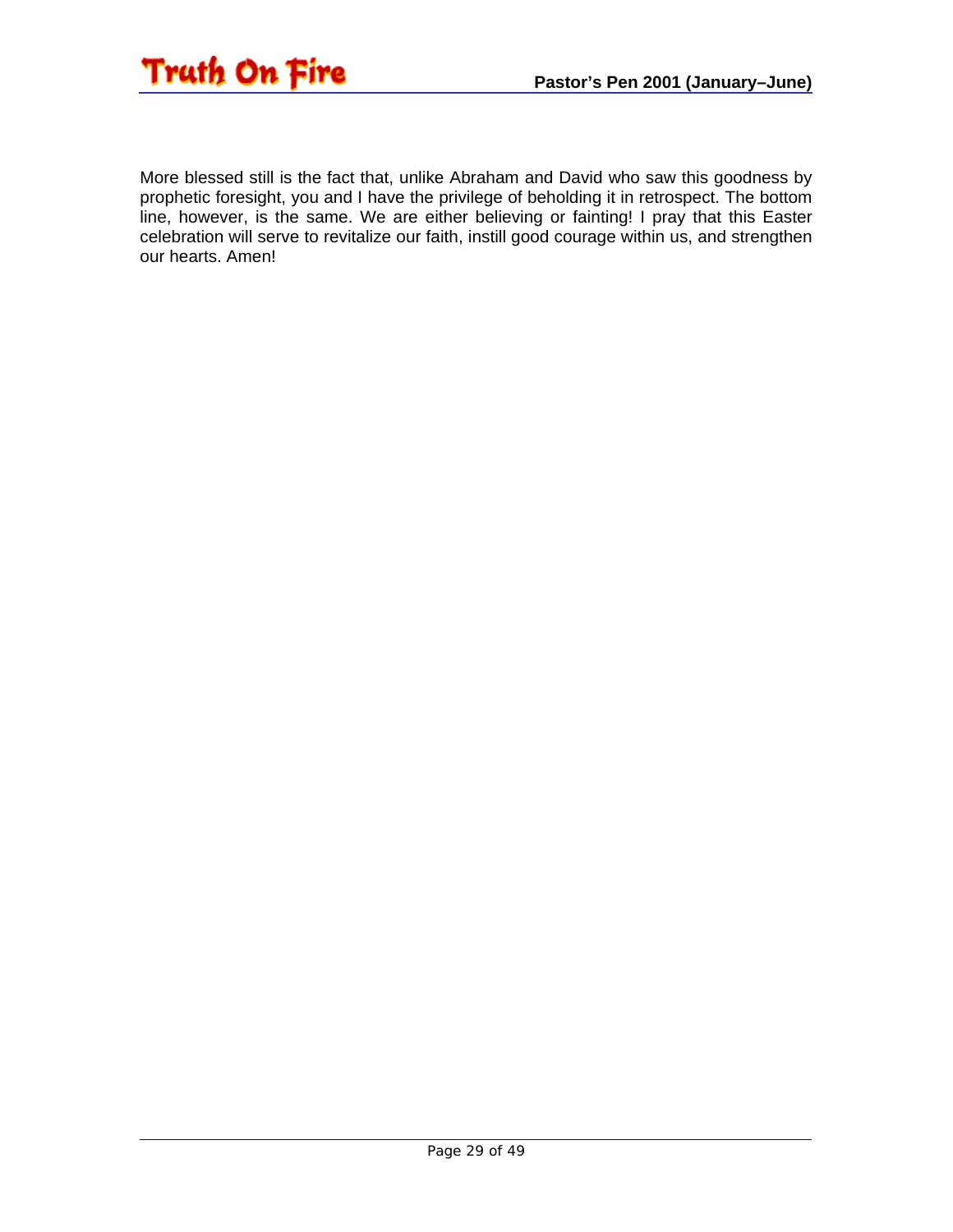#### The Path of Obedience

<span id="page-29-0"></span>Truth On Fire

Most of us would buy into the idea that every life has its pivotal points of decision that ultimately affect its direction and outcome. A television advertisement that ran several years ago was based upon a poem in which a traveler came upon a fork in the road that diverged into two paths. His inability to travel both paths and remain one traveler led him to take *the path less traveled*. That, as the poem concludes, made all the difference—a good difference! A country music hit of the late 1980's capitalized upon the idea of *the road not taken*, in which a man reflects upon what might have been if he had married the girl back home. The gist was that his choice of a wife had made a real difference in his life—a bad difference!

A unique confrontation is recorded in II Samuel 12:7-14, in which the Lord revealed to David, through Nathan the prophet, the difference that obedience could have made in his life if he had obeyed God's commandment, and avoided the sins of adultery and murder. Nathan said, "*Thus saith the Lord God of Israel, I anointed thee king over Israel, and I delivered thee out of the hand of Saul; And I gave thee thy master's house, and thy master's wives into thy bosom, and gave thee the house of Israel and of Judah; and if that had been too little, I would have moreover given unto thee such and such things. Wherefore hast thou despised the commandment of the Lord, to do evil in His sight?*" (7b-9a).

David is reminded that he has blatantly sinned against the manifold goodness of God! Are we mindful that our sins are transacted against the glories of Christ and His precious blood? In the hypothetical phrase *if that were too little*, the Lord lays bare his heart to this man, and to all who would walk with Him in humility. There are no limits to His willingness and ability to embellish the lives of His elect with gracious and tangible gifts!

The point is not that David should have asked for anything more, but that he should have been content with the God Who had elevated him to the throne, and had not bankrupted Himself in the process! Beware, dear friend, when the Lord Jesus Christ ceases to be enough for you! This lapse of loyalty was a life-changing blunder for David. Although he would receive forgiveness for his sin, God imposed a set of long-term consequences that were both troublesome and debilitating throughout the remainder of his reign.

The word *despised* refers to the *disesteem* of another, or to one party falling *out of favor* with another due to *contempt*. In David's case, the one thing that stood between him and his desire to be sexually satiated with another man's wife was the commandment of God. In his mental processes, the commandment became an impediment to personal and sensual pleasure. He thus set aside the commandment, and indulged himself. In so doing, he despised both the commandment and the God Who gave it.

In his three-fold denial of Christ, Peter suffered the same kind of internal breakdown. The desire for self-preservation overrode his loyalty to Jesus. Peter's love of self did not *replace* his love of Christ, but rather *displaced* it. The firm yet tender manner in which Jesus afterwards dealt with the fisherman should not allow for any minimization of his sin.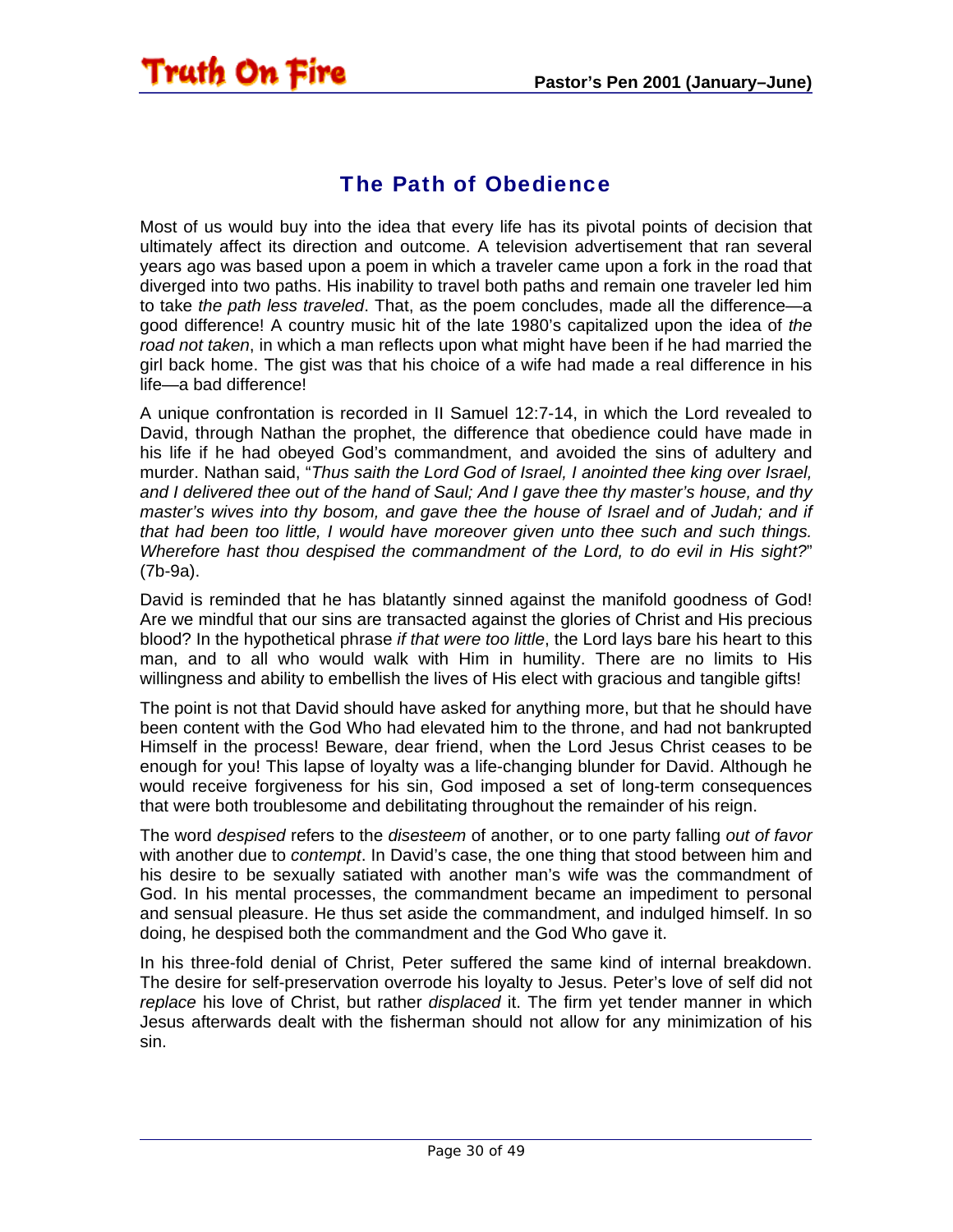![](_page_30_Picture_1.jpeg)

Ananias and Sapphira, members of the church at Jerusalem, ran up against the same obstacle—*thou shalt not bear false witness*! The desire for peer recognition coupled with monetary greed led them to trample the commandment of God. The whole church learned soon afterwards that the Holy Ghost was offended by their unholy offence, and served up the most severe discipline possible—physical death!

Brethren, the fact that David despised the commandment of the Lord should put us all on notice that the same evil potential resides within us. When the Lord ceases to be the preeminent driving force behind our affections and conduct, we are on the cusp of spiritual peril. We may never desire a *replacement for* Christ, but may entertain a *displacement of* Christ. As marvelous as the grace of forgiveness is, there are no guarantees regarding the long-term consequences of our sin. The bottom line is this: the path of obedience always makes a good difference…and disobedience a bad one!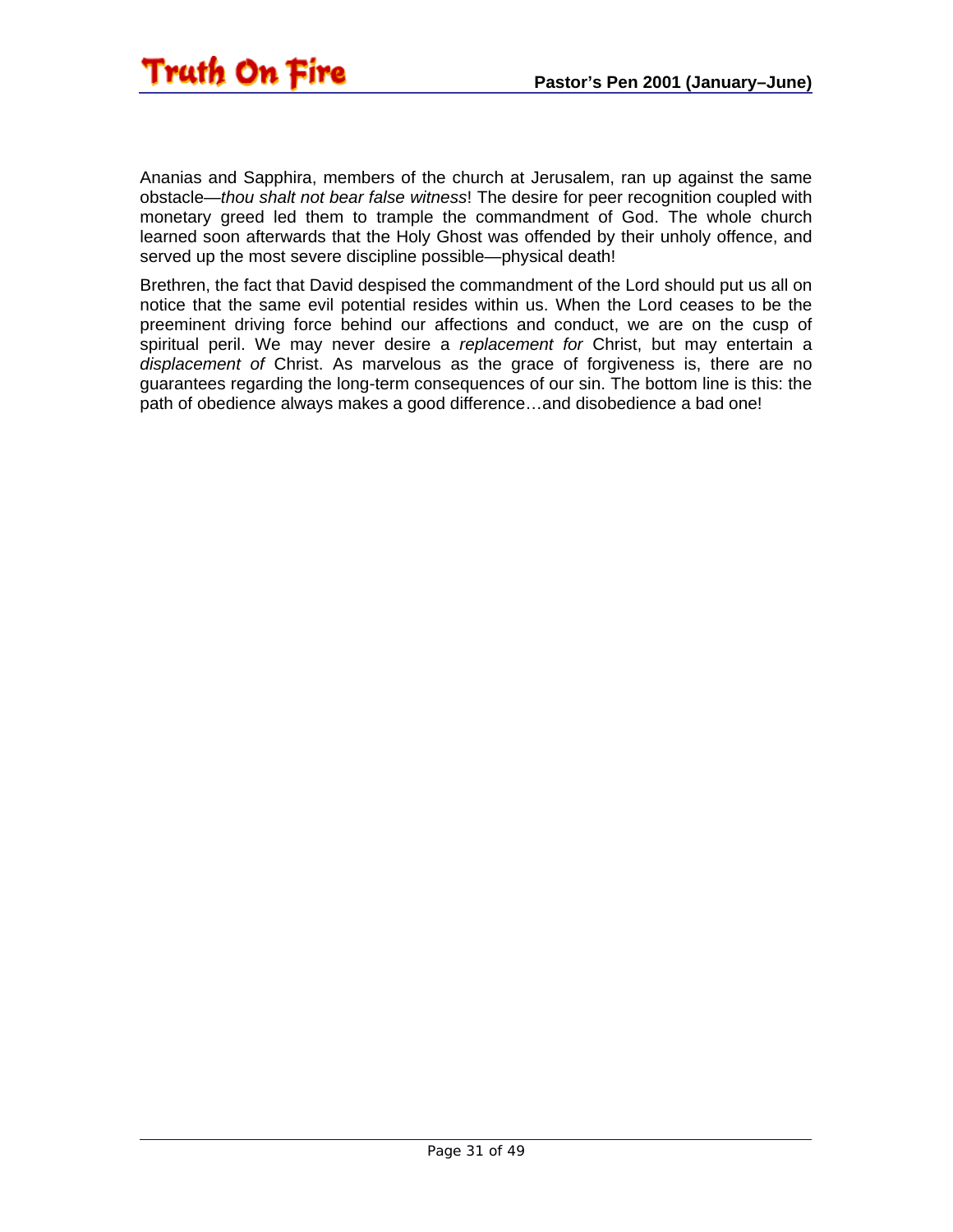<span id="page-31-0"></span>![](_page_31_Picture_1.jpeg)

#### The Sufficiency of Christ

Has your spiritual IQ ever been tested? Has the Lord ever immersed you into a special set of circumstances in order to discover the degree to which faith would govern your thoughts and actions? In the Old Testament, Abraham is a classic example, being instructed by God to offer up his only son Isaac. In the New Testament, the disciple Philip experienced a similar test administered by the Lord Jesus. The circumstances were somewhat different, but the essence of the test was the same.

The Bible describes those test conditions, saying, "*When Jesus then lifted up his eyes, and saw a great company come unto him, he saith unto Philip, Whence shall we buy bread, that these may eat? And this he said to prove him: for he himself knew what he would do*" (John 6:5-6). The context is the feeding of the five thousand. I am convinced that Jesus continues to prove His disciples in similar critical situations.

The wording of the question posed to Philip, coupled with the explanatory remark of 6:6, enables us to assume certain conditions to be true. First, Jesus in reality was not requesting a solution from Philip. This was not a test of his ingenuity or administrative ability. It was rather an examination designed to evaluate Philip's estimation of Christ and His ability in an apparently impossible situation. Jesus Himself *was* the solution, and knew exactly what He would do to provide bread for the multitude.

Secondly, Jesus clearly implied that the disciples' moneybag contained the funds required to purchase food sufficient to get the job done. Jesus assumed the sufficiency of funds, and made the critical issue a matter of *where* it would be purchased. Thirdly, Jesus had every intention of feeding this multitude. Failure to satisfy this hungry crowd was not an option.

So how did Philip respond? His immediate assessment was strictly rational! Two hundred pennyworth (a year's wages for the typical worker in those days) would not be sufficient. It is doubtful whether the moneybag held two hundred pennyworth of hard cash. The point is Philip failed to extract the true assumption from the question. The issue was never a matter of sufficient financial resources.

Andrew, on the other hand, did make the proper assumption, and began to look through the crowd for those who might be packing vittles. My sense is that the five loaves and two fishes found in the lad's possession more closely represented what the resources in the moneybag could buy. However, Andrew failed to factor in the potential for the miraculous, saying "*but what are they among so many*?" (6:9).

If he and or Philip had perceived all the truth articulated by Christ, perhaps they would have brought the five loaves and two fishes to Jesus, saying, "These, Lord, are just about what the moneybag will buy! We have no doubt about your intent at this point, and can hardly contain our excitement in anticipation of what these five loaves and two fishes will become in your hands! Let the feeding begin!"

Brethren, the five loaves and two fishes are no doubt representative of a number of spiritual realities, one of which is Gospel. The Lord's broken body, His infinite suffering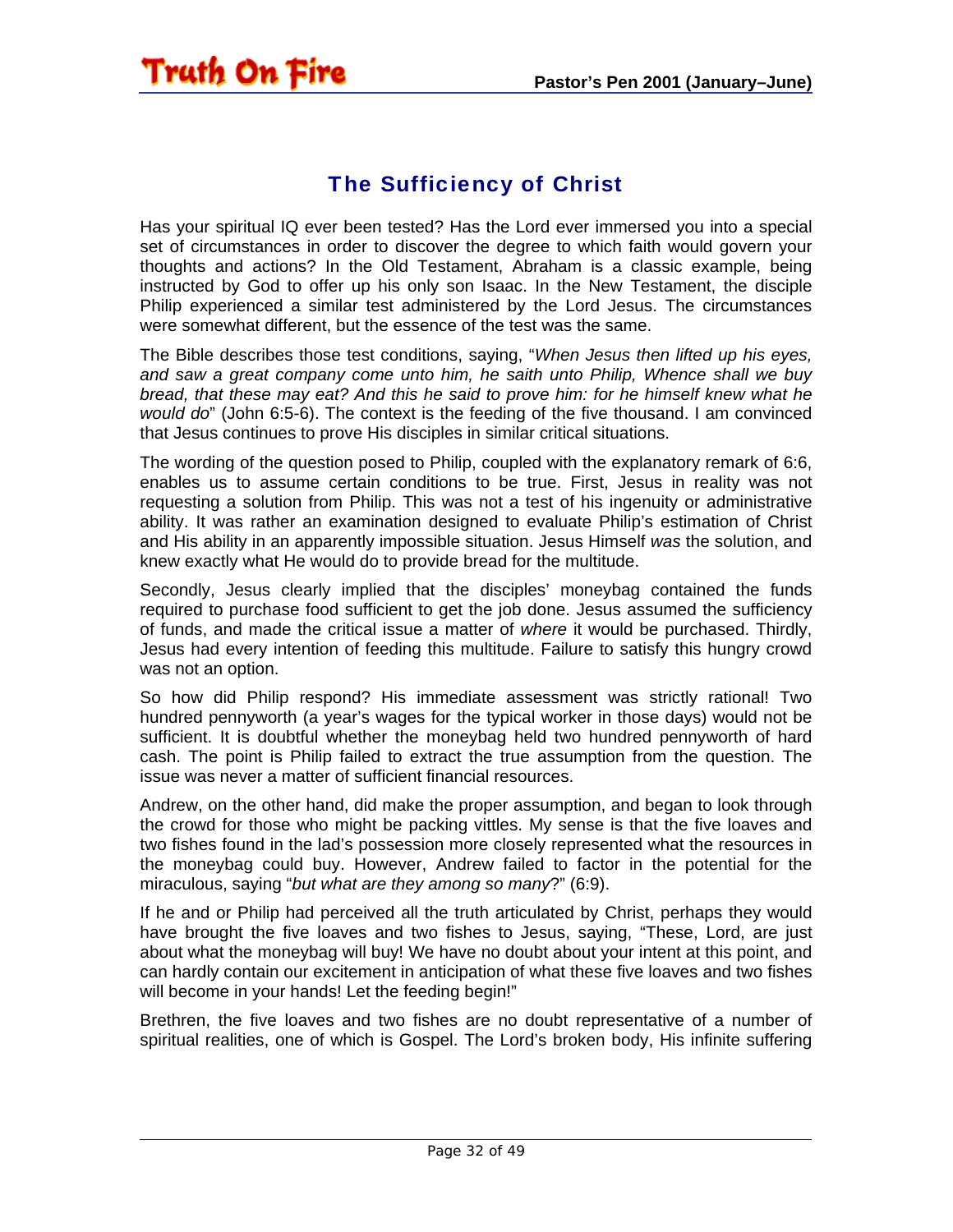![](_page_32_Picture_1.jpeg)

on behalf of sinners, the precious redeeming blood that flowed from His wounds, and His triumphant resurrection from the dead are together sufficient to cleanse a repentant soul from sin, and secure eternal salvation for the believer. They are also representative of your life and mine when surrendered to, and broken by, the sovereign and supernatural hands of Jesus Christ!

In God's redemptive plan, the Gospel requires human instrumentality for its distribution, enabling God's elect to obtain the salvation that is in Christ Jesus with eternal glory! (II Timothy 2:10). That even one of His sheep should fail to enter the fold is not an option! Let us never doubt the sufficiency of our Lord and His Gospel, or His ability to use a yielded vessel to accomplish what men may consider impossible!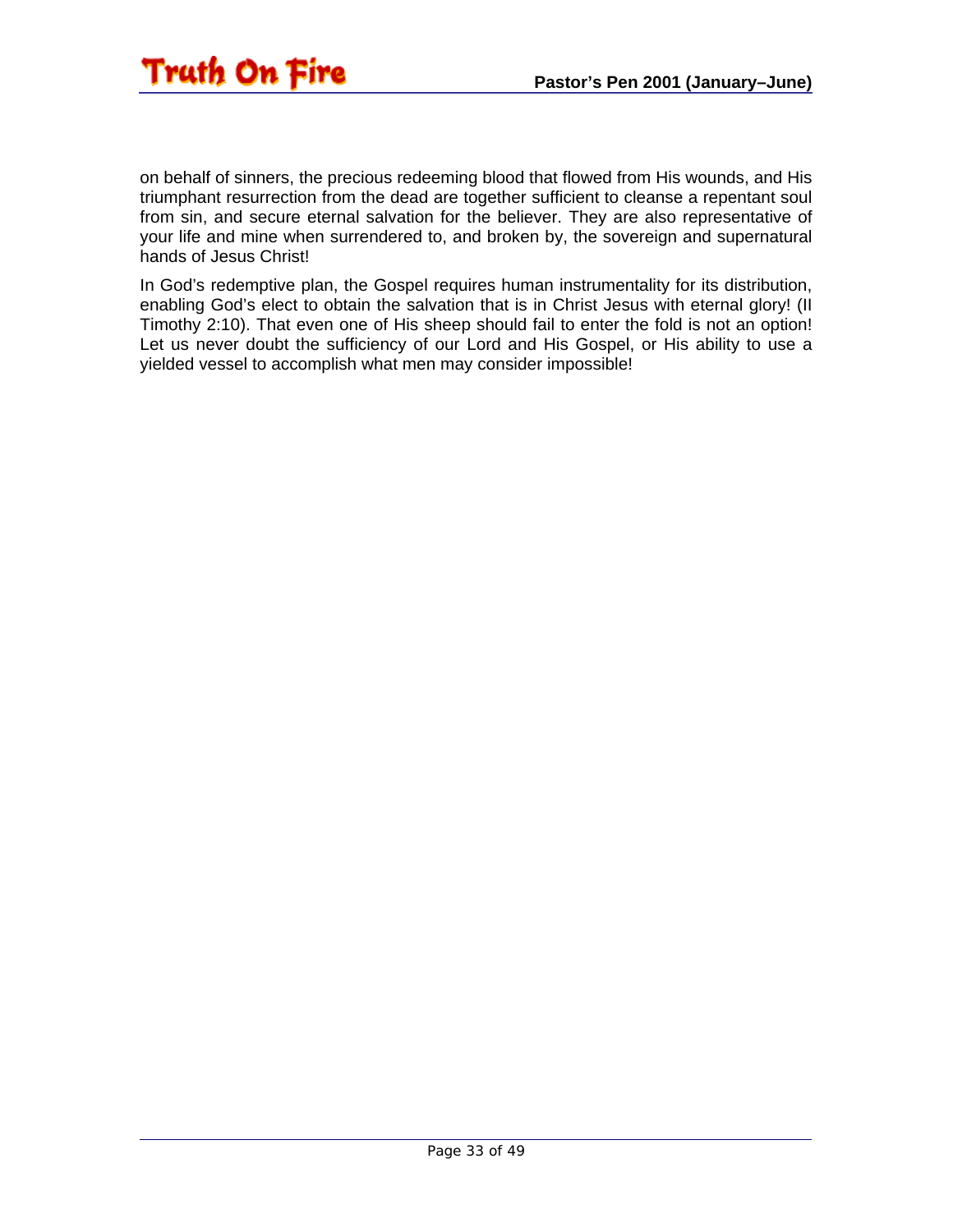#### Divine Direction

<span id="page-33-0"></span>Once each year the Hollywood establishment honors itself with Oscars. There are a multitude of categories in which actors and film industry workers can earn an academy award for a superlative effort in their particular discipline. One of these awards is for best director. He is the one that brings all the elements of a film together. He storyboards the entire film before shooting ever begins. It is his daily responsibility to manage the cast and schedule, and deal with both cooperative and difficult personalities. The skills of the director are absolutely critical to the success or failure of any story depicted on film.

If the significance of a director is so easily discerned in the area of godless film making, how much more is the critical nature of divine direction in matters pertaining to life and godliness? Make no mistake! God is a director! He is the best director. The Scripture admonishes us saying, "*In all thy ways acknowledge him, and he shall direct thy paths*" (Proverbs 3:6).

The Hebrew word translated *direct* is **yashar**, which in its causative usage (as here) means *to make straight, even, right, pleasant,* and or *prosperous*. The object of the verb is *paths*, which refers metaphorically to each and every avenue and corridor of travel through life. In order to receive this level of direction, we are exhorted to *acknowledge* Him in all our ways. *Acknowledge* is the Hebrew **yada**, meaning *to know or ascertain*  something *by seeing* it. The *acknowledging* of the Lord in all our ways means operating with the certainty that He is present at every turn in the road, and deferring to His wisdom and guidance as a practical exercise of faith. What a comfort for the faithful to know that their Divine Director has promised to endow their paths with that which is right, straight, and even; and further enhance those paths with pleasantness and prosperity! One day lived under this kind of sovereign direction from the Lord is worth infinitely more than a thousand empty accolades from men!

The paths in which we are directed of the Lord have at least two unique attributes. First, they are paths of righteousness. David said, "*He leadeth me in the paths of righteousness for his name's sake*" (Psalm 23:3b). If God is in the activity, it will be marked by spiritual and moral rightness! He does this for the sake of His own reputation as a God of holiness and moral rectitude.

Secondly, they are paths of mercy and truth. Again, David writes, "*All the paths of the Lord are mercy and truth unto such as keep his covenant and his testimonies*" (Psalm 25:10). Truth is the objective and absolute standard of righteousness as revealed in His Word. Mercy is the heavenly balm of pity and compassion bestowed upon those who love the truth, yet require the grace of forgiveness in their lack of performing it. Thus the Lord Jesus Christ is the key to the paths of life, for He is "*full of grace and truth*" (John 1:14-17).

The prophet Jeremiah issued this word from the Lord to a backslidden Israel, saying: "*Thus saith the Lord, 'Stand ye in the ways, and see, and ask for the old paths, where is the good way, and walk therein, and ye shall find rest unto your souls.' But they said, 'We will not walk therein'*" (Jeremiah 6:16). The *old paths* are the paths characterized by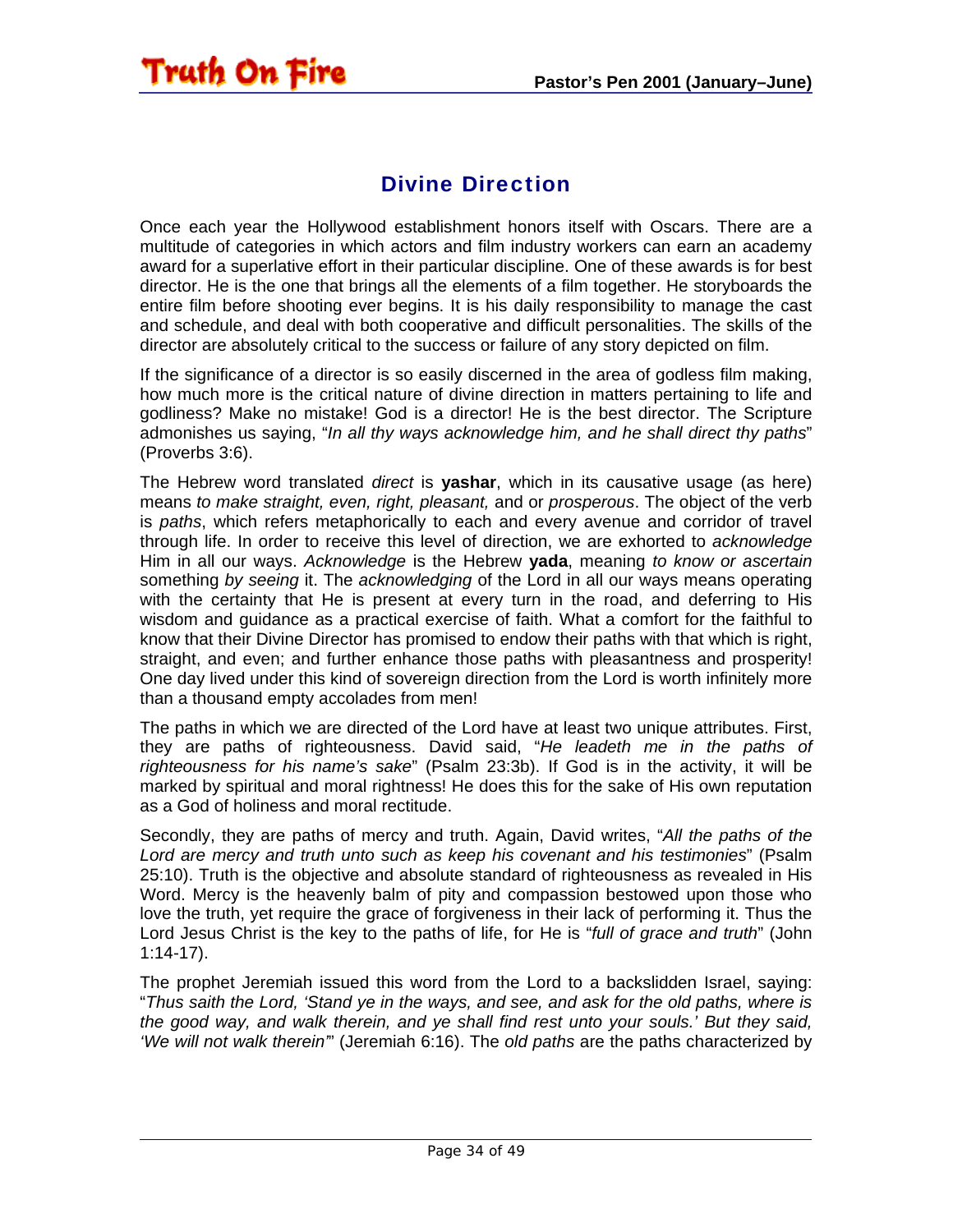![](_page_34_Picture_0.jpeg)

the truthful and merciful direction of God. The nation was encouraged to submit itself once again to the Lord's direction, and *ask for* a restoration of those *paths* in the land. The call to obedience included a promise of rest for the soul. While a remnant within the nation may have taken heed to the message, and found a place of repentance and rest, the vast majority refused to be directed by God. I believe the same to be true of America in this hour!

Brethren, it would be a healthy exercise for each of us to consider our relationship to these paths, and the degree to which we are willing to be directed by the Lord. Are we adhering to the paths, asking for a restoration of the paths, or abandoning the paths altogether? One thing is certain! The man, woman, or young person who opts to operate under the direction of the Lord, and in His paths, will experience God's best, and take a back seat to no one in this life!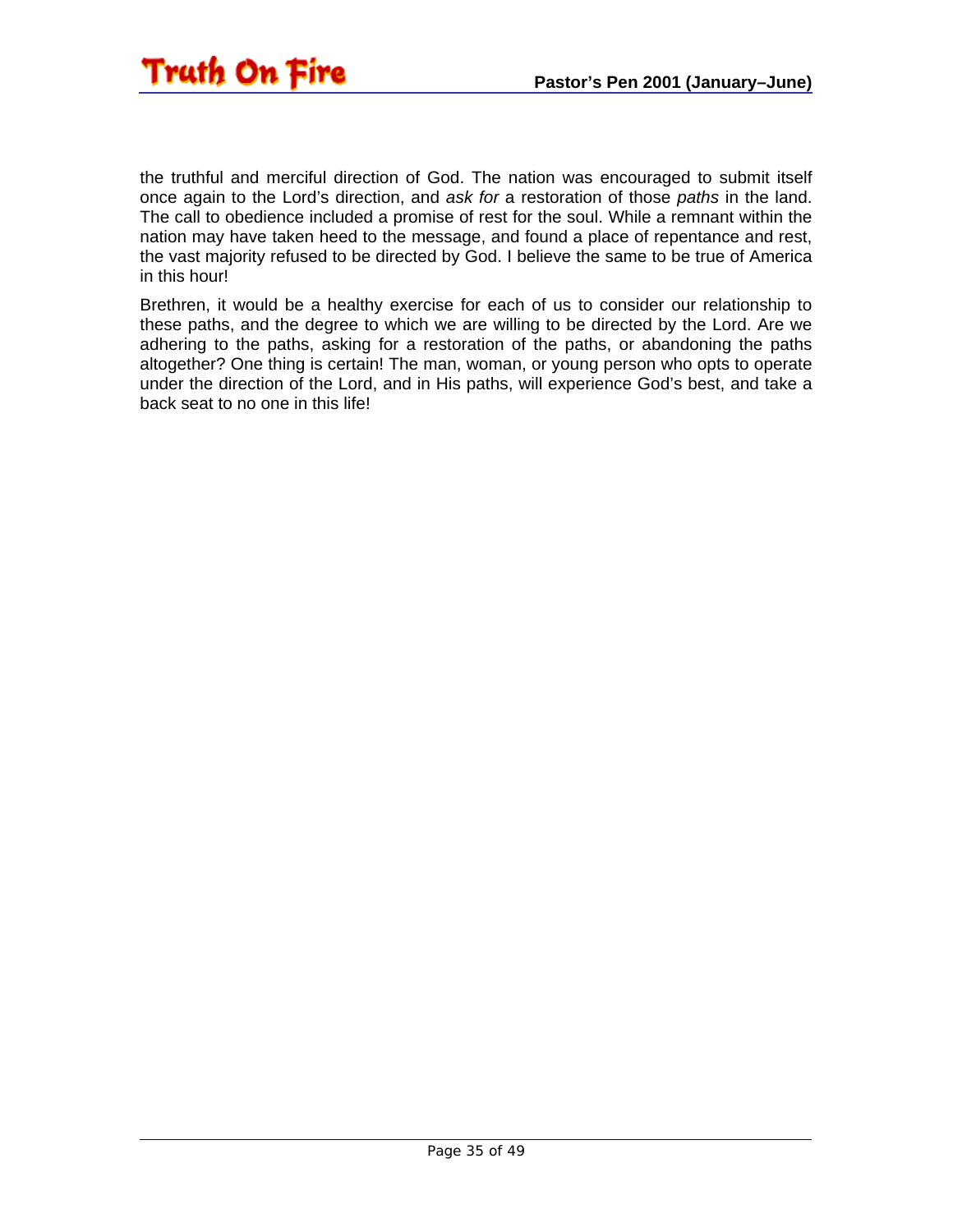## <span id="page-35-0"></span>Truth On Fire

#### It Ain't Over 'Til It's Over

Yankee great Yogi Berra is often credited with the saying, "It ain't over 'til it's over!" How many times have we heard that phrase used to describe a hard fought athletic contest where a victorious individual or team managed a last-minute comeback against great odds? How many premature predictions have been revised due to last-hour turnarounds? Examples abound!

There are, however, numerous Biblical illustrations of this truth that were lived out thousands of years before Yogi caught his first major league fast ball. I would like to call upon two witnesses, who will gladly testify to the ability of God to provide a last-hour intervention of grace.

Our first witness is a convicted felon whose crime was theft. He was scheduled for a pre-Passover execution with Barabbas and another unnamed malefactor. Because he was tried and convicted under Jerusalem jurisdiction, I am inclined to believe that, within the last three years of his criminal career, he had been exposed occasionally to the ministry of Jesus of Nazareth. At the very least, he was aware that a miracle worker was in the area, Who claimed to be the Son of God. Perhaps the memory of former contacts provided the basis for his assessment of Christ in admonishing the other thief who blasphemed, saying "*This man hath done nothing amiss*" (Luke 23:41).

The nature of crucifixion, with its excruciating torments that made breathing so laborious, must have made the uttering of these words most difficult. He was not finished! The grace of conviction had obviously gripped his soul! With what appeared to be his next breath, he delivered this petition to Jesus: "*Lord, remember me when thou comest into thy kingdom*" (23:42). Jesus responded with a guarantee of paradise before sundown! Only an hour or so remained until his damnation would have been sealed. O, the power of his petition! Remember me! Whatever you do, Lord, don't forget me! Include me in your kingdom! Never have brevity and urgency found so powerful a union! This compelling witness affirms to us the truth that it ain't over 'til it's over!

Our second witness lived in the realm of royalty. His name means the *strength of God*. He became the twelfth king of Judah at age 25, and died at age 54 after serving his nation faithfully for 29 years. He is best known for his opposition to idolatry. His intercessory prayer offered on behalf of Judah, and against the king of Assyria, turned back the most powerful army of its time, and delivered a nation from captivity. He is also credited with a major infrastructure project that brought precious drinking water inside the walls of Jerusalem. The success of his reign can be explained in five words: "*he clave to the Lord*" (II Kings 18:6). We are, of course, speaking of king Hezekiah.

At age 39, this godly man with an exemplary track record became sick with a boil (20:7). Apparently the infection spread throughout his body, so that he was "*sick unto death*" (20:1). The prophet Isaiah delivered the word of the Lord, saying, "*Set thine house in order; for thou shalt die, and not live*" (20:1). Now, if a doctor pronounces you terminal, a second opinion is immediately sought. If the man of God says it's over, no other opinion matters!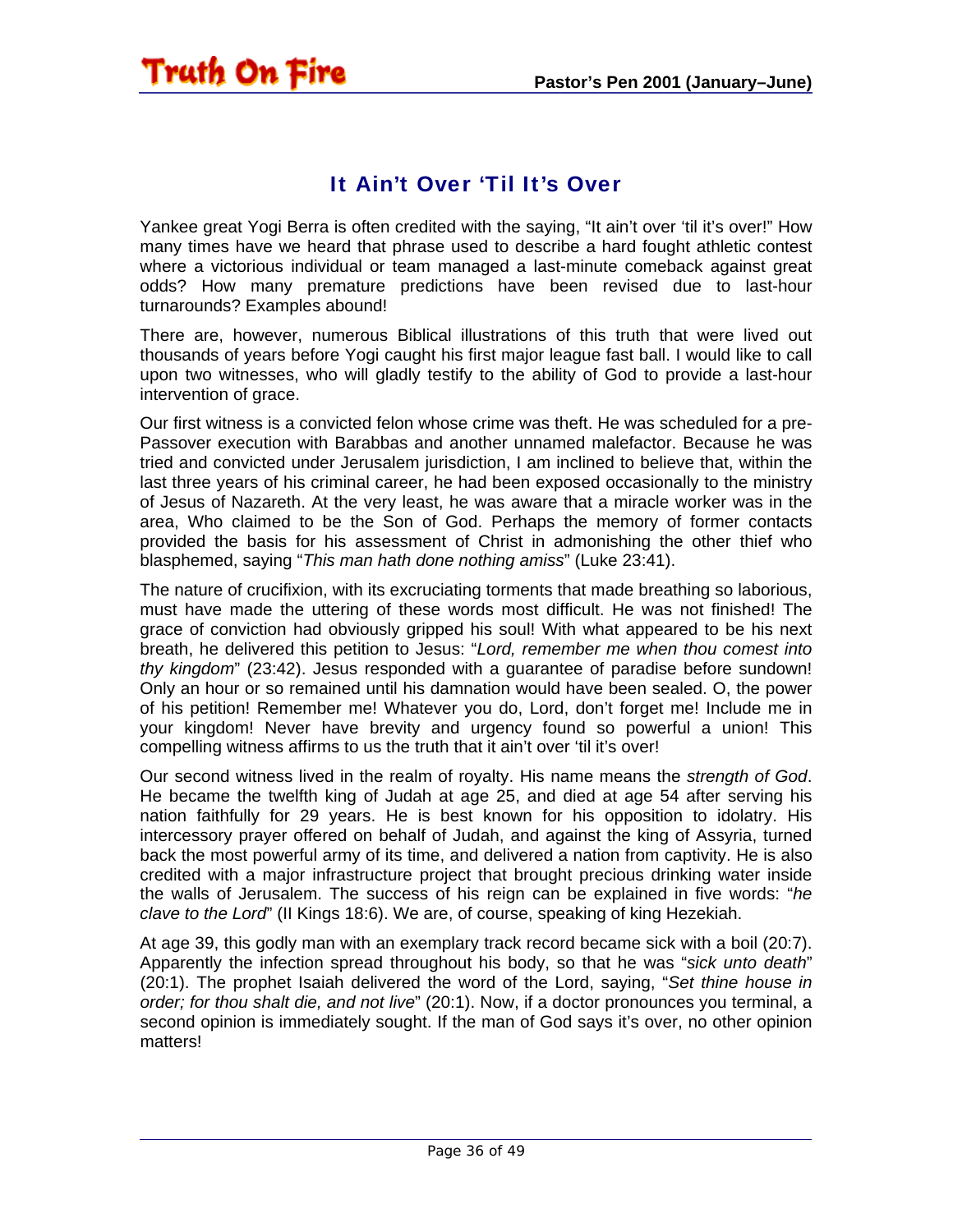![](_page_36_Picture_1.jpeg)

Hezekiah *turned his face to the wall*, and *wept sore* as he made his case before the Lord in prayer (20:3). Before Isaiah could get out of the building, the Lord responded, instructing the prophet to deliver (among other things) the promise of an additional *fifteen years* of life (20:5-6). That, my friend, is prayer power! The experience of Hezekiah teaches us that effectual fervent prayer can still tap the omnipotence of God where no other options exist, and that our last recourse is often our best resource!

Brethren, the truth is that as long as prayer and supplication stand between an individual and death's door, it ain't over! This truth should not be offered as an argument for sinners to wait until their dying breath to embrace the Lord Jesus. Nor does it prove that God will cure every terminal disease if the right prayer is offered. What it does argue for, however, is the infinite love and compassion of God toward sinners, which can deliver the petitioner from the impending jaws of both death and hell!

Pilgrim, are you mired in the slough of despond? Take the word of a dying thief and a delivered king—it ain't over 'til it's over!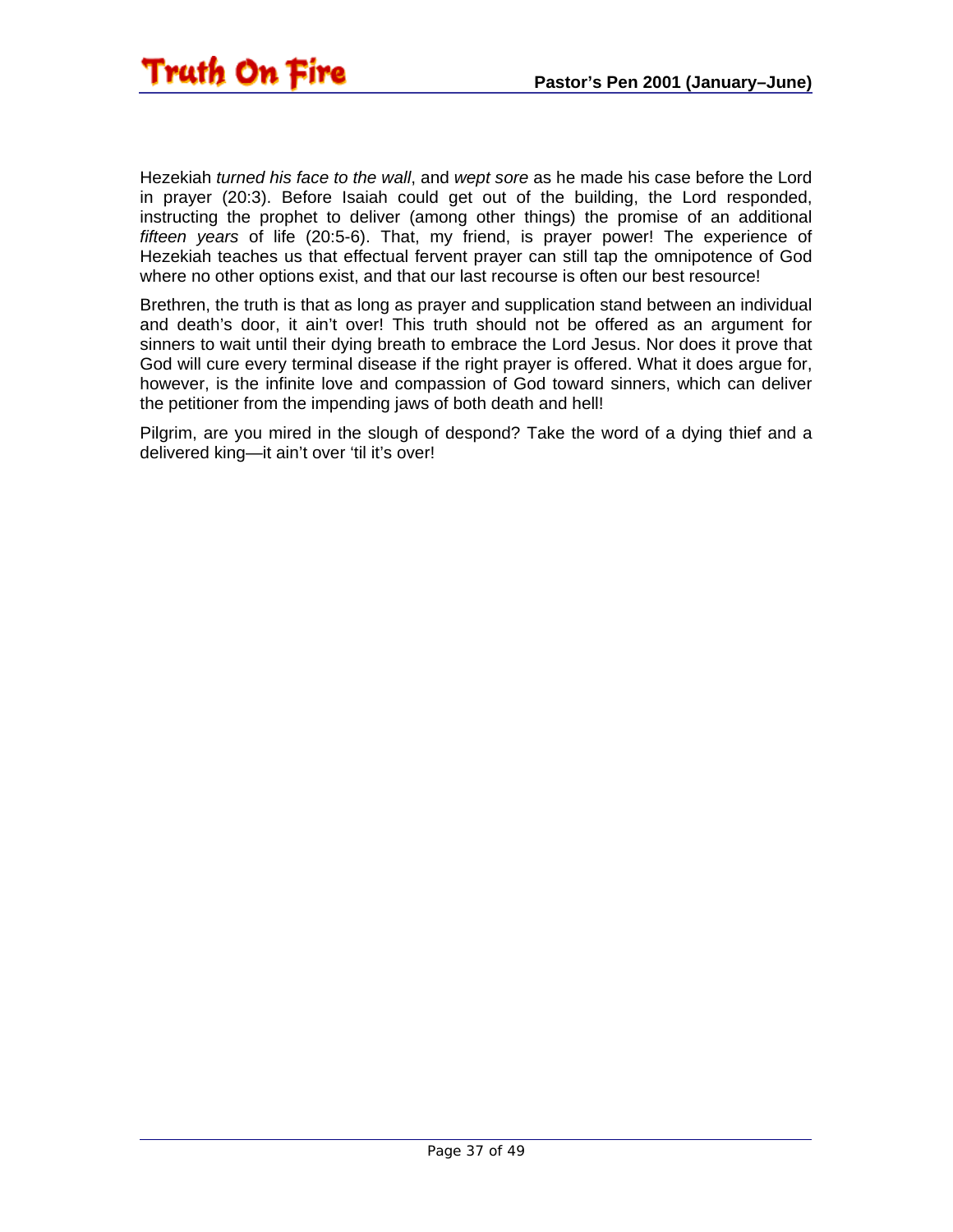<span id="page-37-0"></span>![](_page_37_Picture_1.jpeg)

#### An Analysis of Temptation

During the 1960's and 1970's, comedian Flip Wilson made the retort "The devil made me do it!" one of the trademarks of his standup performances. He carved out a niche for himself that transformed laughter into loot. Many in his audiences, however, found license in the laughter, extracting from his comedy routine an excuse for their sin.

Inherent within the fallen nature of man is an instinctive reflex to blame others for spiritual and moral failure after caving in to temptation. God's post-transgression encounter with Adam and Eve provides undeniable evidence of this truth. Adam is confronted, and he blames the wife. The wife is confronted, and she blames the serpent. The attempts to transfer blame were futile. God held each party personally accountable for their actions, and levied the consequences against them according to their sin.

In the first chapter of his epistle, James admonished the brethren, saying: "*Let no man say when he is tempted, I am tempted of God: for God cannot be tempted with evil, neither tempteth he any man: But every man is tempted, when he is drawn away of his own lust, and enticed*" (James 1:13-14). James affirms in absolute terms that God is never (1) a target of temptation, or (2) the author of circumstances designed to entrap an individual. The true source of temptation is identified as personal lust.

The word *enticed* is from the Greek **deleazo**, which means *to lure or entice by bait*. The words *drawn away* are the translation of **exelko**, a combination of **helko** (*to draw or drag*) and the prefix **ex** (*out of*), which is added for intensity. Both verbs are present passive participles, which depict temptation as a durative process, and the brethren as objects or recipients of the drawing and enticing activity. Thus a direct correlation between internal lust and the external lure is established. Lust literally gives birth to sin at the point where contemplation of the lure becomes an act of the will in embracing it  $(1:15)$ .

Make no mistake! Satan is a bait provider! He is like the expert angler who designs his own lures, and frequents his favorite bass hole to discover what will draw a trophy largemouth out from the safe cover of a rock formation, a tree stump, or other protective structure. His choice of bait is determined by (1) what he hears us say, and (2) what he sees us do. These points of observation enable him to discern our thought processes, and serve up the appropriate lure.

Many interpret Satan's "*Yea, hath God said…?*" approach to Eve as an attempt to introduce doubt regarding God's instructions (Genesis 3:1). I believe there was a second and more practical objective—to investigate her thinking! On the initial query, he hit pay dirt! In her response, Eve had omitted two cutting-edge adverbs—*freely* and *surely* (3:2- 3). Upon detecting this slight yet unmistakable drift in her mindset, Satan proceeded to push the envelope, and explore the degree to which he could misrepresent God.

Eve was so thoroughly deceived that the forbidden fruit became a tool for personal development rather than the instrument of spiritual death. Mark this down! If any of us ever get to the place of contemplating an upside to disobedience, we are being deceived.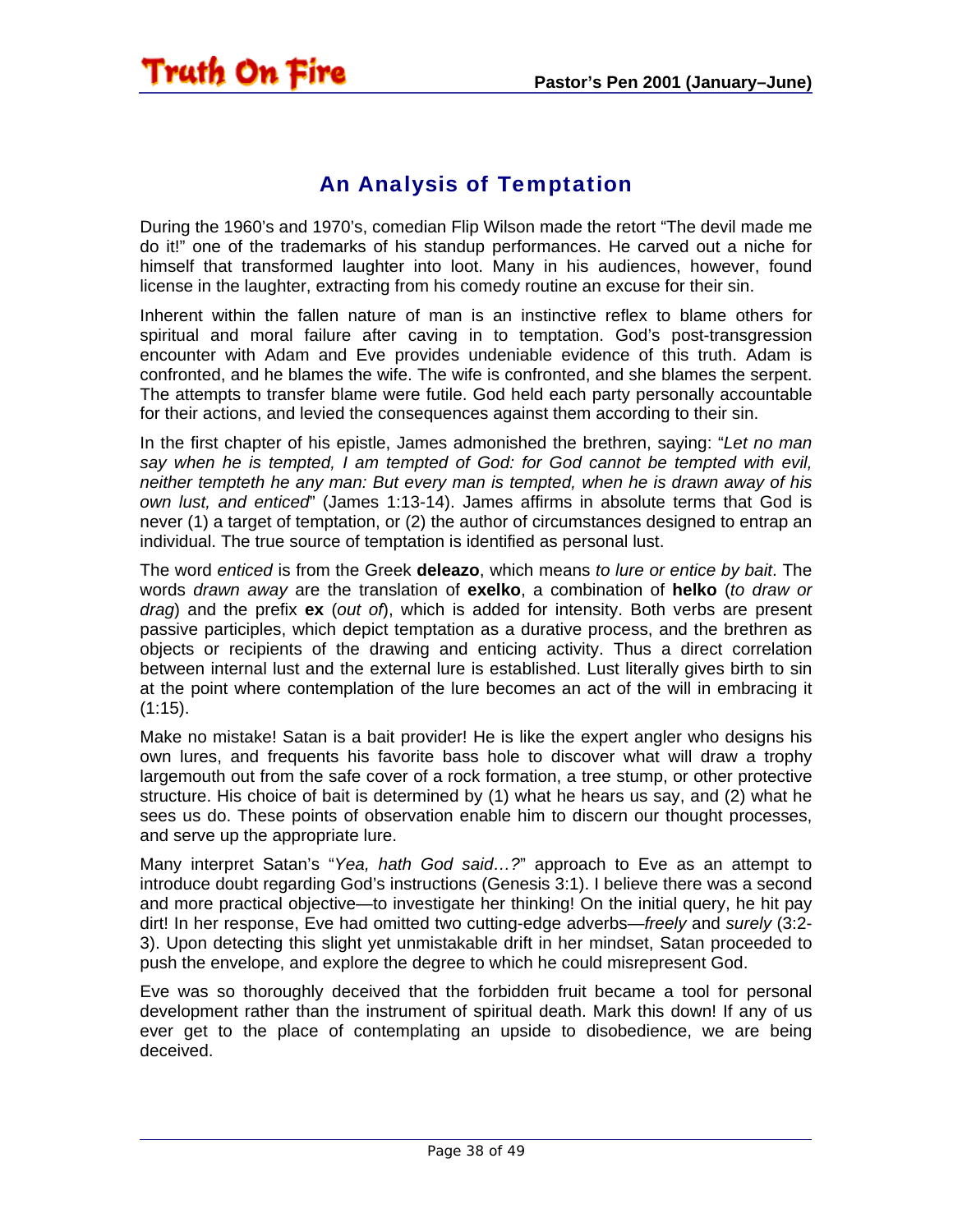![](_page_38_Picture_1.jpeg)

Our safe cover is the Lord Jesus Christ! The best defense in the hour of temptation is a resolve to be governed by the truth; in thought, in word, and in deed. I sense that Satan approached Jesus initially for the same reason he approached Eve—to investigate his thinking. He wanted to discover if forty brutal days in the wilderness had done anything to alter His thinking regarding the business of His Father. What he found in the God-Man was an unflinching desire to be governed by the truth! Herein And therein lies the difference between the first Adam who transgressed and the Last Adam who triumphed!

Brethren, we also must continually fortify our minds by meditating in the Word of truth! The enticing lures of this life tend to loose their luster when the snag hooks of spiritual death are exposed and glistening in Divine sunlight.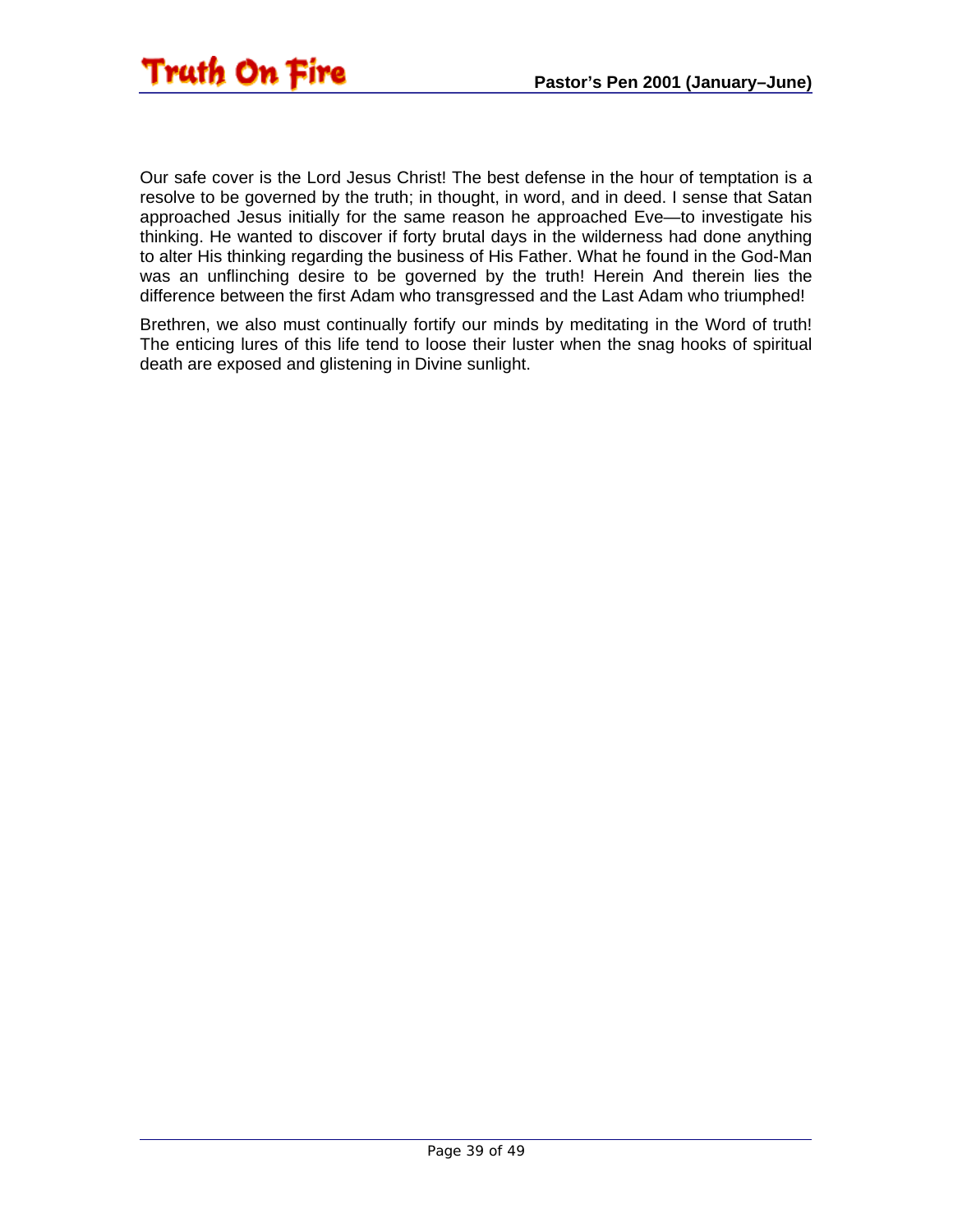#### The Mysteries of Godliness and Iniquity

<span id="page-39-0"></span>A Biblical mystery may be defined as a spiritual truth made known to man by Divine disclosure that otherwise could not have been known. It is God removing the veil from that which was previously hidden, so that man may comprehend the significance thereof. In his New Testament epistles written to local churches, the apostle Paul made it abundantly clear that God had chosen him to be both the recipient and the disseminator of revelation regarding these mysteries. I would like to call your attention to two prominent mysteries identified by the apostle.

The first is *the mystery of godliness* (I Timothy 3:16). Paul stated that there was *no controversy* regarding its greatness! In other words, anyone who paused to reflect upon God condescending to the confines of history, and being *manifested in the flesh*, would readily confess to the immeasurable magnitude of such an act.

In short, the mystery of godliness deals with the incarnation of God as Jesus of Nazareth, who was conceived by the Holy Ghost, and born of a virgin! He was *justified in the Spirit*, meaning that the Spirit of God validated and vindicated the truthfulness of His every word and deed by resurrecting Him from the dead. He was *seen of angels*, suggesting that the heavenly host observed with care the humble ministry of their Heavenly Master, who for a season was made a little lower for the suffering of death. He was *preached unto the Gentiles*, demonstrating that His precious blood had been shed for all men, and thus the wall of partition between races had been broken down. He was *believed on in the world*, proving that He was the one and only legitimate object of worship and saving faith. He was *received up into glory*, indicating that the restoration to His former glory was a fitting conclusion to His triumphant Messianic mission. Glory!

The second is *the mystery of iniquity* (II Thessalonians 2:7). *Iniquity* means *lawlessness*. The apostle said that this mystery was already a work in progress at the time of writing. How much more in our day! The mystery of iniquity is an attitude of lawlessness that prevails in religion. God is professed, but His law is abandoned!

This is especially true in the realm of the Gospel! In the context, the apostle spoke of *the day of Christ*, and taught that it would not come without the revelation of the *man of sin*, the *son of perdition* (2:3). This is the antichrist, who "*opposes and exalts himself above all that is called God, or that is worshipped; so that he as God sits in the temple of God, showing himself that he is God*" (2:4). His coming will be "*after the working of Satan with all power and signs and lying wonders*" (2:9). In other words, he will brandish his miracle-working credentials as evidence that the power of God is behind his ministry!

The work of antichrist as described by Paul bears an eerie resemblance to the modern day tongues speaking, healing, and health-and-wealth ministries being foisted upon the religious multitudes by those who feign themselves to be apostles. By the way, did you notice that the antichrist makes his boast in the temple of God? This uniquely Jewish reference indicates that latter-day Israel will actually embrace the antichrist as their Messiah. This is sad indeed, because there is much heated speculation these days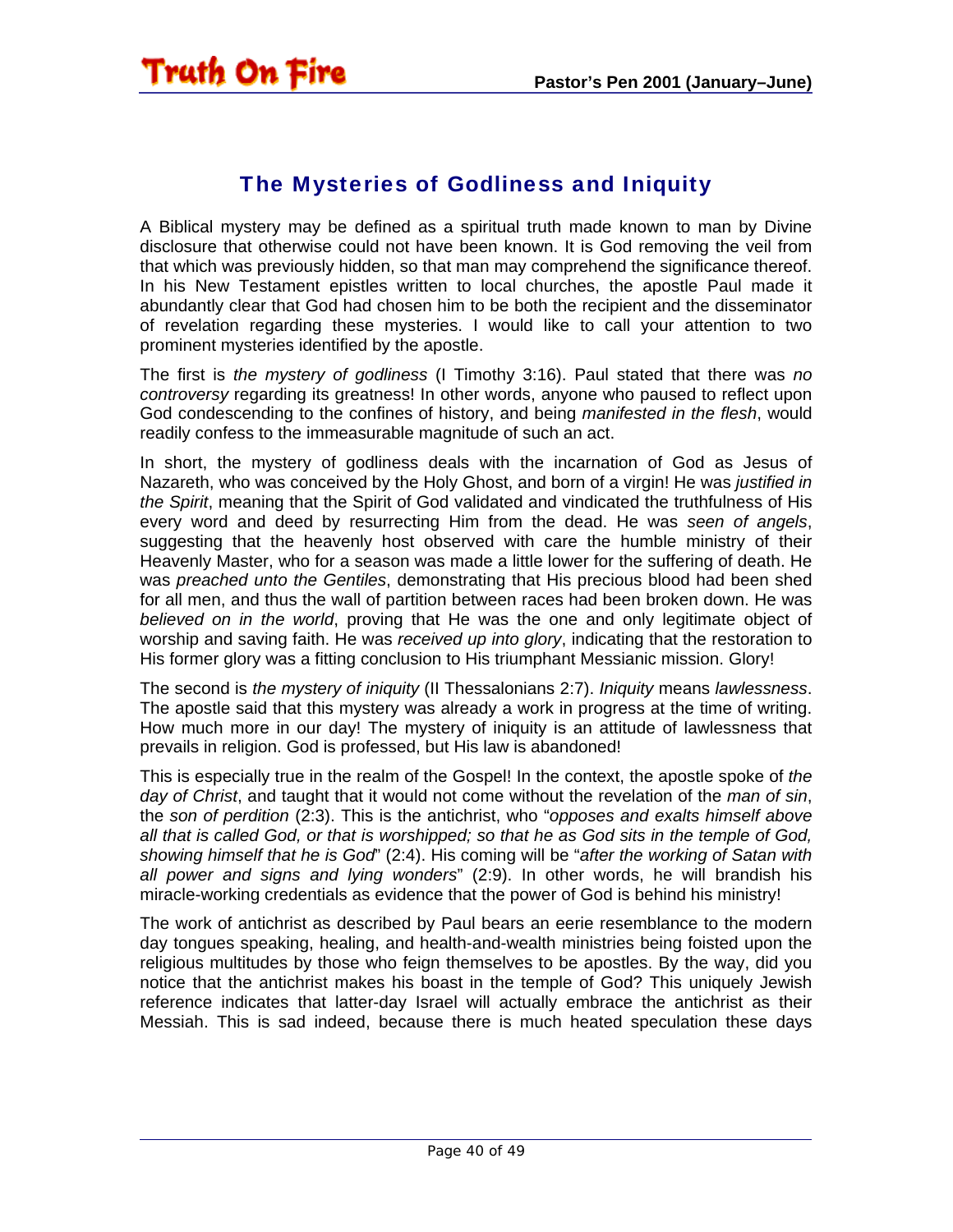![](_page_40_Picture_1.jpeg)

among the religious leaders in Israel that Messiah is soon to appear. Unfortunately, Israel will believe the lie!

Brethren, a few conclusions should be drawn from the comparison of these two mysteries. First, the mystery of godliness is about God becoming a man. The mystery of iniquity, on the other hand, is about man becoming a god. This lie is a prominent teaching within several charismatic and cult groups. Secondly, it must be noted that Satan possesses tremendous deceptive power! His greatest works are those that are mistaken for the work of God. They will culminate in the antichrist, but are already observable in the present hour! Thirdly, we must understand that events that appear to fall within the category of the miraculous are not necessarily divine in origin! Yes, the mystery of iniquity doth already work!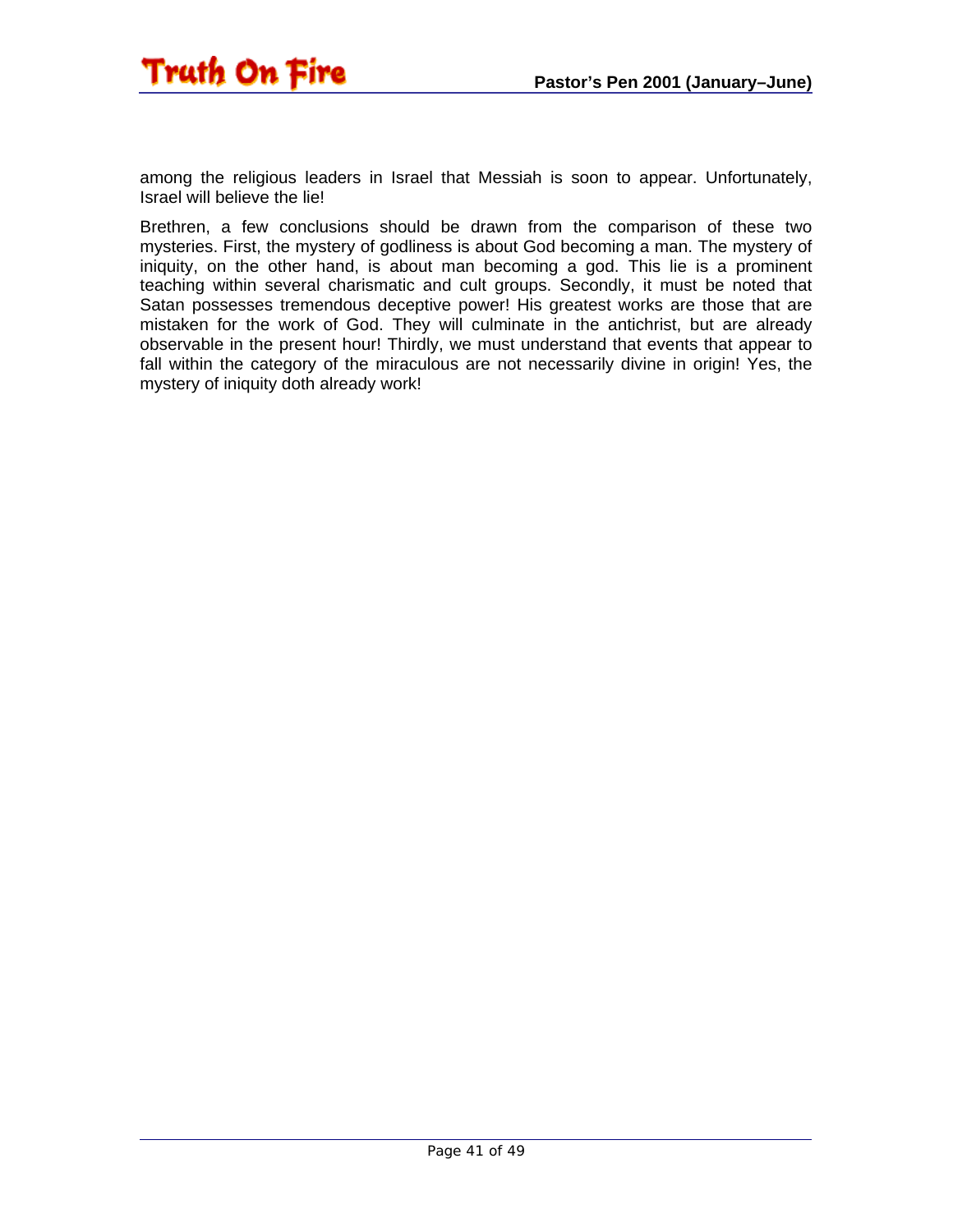#### The Proliferation of Witchcraft

<span id="page-41-0"></span>Our nation is experiencing the proliferation of witchcraft on an unprecedented scale by means of television. The onset of this phenomenon seems to have started with singer Dionne Warwick's endorsement of the Psychic Hotline. The Sci-Fi channel now features the program "Crossing Over" in which the host interacts with audience guests to establish contact with deceased loved ones, and acts as a medium for message exchanges. Another Sci-Fi offering is the Tarot Card hotline, where viewers are promised the truth about themselves and their future through a consultation with the cards. The list is lengthy! All such enterprise is witchcraft. It is the domain of demons, and condemned by the Scriptures.

In Deuteronomy 18:9-15, the people of God were warned against the abominations of the surrounding nations—the users of divinations, the observers of times [astrologers], enchanters, witches, charmers, consulters with familiar spirits, wizards, and necromancers [contactors of the dead]. They were instructed to *be perfect with the Lord thy God* (v. 13), and to avoid such activities (v. 14).

Moses further declared that a Prophet like unto himself would be raised up from among them, who would serve as the ultimate source for the words and wisdom of God. There would be no need to seek out other sources. The Prophet to whom Moses referred is none other than the Lord Jesus Christ (Acts 7:37-38). Thus every child of God should see Jesus (including the revealed truth of the Scriptures) as the single and sufficient resource for truth and wisdom. Such unadulterated focus is what it means to be *perfect*  with the Lord thy God. It is witchcraft to seek or receive that which is purported to be divine knowledge from another source.

In the New Testament, the apostle Paul instructed the churches of Galatia that *witchcraft*  was one of *the works of the flesh* (Galatians 5:20). The Greek word is **pharmakeia** (English "pharmacy"), which is the equivalent of sorcery, and includes every kind of mystical enchantment designed to procure divine knowledge, power, and or protection. The sorcerer often employed physical objects (charms, amulets, etc.) to which he or she would assign the power of protection or blessing. The greater goal, however, was to impress the applicant with the mysterious resources and powers of the practitioner, and thus create a sense of awe and dependency. The word implies the use of drugs (whether physical or hypnotic) to obtain the desired ends by reducing psychological resistance.

The work of witchcraft is not confined to the occult. The Trinity Broadcasting Network, for example, serves up witchcraft on a daily basis. How so? The claim that a prayer cloth can become a point of contact with the anointing of God is witchcraft! The practice of someone standing before a "prophet" who lays hands on the body, and utters a "prophetic word from God" regarding that individual's future, is witchcraft. The attempt to induce a tongues-speaking experience as a vehicle for receiving a so-called prayer language and a "deeper experience with God" is witchcraft.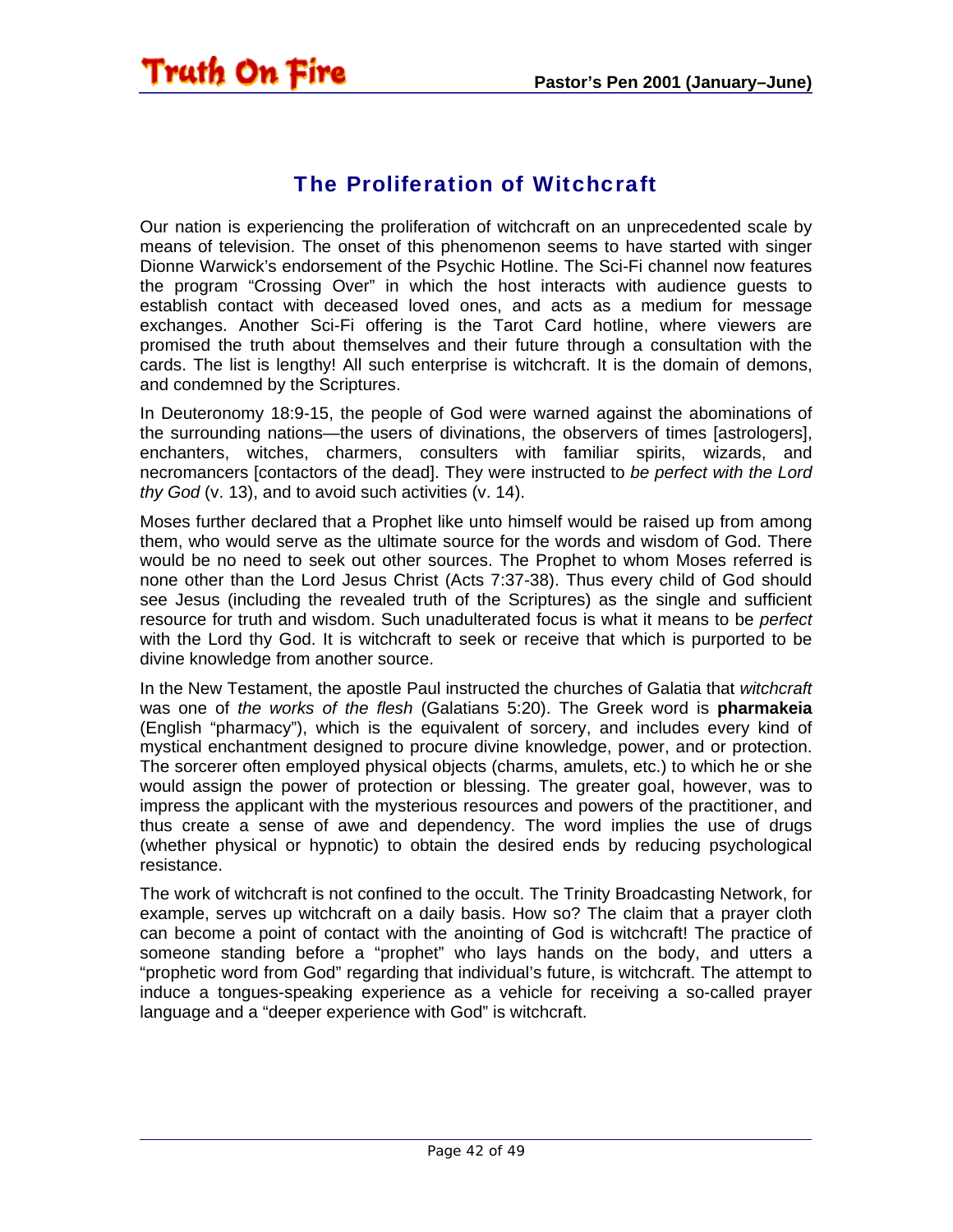![](_page_42_Picture_1.jpeg)

I have observed on several occasions a prominent television preacher holding his arm back as if to throw a baseball, asking the audience if they were ready to receive the Holy Spirit, and then delivering the anointing to the congregation by completing the throwing motion. This man is a practitioner of witchcraft. In all of these instances, men, objects and or experiences have become the conduits for alleged truth, power and blessing, and render both the practitioners and the recipients *imperfect* before the Lord. There is nothing holy about the spirit in which they operate!

Brethren, the practitioners of witchcraft are proliferating among us in growing numbers. In spite of all the claims that these experiences are REAL, the only issue that should concern the child of God is whether they are RIGHT according to Biblical standards! Any attempt (religious or otherwise) to establish a point of contact outside of Jesus Himself (whether by prophet, object, or experience) as a vehicle for God's power and blessing is witchcraft, pure and simple.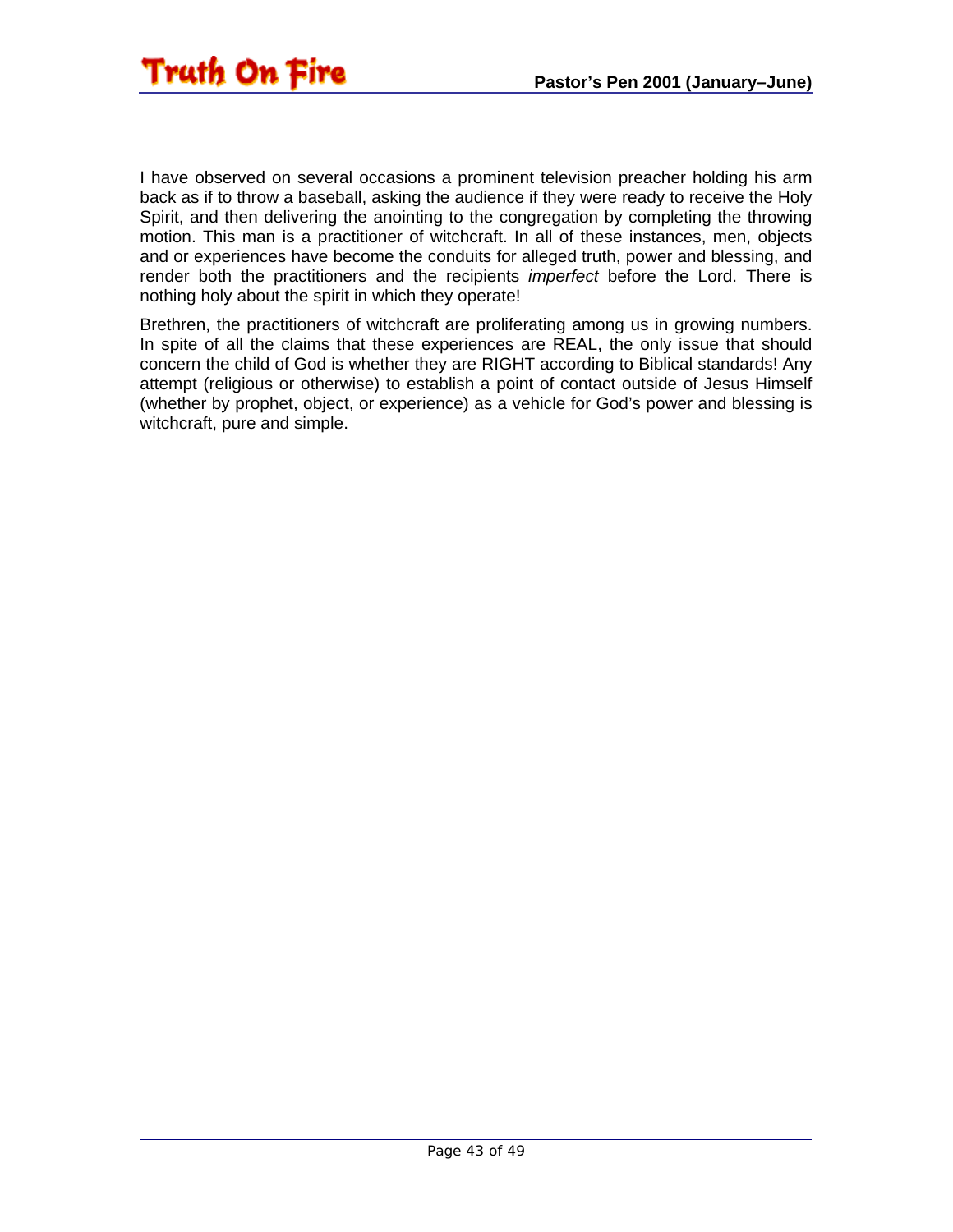<span id="page-43-0"></span>![](_page_43_Picture_1.jpeg)

#### The Remedy for Our Sin

The national spotlight is currently focused upon Terre Haute, Indiana, and the impending execution of Timothy McVeigh, the Oklahoma City bomber. The blast that demolished the Alfred P. Murrah Federal Building on April 19, 1995, is the most heinous act of terrorism ever perpetrated on American soil. For six years the wheels of justice have turned against this man, and tomorrow morning the ultimate measure of justice will be extracted from him by lethal injection.

Abolitionists are calling for a moratorium upon federal executions, which they consider to be cruel and unusual in nature. Personally, I believe that capital punishment is a Godordained work of righteousness to be carried out by human government, but readily confess that it lacks a remedial aspect. That is, no remedy exists for the one hundred sixty-eight souls (including nineteen children) who died at his hand. While McVeigh refers to them as *collateral* damage, the fact remains that they are *permanent* damage!

The crime committed by McVeigh against his government pales in comparison to the spiritual crimes we have committed against a holy God. Our violations of His expressed will constitute spiritual high treason worthy of eternal death and damnation. The Scripture says, "*Wherefore, as by one man sin entered into the world, and death by sin; and so death passed upon all men, for that all have sinned*" (Romans 5:12). One man (Adam) was responsible for the entrance of sin into this world. It was fatal for all mankind, and left both spiritual and physical death in its wake.

The words *passed upon* depict the permeation of the sin's effects throughout the entire human race, much like a drop of cyanide poison placed in five gallons of pure water contaminates all five gallons of that water. Talk about your collateral damage! It gets worse! The phrase *for that all have sinned* means that God reckoned all men to have sinned with Adam. This means that we all participated with Adam in his transgression, making us a cabal of conspirators as well as victims. God is absolutely righteous in His indictment of sinners, and for imposing wrath and eternal suffering in the Lake of Fire as an expression of His justice. There is, however, a remedy for the universal damage caused by sin.

It is time to segue to a second execution—one by crucifixion. Outside the gates of Jerusalem nearly two thousand years ago, and on a cross erected upon a hill called Calvary, the Just One suffered and died for the unjust (II Peter 3:18). The Lord Jesus bore our sins in his own body on the tree (II Peter 2:24). He was made sin for us, who knew no sin, that we might be made the righteousness of God in Him (II Corinthians 5:21). The execution of Jesus as a substitutionary sacrifice for sinners (in concert with His resurrection from the dead) placed God in the unique position of being both just (in extracting the full penalty for sin) and the justifier of those that believe in Jesus (Romans 3:26).

I will never cease to marvel at the great depths to which God condescended in order to provide a full satisfaction (propitiation) for *the sin* (one huge block) and *the sins* (every detail) of *the whole world* (John 1:29; I John 2:2). Jesus is the single and sufficient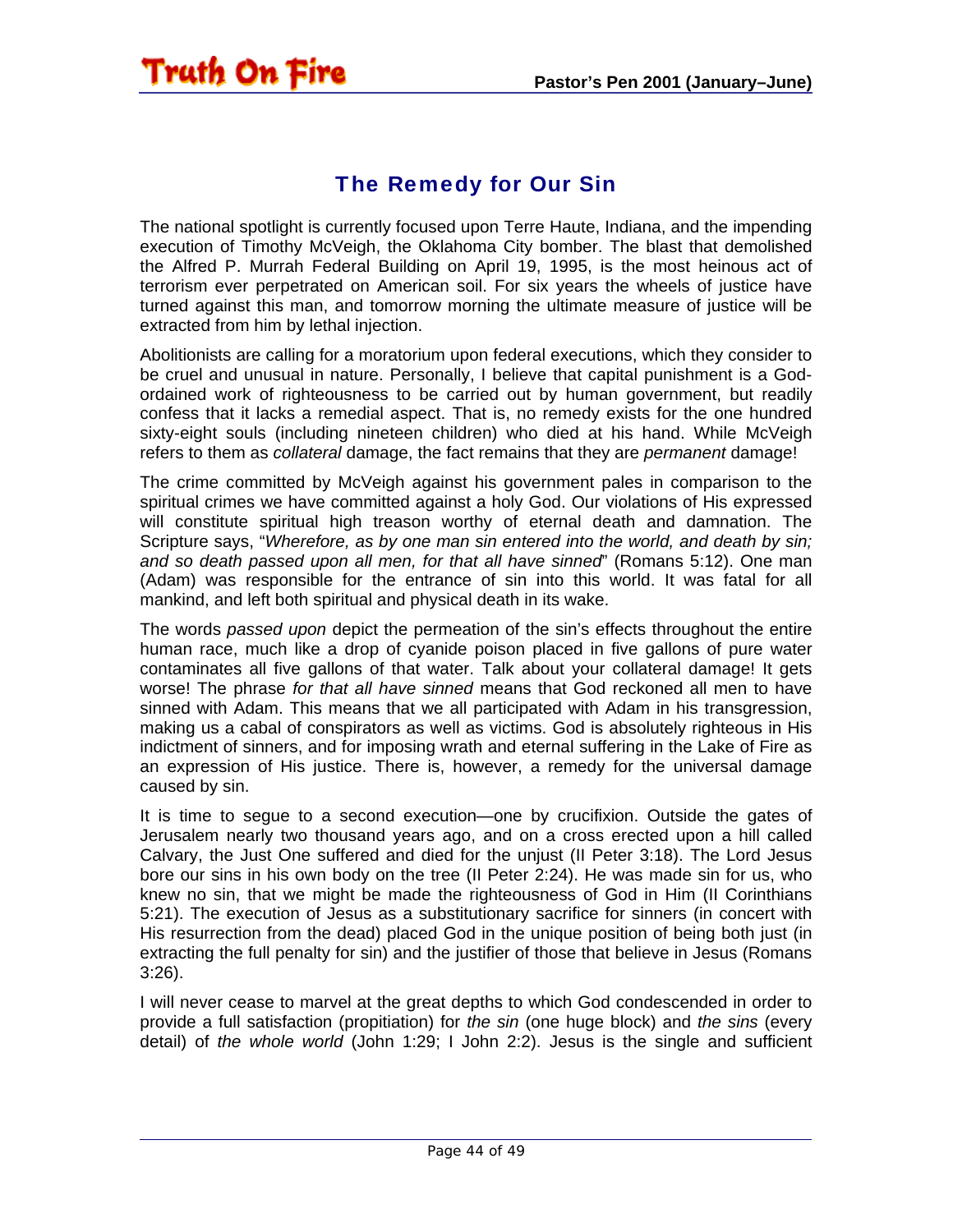remedy for sin. He that believes on the Son has everlasting life; but he who remains in unbelief will continue to abide under the wrath of God without it (John 3:36). It is the grace of God that enables the sinner to believe this message of good news, and appropriate by faith the remedies of divine forgiveness and eternal life (Acts 18:27). As a believer, Jesus is *wisdom* for my ignorance, *righteousness* for my spiritual and moral blunders, *sanctification* for my native unholiness, and *redemption* for my self-imposed captivity (I Corinthians 1:30). Thanks be unto God for His unspeakable gift of grace!

Brethren, it is no wonder that the apostle Paul refused to glory (boast) except in the cross of our Lord Jesus Christ. It transformed his relationship to the world as well as the world's relationship to him (Galatians 6:14)! May we embark upon the new week with these two executions before us! I would encourage you to join Isaac Watts in surveying the wondrous cross upon which the Prince of glory died, and conclude with him that love so amazing, so divine, is demanding of my life, my soul, and my all!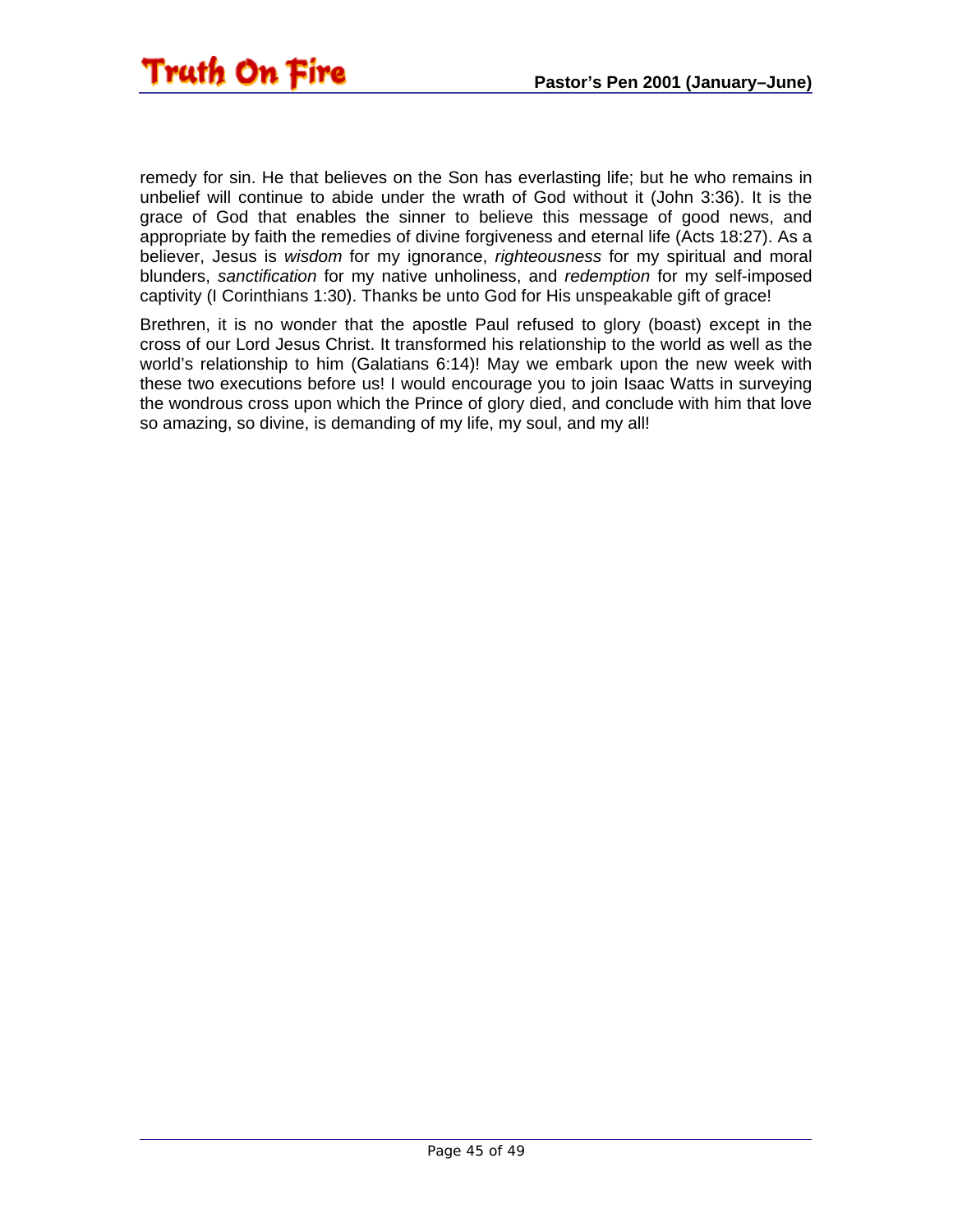#### The Critical Nature of Fatherhood

<span id="page-45-0"></span>Have you ever been drawn into a debate about which parent is the most important, the mother or the father? The question is sometimes asked, "If you had to grow up with just one parent, which one would it be?" In reality, this debate cannot be won. Each parent brings something to the table by God's design that the other cannot provide.

Parenthood is a team effort! The spiritual, psychological, and emotional nurture of children is dependent on both father and mother in order to achieve the desired results! It should therefore surprise no one that the major contributor to the turmoil in our nation is the steady disintegration of the God-ordained family.

The role of the father in America has taken some devastating blows in the last half century. As we celebrate another Fathers Day, we are made aware once more that millions of our children have no idea who their father is. Millions more are estranged from them by divorce and or abandonment. One of the difficulties incurred in evangelism is the inability of many to comprehend the concept of the Fatherhood of God inasmuch as they have no earthly counterpart with which to relate it.

Revival in America is a virtual impossibility apart from repentance in the hearts of derelict fathers. I can only imagine how a particular female college student must have felt upon hearing in the media that her father, the President of the United States, had committed adulterous acts with a whore in the Oval Office. The current White House occupant was recently embarrassed by revelations of public revelry and law breaking on the part of his daughters. Barbara Bush remarked that he was "getting back a little of his own." Abortion, the legalized murder of the unborn, has also contributed to the hostile national climate. So, you want to be a father, and raise your children in America? Be prepared for mortal combat at the gates of Hell!

The challenge of achieving spiritual success in fatherhood is gargantuan, and mistakes along the way are common! It would seem that an acute sense of failure must have accompanied a number of Biblical fathers to their graves. What kind of emotional baggage do you suppose Adam carried after Cain, his firstborn son, had murdered his brother Abel? No doubt Adam had instructed his sons concerning the effects of sin, and the way of approach to God by offering a substitutionary blood sacrifice. Abel received and obeyed the truth, but Cain rejected it! Do you suppose Adam second-guessed his methods in the face of such disappointment, and wondered what he could have done differently to alter the outcome?

The prophet Samuel grew up under the tutelage of Eli the priest, whose own sons polluted the priesthood with public licentiousness. Samuel developed into a spiritual stalwart, serving his God and nation faithfully, but saw his own sons end up as moneyhungry judges who perverted judgment in the land by taking bribes (I Samuel 8:3). In a way of speaking, they were corrupt politicians! Do you think Samuel's conscience might have condemned him in the end? If I had been Samuel, at some point I would have said to myself, "By the grace of God, my sons will never be the public disgrace to me that Hophni and Phinehas have been to Eli!" It appears, however, that he overextended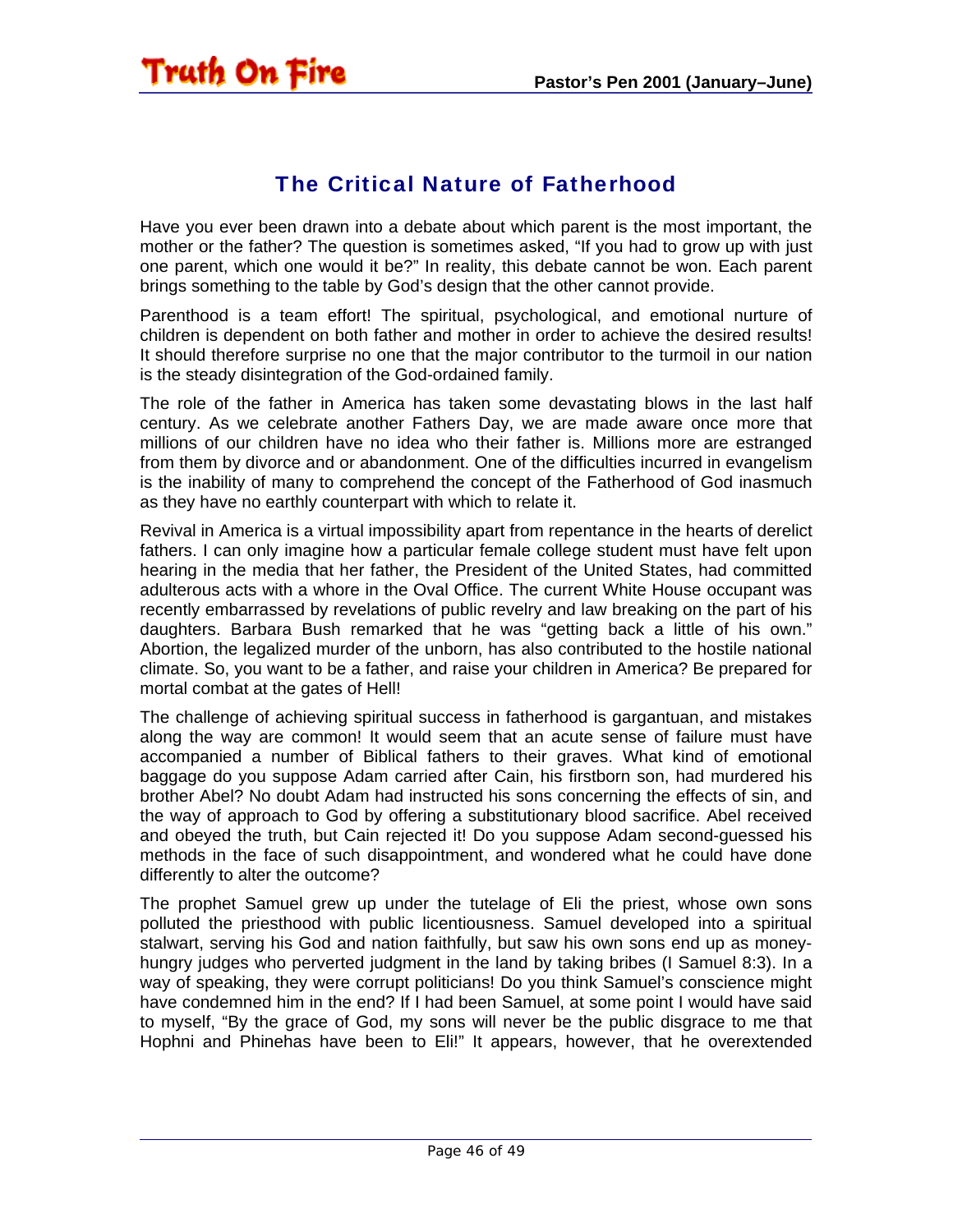![](_page_46_Picture_1.jpeg)

himself in caring for his nation to the neglect of his own family, turning his worst fears into reality!

What about king David, a man after God's own heart? His son Amnon committed rape and incest against his own half-sister Tamar. Absalom spearheaded an internal political revolt against him, and died at the hands of Joab. There is no sadder Biblical portrait of a broken-hearted father than that recorded in II Samuel 18:33: "*O my son Absalom, my son, my son Absalom! Would God I had died for thee, O Absalom, my son, my son!*"

Brethren, it is a perilous world in which we seek to be fathers to our children. The Scripture says, "*And, ye fathers, provoke not your children to wrath: but bring them up in the nurture and admonition of the Lord*" (Ephesians 6:4). Our best shot at successful fatherhood is a life of obedience to this command, coupled with a conviction that the Lord will ultimately honor our faithfulness with the fruits of righteousness in our children! O God, make it so!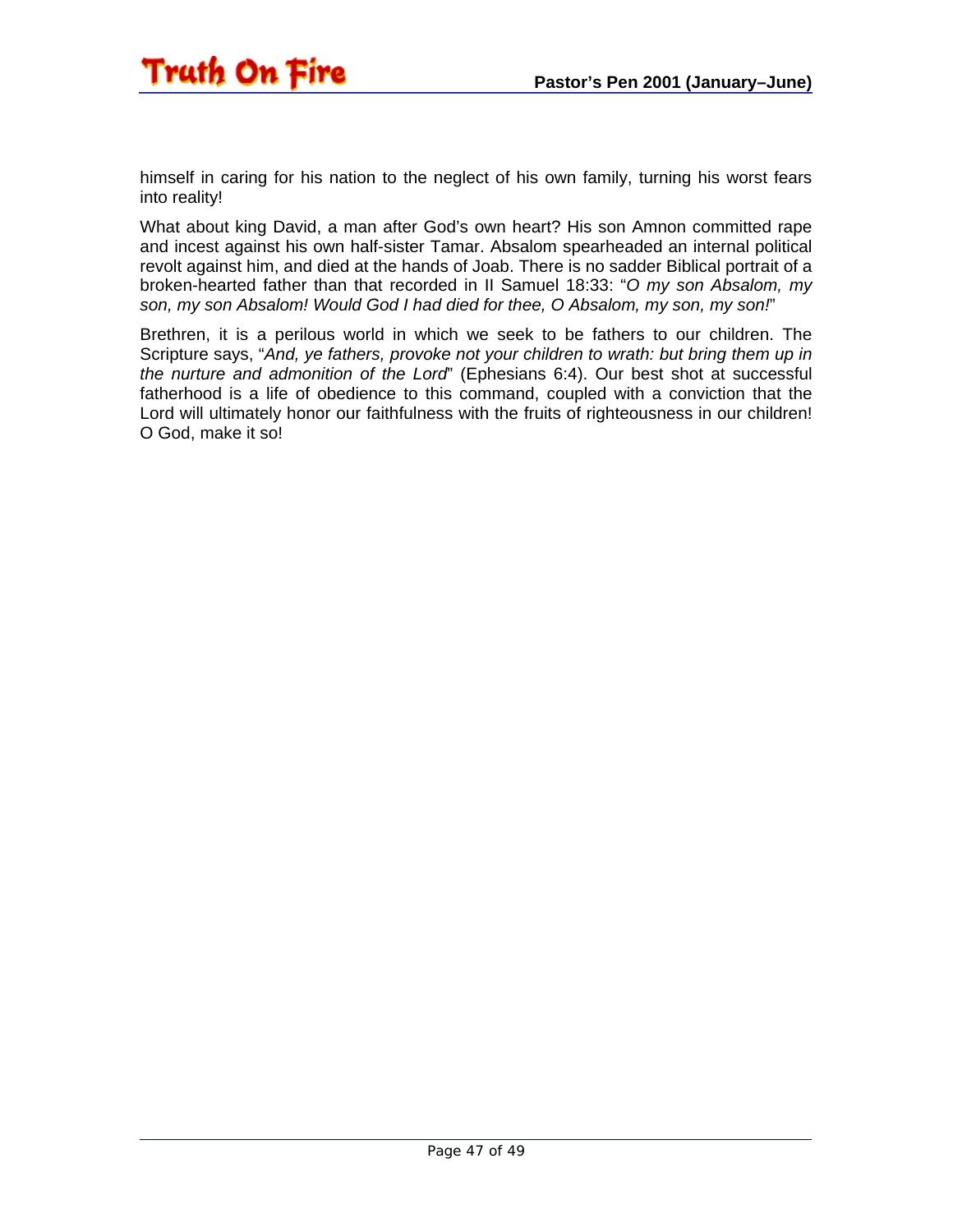# <span id="page-47-0"></span>Truth On Fire

#### The Persistent Sodomites

The minions of militant homosexuality have delivered to America another dose of harsh reality, That is, our forced march toward Sodom continues! The ranks of the righteous breathed a collective sigh of relief a while back after the Supreme Court, in a five to four decision, upheld the dismissal of a homosexual Boy Scout leader. It was a victory for freedom, and the right of association!

But the war continues! As the perverts in Lot's day sought to break through the door of his house to satiate their lust, so gay rights activists seek to impose their agenda upon us, and gain legal legitimacy through our court system. They are hoping that their latest lawsuit, which involves the exclusion of two alleged homosexual boys from the Scouts, will pack enough gravamen to swing one of those five Justices in their favor, and force the reinstatement of those boys.

Why is this so crucial for the righteous in our nation? The right of association affirms that special interest groups have the right to define who they are—and who they are not and regulate membership in accordance with those definitions! If the Sodomites succeed, and the Boy Scouts lose the right of association, there will be no safe haven left, including the church! It will place in jeopardy every New Testament assembly that obeys the Biblical injunction, "*Therefore put away from among yourselves that wicked person*" (I Corinthians 5:13).

The growing legions of "gay Christians" are further evidence that many in the land are willing to exchange the truth for a lie—that godly men can also be homosexual men**.** I Samuel 20:41-42 is one passage cited as proof. The men in question are David and Jonathan, who experienced a manly love of the purest kind. Jonathan had envisioned David as king of Israel, and himself by David's side. He was emotionally distraught by his father Saul's determination to kill David. In this field, after the lad who had been fetching arrows was sent away, David and Jonathan grieved together over the disappointment instigated by Saul. The Bible says they "*kissed one another, and wept one with another, until David exceeded*." A strained interpretation of the word *exceeded*  is used to argue for a sexual release on David's part. A careful examination of the text destroys this wicked notion.

First, the kisses exchanged were likely placed on the cheeks according to Eastern custom. There was nothing untoward or unusual here. Secondly, the Hebrew word for *exceeded* is from a root that means *to twist*, and in some passages *to exceed* or *surpass* (i.e., I Kings 10:23). The meaning is clear! David had exceeded his emotional and physical capacity to weep any longer. The root meaning *twist* presents to us a picture of David having been wrung out, all of his emotions having been squeezed out of him. David was spent, emotionally and physically. This is not an uncommon experience for the pure of heart. They often weep over personal and spiritual disappointments until they can weep no longer. Only a dishonest mind of the darkest sort could interpret *exceeded* as representing a sexual experience.